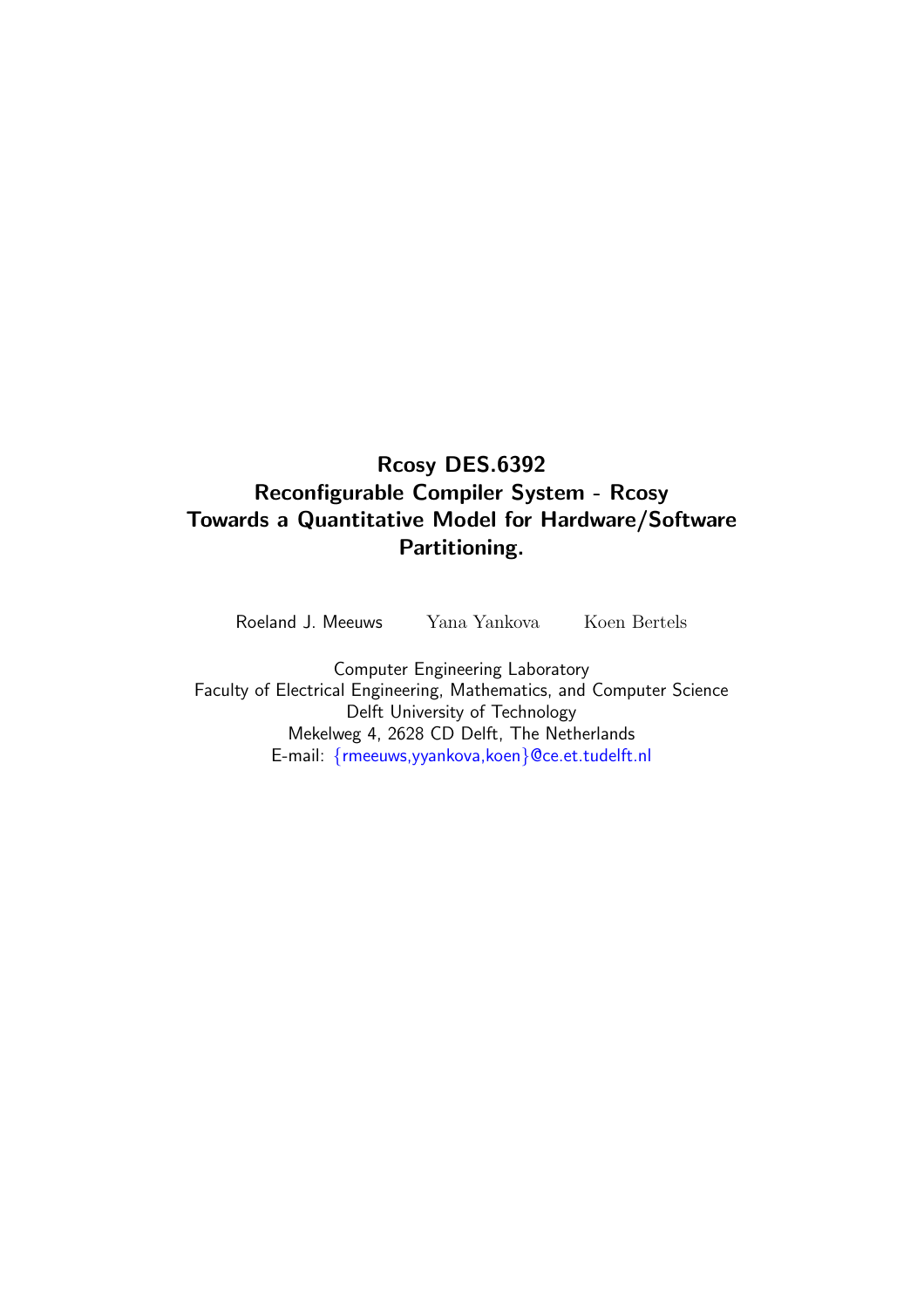#### Abstract

In the field of Reconfigurable computing the problem of partitioning a system in hardware and software parts has been tackled in many different ways. Our idea is to devise a quantitative model based on software metrics that are representative for different hardware characteristics. In this paper we research the different estimation and partitioning strategies currently employed in the field as a preparation for developing such a model. We determine that much research has been done on area and speed metrics, while power, memory, and communication aspects have not received much attention. Furthermore, we find that many different partitioning strategies have been developed. Many of which aim to be hill-climbing algorithms, i.e. algorithms that try to find a non-local optimum. Based on the literature we review, we conclude that estimation in a future quantitative model must have a clear notion of error and precision. Furthermore, the use of software metrics as a basis for hardware software partitioning has not been sufficiently explored. On the subject of partitioning strategies, we conclude the need for incorporating the dynamic aspect of reconfigurable computing. Furthermore, partitioning and estimation should be on the same level of granularity.

Keywords: Hardware/Software Partitioning, Hardware Estimation, Software Metrics, Reconfigurable Computing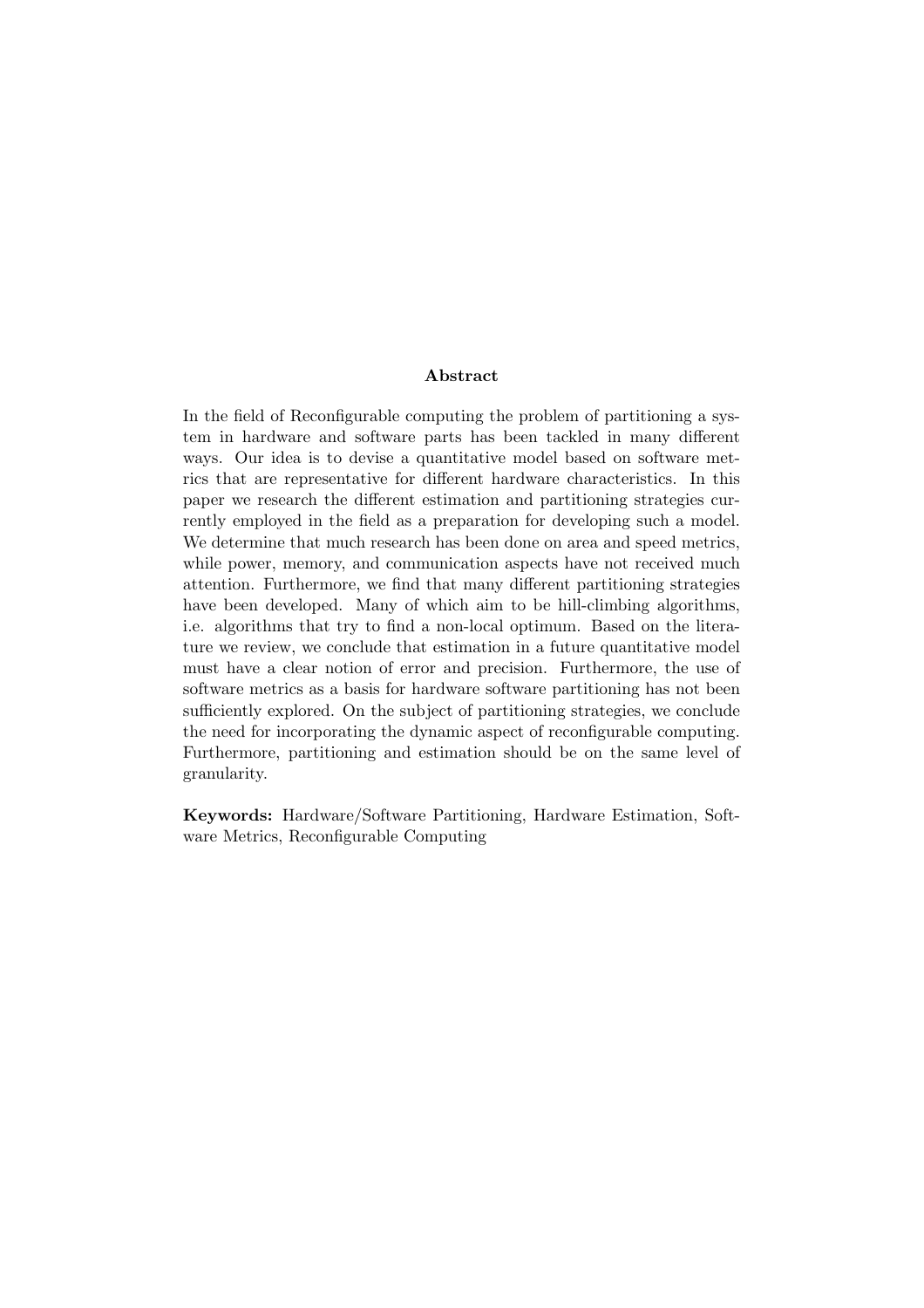# **Contents**

|     |                                                                                  | $\mathbf{1}$                                                                                                                                 |  |  |  |  |  |  |  |  |
|-----|----------------------------------------------------------------------------------|----------------------------------------------------------------------------------------------------------------------------------------------|--|--|--|--|--|--|--|--|
| 1.1 | $\overline{2}$                                                                   |                                                                                                                                              |  |  |  |  |  |  |  |  |
| 1.2 | Reconfigurable Computing Requirements $\ldots \ldots \ldots$                     | 3                                                                                                                                            |  |  |  |  |  |  |  |  |
| 1.3 | MOLEN and Delft Workbench                                                        | $\overline{4}$                                                                                                                               |  |  |  |  |  |  |  |  |
|     |                                                                                  | 8                                                                                                                                            |  |  |  |  |  |  |  |  |
| 2.1 |                                                                                  | 8                                                                                                                                            |  |  |  |  |  |  |  |  |
|     | 2.1.1                                                                            | 8                                                                                                                                            |  |  |  |  |  |  |  |  |
|     | 2.1.2                                                                            | 14                                                                                                                                           |  |  |  |  |  |  |  |  |
|     | 2.1.3                                                                            | 18                                                                                                                                           |  |  |  |  |  |  |  |  |
| 2.2 |                                                                                  | 21                                                                                                                                           |  |  |  |  |  |  |  |  |
|     | 2.2.1                                                                            | 21                                                                                                                                           |  |  |  |  |  |  |  |  |
|     | 2.2.2                                                                            | 21                                                                                                                                           |  |  |  |  |  |  |  |  |
| 2.3 | Software metrics and comparability                                               | 22                                                                                                                                           |  |  |  |  |  |  |  |  |
| 2.4 |                                                                                  | 23                                                                                                                                           |  |  |  |  |  |  |  |  |
|     | 2.4.1                                                                            | 23                                                                                                                                           |  |  |  |  |  |  |  |  |
|     | 2.4.2                                                                            | 24                                                                                                                                           |  |  |  |  |  |  |  |  |
|     | 2.4.3<br>Data structures $\dots \dots \dots \dots \dots \dots \dots \dots \dots$ | 25                                                                                                                                           |  |  |  |  |  |  |  |  |
|     | 2.4.4                                                                            | 26                                                                                                                                           |  |  |  |  |  |  |  |  |
|     | 2.4.5                                                                            | 28                                                                                                                                           |  |  |  |  |  |  |  |  |
|     | 2.4.6<br>Use of libraries and component models                                   | 29                                                                                                                                           |  |  |  |  |  |  |  |  |
|     | 2.4.7<br>Granularity of Estimation                                               | 30                                                                                                                                           |  |  |  |  |  |  |  |  |
|     | 2.4.8                                                                            | 31                                                                                                                                           |  |  |  |  |  |  |  |  |
| 2.5 | Characterizing hardware synthesis and optimization                               | 31                                                                                                                                           |  |  |  |  |  |  |  |  |
|     |                                                                                  | 33                                                                                                                                           |  |  |  |  |  |  |  |  |
| 3.1 |                                                                                  | 33                                                                                                                                           |  |  |  |  |  |  |  |  |
|     | 3.1.1                                                                            | 33                                                                                                                                           |  |  |  |  |  |  |  |  |
|     | 3.1.2                                                                            | 35                                                                                                                                           |  |  |  |  |  |  |  |  |
|     | 3.1.3<br>Kernighan-Lin/Fiduccia-Mattheyses                                       | 36                                                                                                                                           |  |  |  |  |  |  |  |  |
|     | 3.1.4                                                                            | 36                                                                                                                                           |  |  |  |  |  |  |  |  |
|     | Global Criticality/Local Phase Driven Algorithms<br>3.1.5                        | 38                                                                                                                                           |  |  |  |  |  |  |  |  |
|     | Dynamic Programming<br>3.1.6                                                     | 40                                                                                                                                           |  |  |  |  |  |  |  |  |
|     |                                                                                  | Introduction<br>High Level Estimation, Metrics, and Profiling<br><b>Hardware/Software Partitioning</b><br>Evolutionary or Genetic Algorithms |  |  |  |  |  |  |  |  |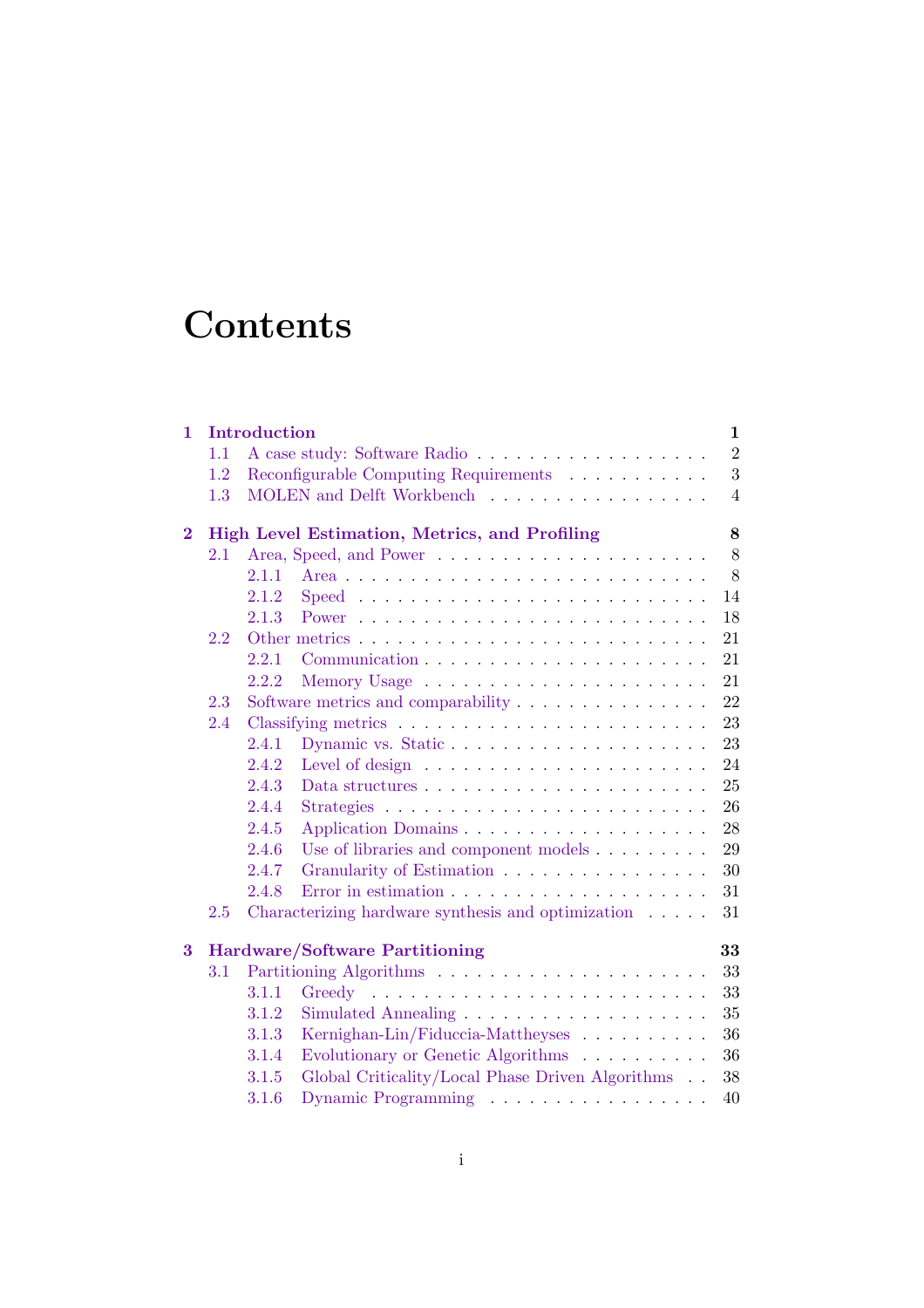| References |                                   |  |
|------------|-----------------------------------|--|
|            | <b>4 Conclusions</b><br>46        |  |
|            |                                   |  |
|            |                                   |  |
|            |                                   |  |
|            | 3.1.8 Clustering Algorithms 42    |  |
|            | 3.1.7 Binary Constraint Search 41 |  |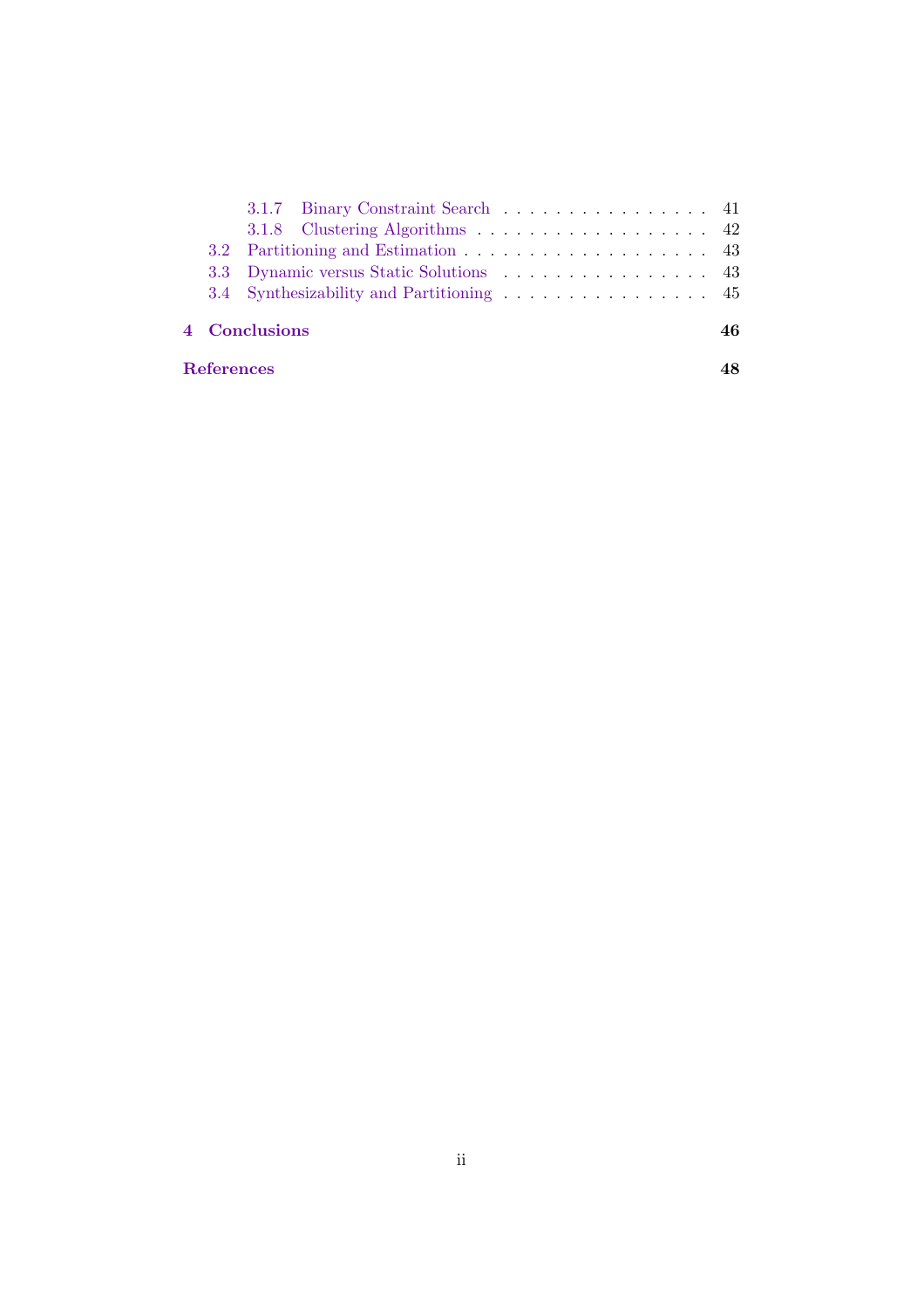### Chapter 1

## Introduction

For many years, computers have been based on the Von Neumann Machine (or Stored-program machine), which is a machine divided into a processing unit, a combined data and program memory for data, and a sequential flow of data and control elements between the memory and the processing unit [1]. The idea of a program of instructions that are executed sequentially made the implementation of algorithms much simpler, hence the rapid advancement of software development in the following decennia became possible.

However, as Backus [2] pointed out, the concept showed an inherent bottleneck, which he called the "Von Neumann-bottleneck". Because the processing unit and the memory in a Von Neumann-machine are separate, instructions and data have to be moved continually. Furthermore, the sequential nature of this process limits the speed one can achieve by exploiting more parallelism. Still, the Von Neumann-computer has been successful due in no small part to the many tools supporting the paradigm at each level. Moreover, the miniaturization of electronics have provided regular speed improvements (Moore's Law), diminishing the need for a non-Von Neumann architecture.

Despite the dominance of Von Neumann machines, other architectures have been used in specific areas. These application specific systems (ASICs) are able to use the parallelism inherent to the problem at hand and combine processing and storage into their data-path. In contrast to more general applications, application specific systems did not need the programmability and flexibility of the Stored-Program machine. Special languages, tools, and design methodologies have been developed to make the implementation of ASICs possible.

In recent years, the continuing applicability of Moore's Law has come into question. For one, wire delays become an increasing problem at higher speeds, and second, the manufacture of transistors smaller than a few atoms seems unlikely. Furthermore, a growing demand for mobile technology and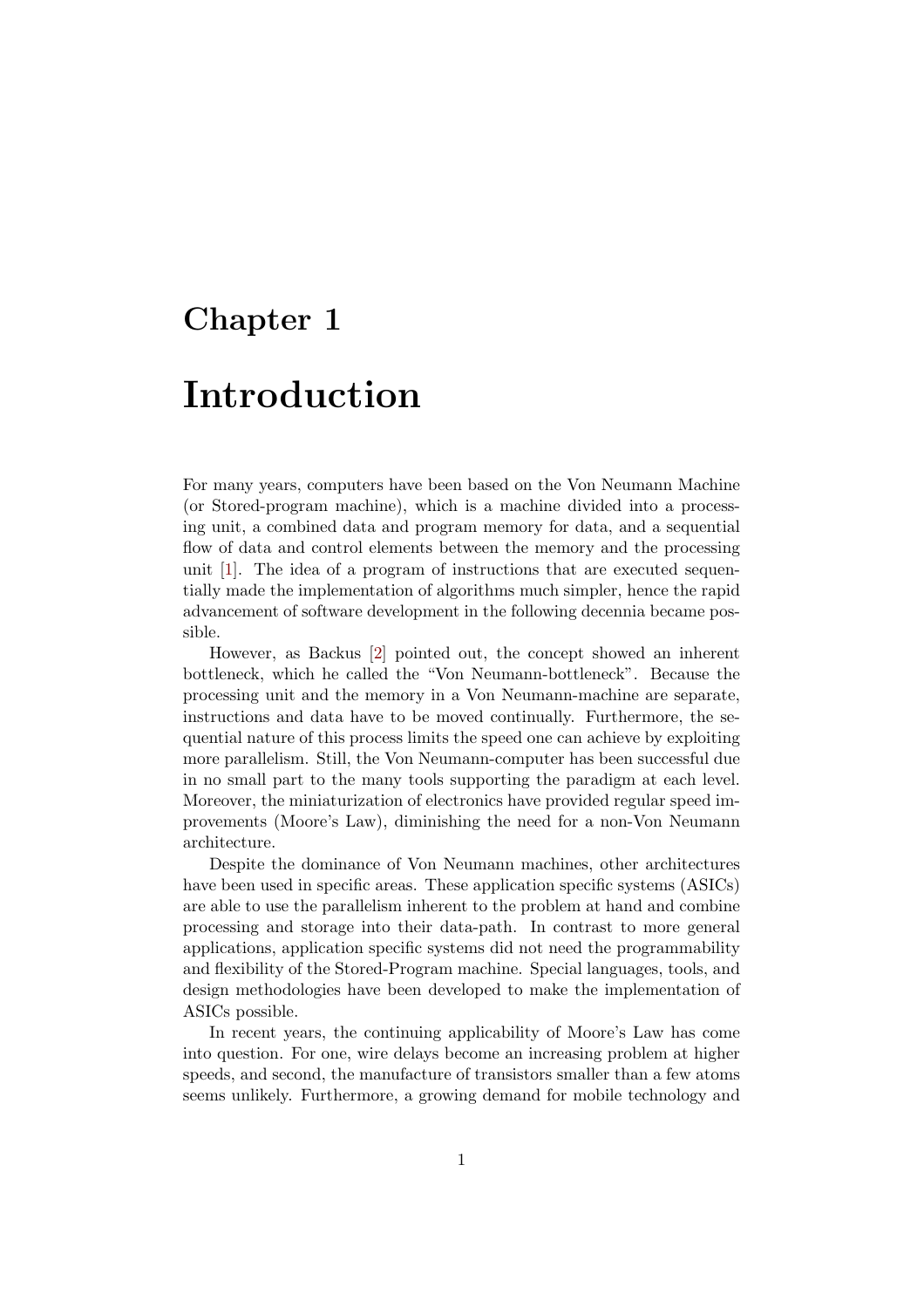other systems with limited power supplies have made the use of fast Von-Neumann processors in such systems difficult if not impossible. To cope with this problem, designers increasingly use ASICs to speed up expensive algorithms like media encoding and signal processing. Such systems, where both programmable and application specific systems are combined, are called heterogeneous systems.

The problem that remains, however, is the inflexibility of such custom hardware, i.e. every different task needs a different circuit. This results in a combinatorial explosion of ASICs, driving up the cost considerably. In order to remedy this problem the research community introduced Reconfigurable Computing (RC). Reconfigurable Computing combines programmable software components with programmable hardware components [3], like FPGAs. Hence, Reconfigurable Computing advances the idea of heterogeneous systems by introducing programmability to the hardware components. These programmable hardware components make it possible to dynamically load different ASIC designs or configurations, making flexible non-Von Neumann machines a possibility. To clarify the concept of Reconfigurable Computing, let us look at [4], where three levels of programmability are identified for both control-flow models (software) and data-flow models (hardware) (Table 1.1). The programmability in Reconfigurable Computing comprises all those instances of programmability.

| Control-flow                                                            | Data-flow                       |
|-------------------------------------------------------------------------|---------------------------------|
| Different programs can be executed   Different circuits can be executed |                                 |
| Executing programs can be modi- Executing circuits can be modified      |                                 |
| fied                                                                    |                                 |
| Dynamic behavior through choice                                         | Dynamic behavior through choice |
| in control flows                                                        | in data flows                   |

Table 1.1: Three different levels of programmability in control-flow and data-flow systems, as presented in [4]

#### 1.1 A case study: Software Radio

As an illustration of how Reconfigurable Computing can help alleviate processing requirements, while remaining flexible, we will now look into the Software Radio $[5, 6, 7, 8, 9]$ . In mobile communications many different frequency bands are used for different applications, like GSM for voice, GPRS for Internet, and UMTS for video. To make things more complicated the exact frequencies differ per region, for example GSM at 1800MHz in Europe and Asia and GSM at 1900MHz in North America. Because of the different networks, frequencies, and bandwidths, a programmable radio that can service different networks on demand would be beneficial.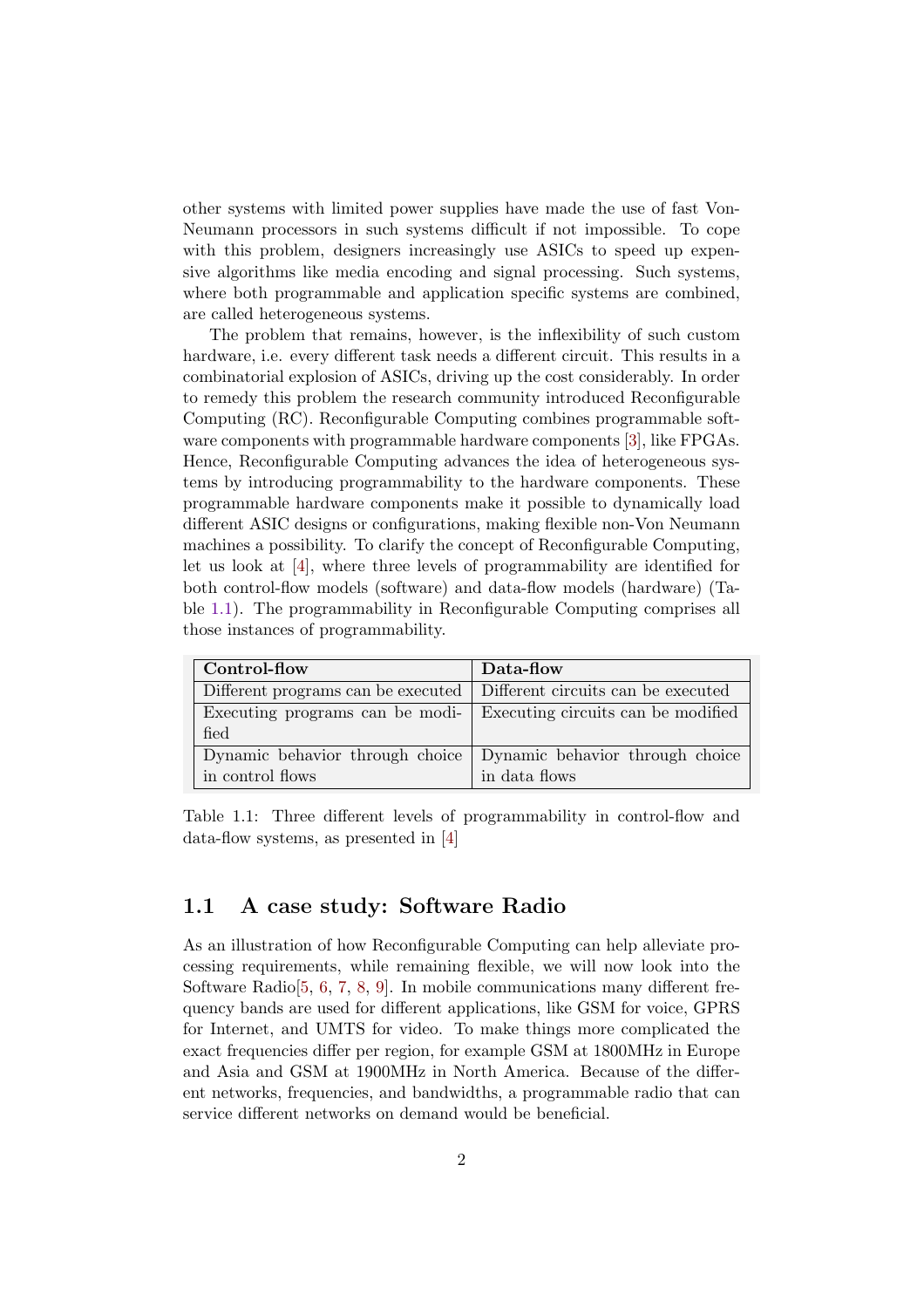However, the computing power required for a software radio on a conventional processor are quite high. As an illustration, look at the example in [6], that mentions that processing a 500MHz carrier frequency using a 1 GHz sampling rate (as dictated by the Nyquist theorem) on a 32-bit 4-issue 4GHz system, leaves 32 operations per sample, which is not enough to filter and (de)modulate the signal, apply error correction, and so forth. [6], argues for the use of a heterogeneous multiprocessor architecture, i.e. an architecture that comprises different ASIC and General Purpose processors, to tackle this problem. Nevertheless, such an approach may be expensive. [7, 8] suggests Reconfigurable Computing (especially FPGA technology) as a means to make radio signal processing possible, while remaining flexible enough to service different networks at different times. In [8] we even find an example design: the Layered Radio Architecture.

#### 1.2 Reconfigurable Computing Requirements

Although the advantages of Reconfigurable Computing are clear, it has not pervaded industry as traditional computing has. In an attempt to explain this, [3] argues that while the Von Neumann Machine is supported by an extensive and mature base of tools, apis, and design methodologies, no such extensive support is available for the Reconfigurable Computing paradigm. In other words, for Reconfigurable Computing to be commercially applicable, it should have a comparable support base. In recent years some tools have been developed to attack this problem.

The problem doesn't end there, however. Because Reconfigurable Computing moves away from the von Neumann model, the extensive base of support should be adapted accordingly. In [10], for example, current hybrid programming models are pointed out to be immature, because FPGAs and CPUs are treated completely separate. In order to make the design of Reconfigurable Computing systems feasible the paper proposes a more transparent model, i.e. the multi-threading model. This model provides a way to describe concurrency without specifying where the thread will be implemented. A separate partitioner can then partition the threads over the hybrid processing elements. In [11] this model is elaborated in more detail. The paper describes how to implement software and hardware threads by using a common abstraction layer in the operating system, providing a common interface between hardware and software threads. Another possible programming model for reconfigurable computing is presented in [12], where a functional programming model, called V, is introduced. That model uses implicit parallelism and aims to be similar to both traditional embedded (compositional) functional models, as well as more component based models used in hardware design. Computational models need to be redefined with respect to Reconfigurable Computing as well. In [13] a redefinition of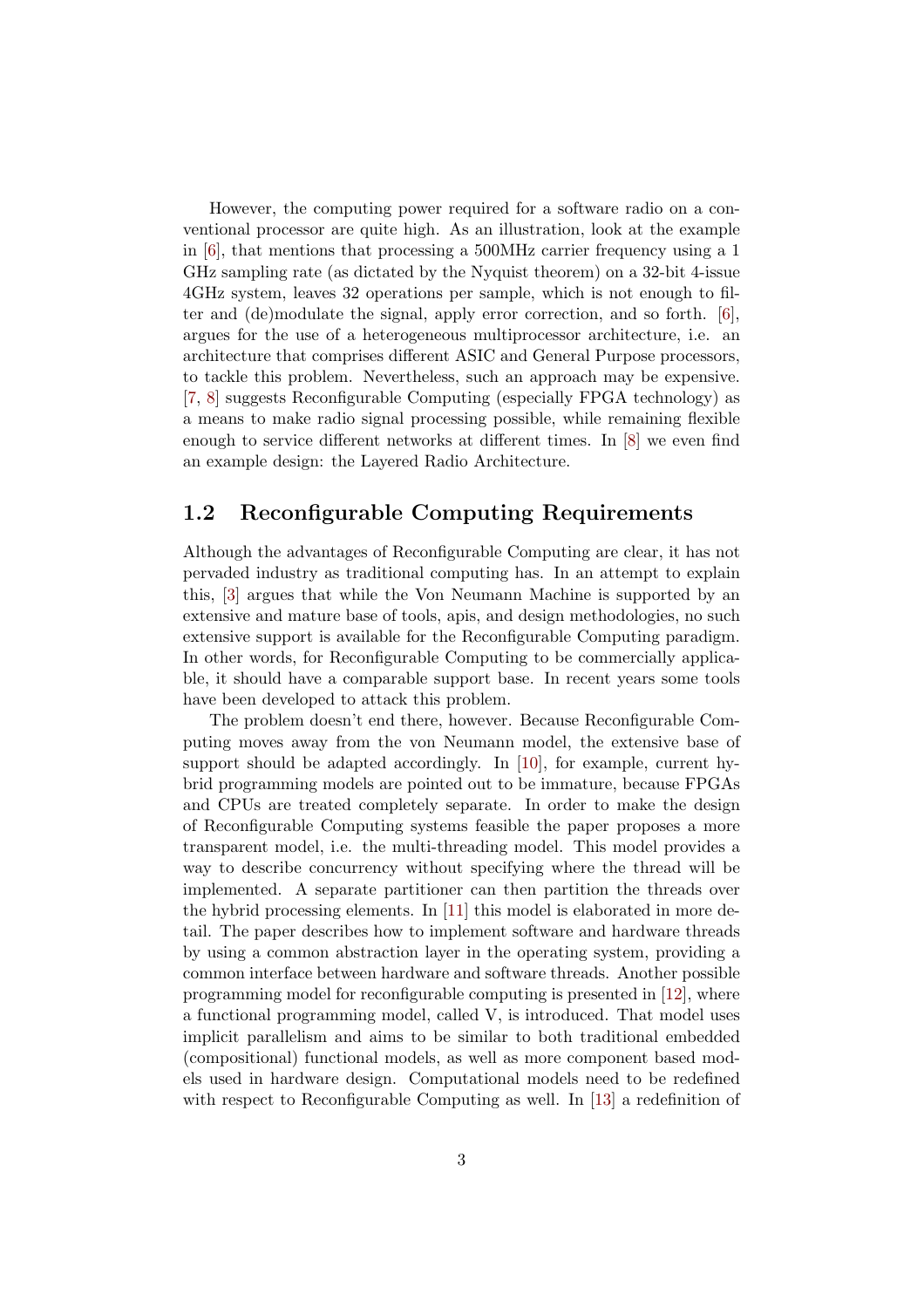the term algorithm, as used in computability theory, is presented tailored to Reconfigurable Computing.

#### 1.3 MOLEN and Delft Workbench

Our research group has been working on reconfigurable computing for some time and we have developed a reconfigurable programming paradigm, with an accompanying platform, called the MOLEN programming paradigm [14] and the MOLEN polymorphic processor [15] respectively. The MOLEN programming paradigm features parallel hardware and concurrent hardware processes, but is intended to be sequentially consistent, i.e. the result must be the same as when the program would have been executed sequentially, and is targeted at single-program execution. As these papers mention, this paradigm has been developed to cope with 4 problems commonly associated with reconfigurable computing:

• Opcode space explosion

If new instructions are defined for every (every) configuration on a reconfigurable platform, a potentially unlimited amount of opcodes are needed to be able to implement a broad number of applications, however, a typical architecture has only a limited amount of unused opcodes available.

- Limitation of the number of parameters Several reconfigurable computing approaches offer only a limited amount of input and output parameters. The maximum amount of parallelism that can be attained, therefore, is limited too.
- Lack of parallel execution support Many architectures don't facilitate executing sequential data-independent operations or configurations in parallel.
- Lack of modularity

The configurations used in reconfigurable systems are often specific to a certain platform or technology. This makes it quite laborious and thus expensive to port configurations to another platform.

In order to provide solutions for these problems the MOLEN programming paradigm suggests a limited instruction set extension. This extension provides instructions to load and execute configurations, a large register set for parameter passing, and the possibility to execute different configurations on the reconfigurable unit in parallel.

Loading configurations is implemented using configuration microcode, which is code that performs the actual configuration. This way different types of reconfigurable units can be configured without the need for changing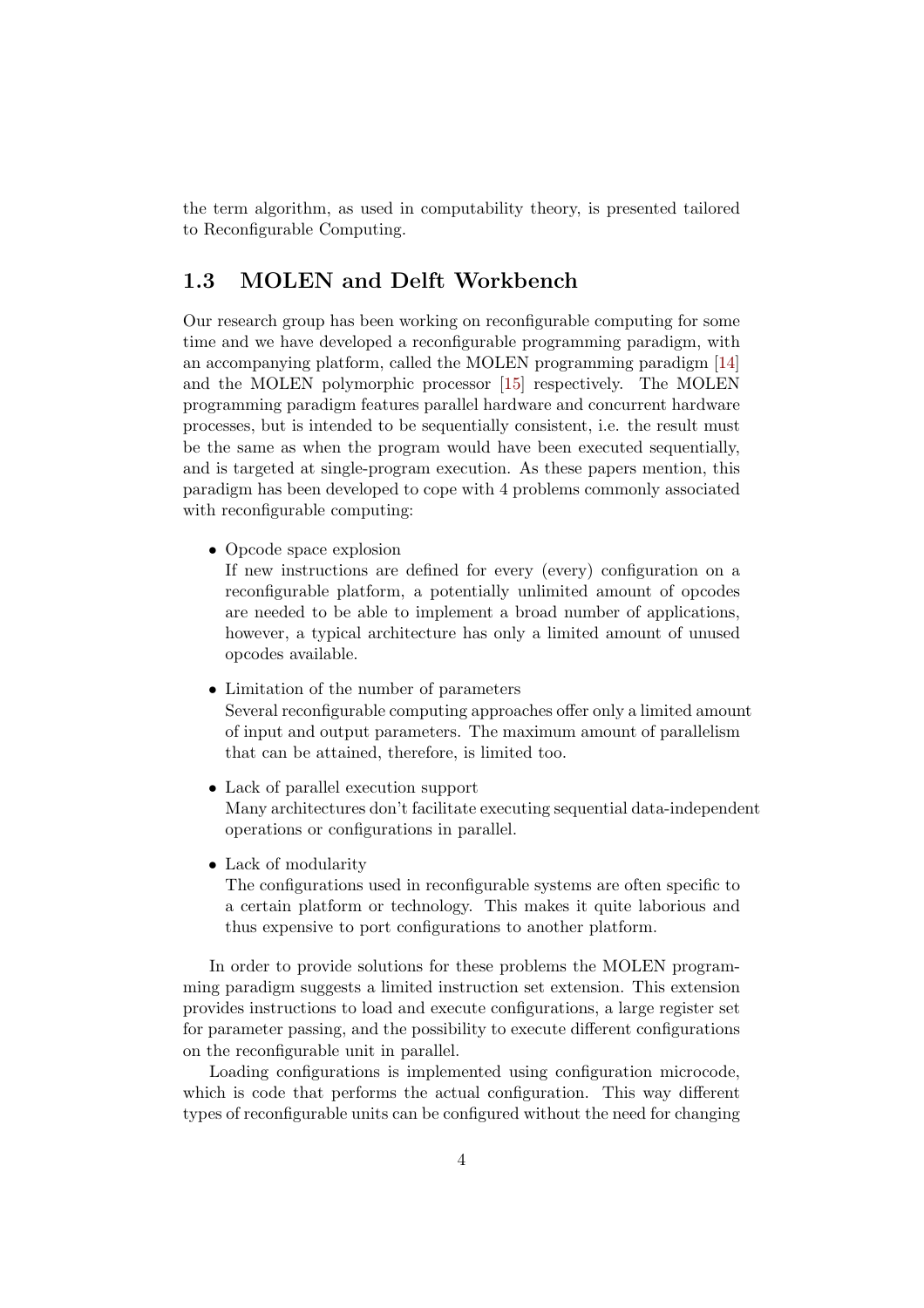the MOLEN architecture providing a much needed degree of modularity. A so-called SET operation is defined that loads the configuration microcode and initiates the configuration procedure.

When a configuration is completed the added functionality can be executed using an EXECUTE instruction. The EXECUTE instruction uses one opcode in the base opcode space and provides  $2(n - o)$  (where n = no. bits per instruction,  $o = no$ , of bits per opcode) additional configured operations, addressing the problem of the opcode space explosion. The EXECUTE instruction loads an execution microcode program into the reconfigurable unit. This program is then executed using the configuration previously loaded by the SET operation. Multiple available configurations may be executed in parallel. Explicit synchronization among the core processor and the different configurations can be performed using the a special instruction (BREAK).

Before the EXECUTE instruction can commence, however, the necessary data should be provided to the register set in the MOLEN architecture responsible for parameter passing (XREGS). Therefore, instructions (MOVTX, MOVFX) for moving data between the core processor and memory on one hand and the core processor and the XREGS on the other have been added as well.



Figure 1.1: A basic overview of the general MOLEN platform.

The basic structure of the MOLEN platform is depicted in Figure 1.1. First instructions are fetched from memory and partially translated by the arbiter in order to decide whether they are redirected to the core processor or the reconfigurable unit. The reconfigurable unit comprises of a reconfigurable microcode unit or  $\rho\mu$ -code unit and a custom computing unit (CCU). The  $\rho\mu$ -code unit interprets and executes the configuration- and execution microcode, and the CCU is the actual configurable hardware part, e.g. a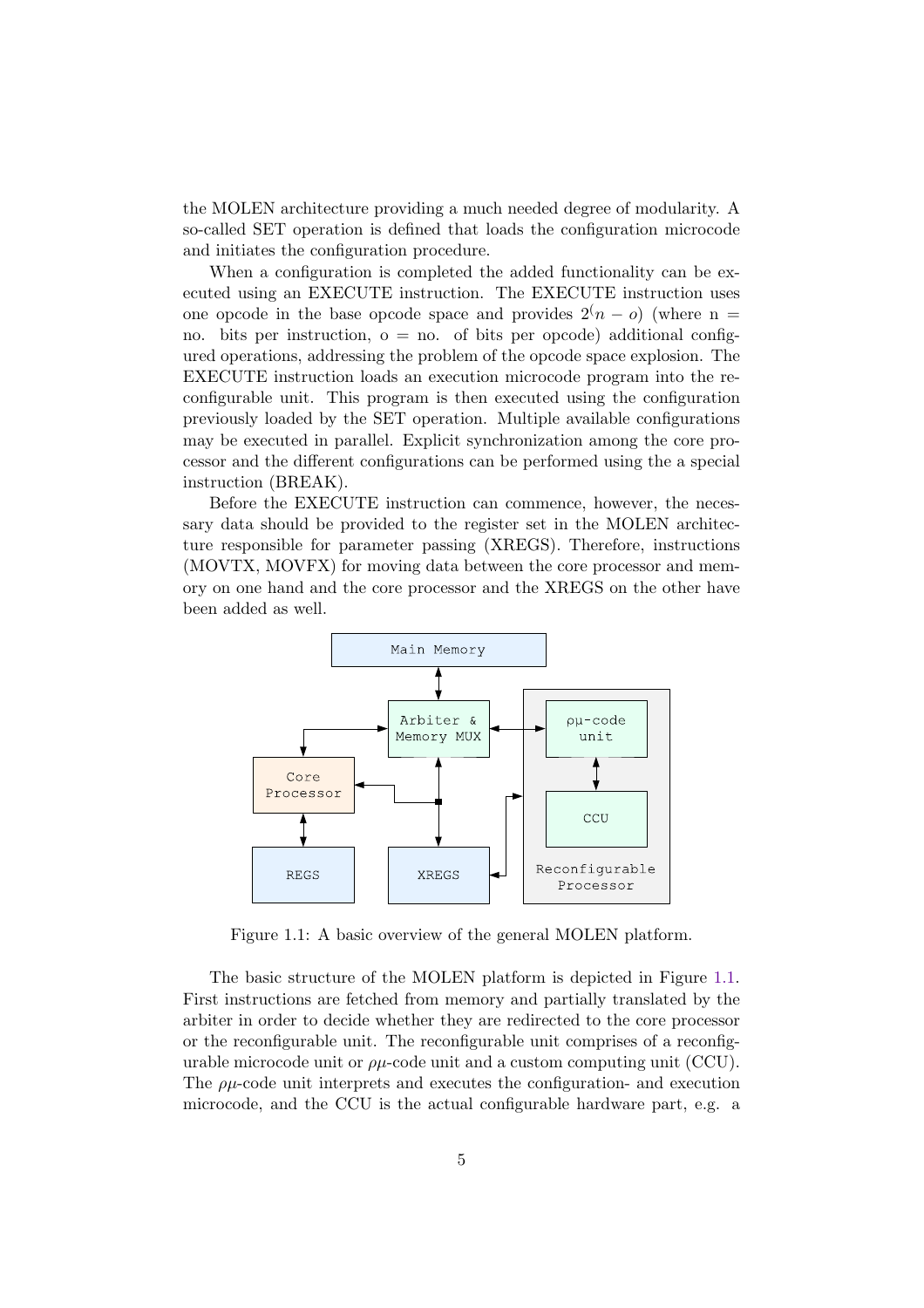#### FPGA.

We have already established the need for extensive tool support when considering the acceptance of reconfigurable computing in industry. Tool support and integration for reconfigurable computing is the main focus of the Delft Workbench project. Its research covers the entire design process from code profiling to compilation. The project has four main objectives [16]:

• Program Analysis and Performance Prediction

The Delft Workbench aims to identify functions in a program that might benefit the most from hardware implementation. These functions are then characterized by performance and area metrics, in order to find a set of functions with optimal increases in performance given the constrained area of the target platform. The result is a (semi- )automatic selection of a set of functions for migration to hardware.

• C-to-VHDL mapping

In order to implement software functions in hardware, a designer would traditionally translate them to VHDL manually. Within the Delft Workbench, effort is being made to automate this process. One example of such automation is the C–to–VHDL compiler, that is being developed. It can translate C programs or candidate functions to VHDL. A problem with such a compiler, however, is the lack of interactive design space exploration it allows. For this purpose Delft Workbench envisions a library of FPGA configurations with an accompanying performance model, which helps the designer evaluate different design alternatives.

• Retargetable Compiler

When a set of candidate functions is determined, the Delft Workbench provides a retargetable compiler that can compile these functions to a MOLEN architecture. Functions are translated to code for configuring the FPGA, moving the needed parameters, starting the execution, and retrieving the output. The compiler must deal with all compilation issues for the GPP as well as the added difficulties introduced by adding a reconfigurable unit.

• Integration and Validation

The output of the retargetable compiler can now run on a real MOLEN implementation, allowing actual performance statistics, like FPGA reconfiguration time, to be obtained. These statistics are used as feedback for the Delft Workbench tool-flow. A refined set of candidate functions and a refined schedule are determined using the feedback information. This process iterates until the designer is satisfied with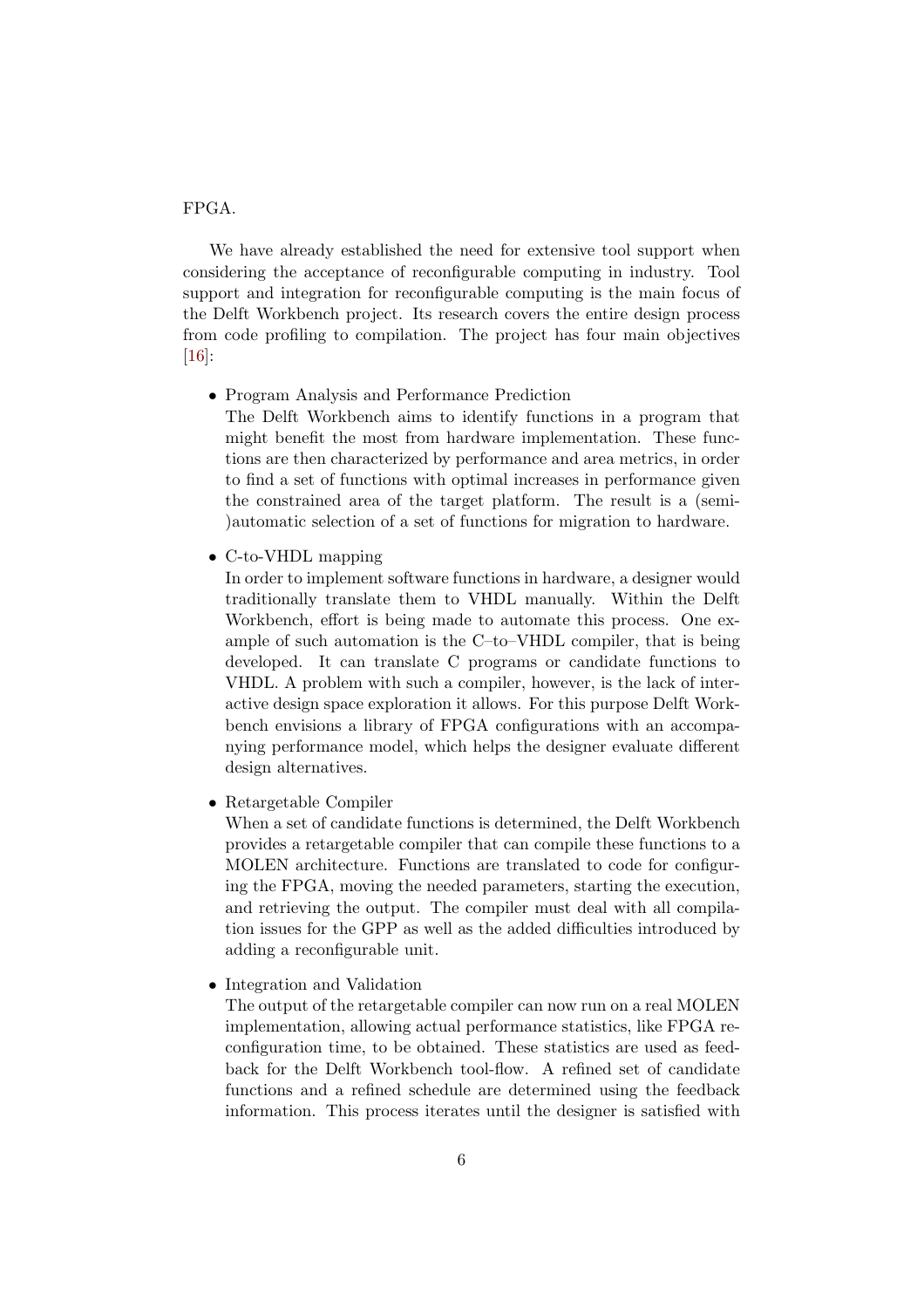the results. The iterative nature of the process implies a tight coupling among the different tools in the tool-flow.



Figure 1.2: A basic overview of the general Delft Workbench tool-flow.

The Delft Workbench project focuses mainly on the MOLEN programming paradigm as its target platform. The tools and tool-flow envisioned by Delft Workbench are depicted in Figure 1.2. At the moment partitioning of a program for the MOLEN platform is still manual. The Delft Workbench project proposes a code profiler and partitioner that automate this task. The goal of this profiler/partitioner is to increase the speed of the application, while staying within the bounds on the limited area of the reconfigurable unit. In order to decide where parts of a program should reside, the Delft Workbench specifies the need for a decision model based on metrics collected during profiling.

Currently, no such model exists. Therefore, in order to develop such a model this paper investigates different metrics, estimation strategies, partitioning models, and partitioning strategies. The paper is organized as follows. In Section 2 I will discuss metrics that indicate hardware aspects of a (part of a) program and estimation techniques to determine them. Then, in Section 3 I will review hardware/software partitioning models and strategies. Finally, in Section 4 I will briefly discuss the results presented in this paper and indicate possible elements for the decision model to be used in the code profiler/partitioner in Delft Workbench.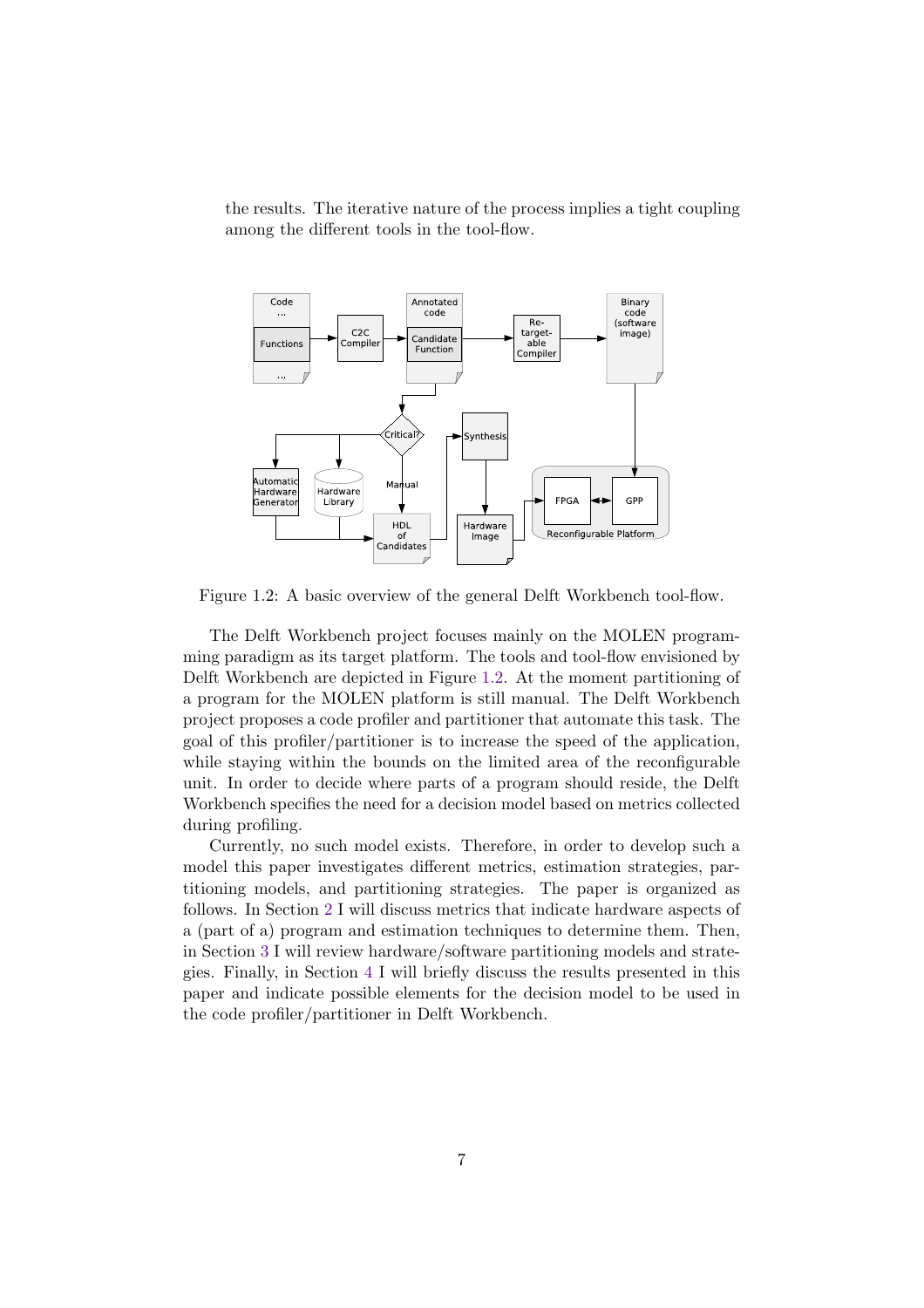### Chapter 2

# High Level Estimation, Metrics, and Profiling

Estimation of different cost parameters has always been an important activity in high level system design. Estimates of e.g. speed, area, or power inform a designer about whether a design will meet requirements, stay within budget, and so forth, thus driving further design choices. Not only cost parameters can be important measures to a designer, others, like loop frequency or data reference locality, might help direct the design process as well. Many tools and algorithms have been developed over the years that help determine metrics and thus make the job of the designer easier. If we go one step further and model the process of selecting candidates for hardware implementation, we need to look at the measures and their meaning. In this section we will discuss different metrics and techniques to estimate them. First I will briefly present the different papers I reviewed. Then, I will review different aspects of the estimation schemes by finding ways to classify these metrics. Furthermore, we will briefly go into synthesis and optimization and how we may measure its effects.

#### 2.1 Area, Speed, and Power

Most work in estimation has focused on area, speed-up, and power, probably because they directly correspond with the cost and obvious requirements of designs. We will discuss them here first, before we go on to less obvious areas of estimation.

#### 2.1.1 Area

Area estimation has been tackled in various ways by different groups. In [24] a lower bound on area is estimated under certain performance constraints. Specifically, they estimated the number of modules of each type and the area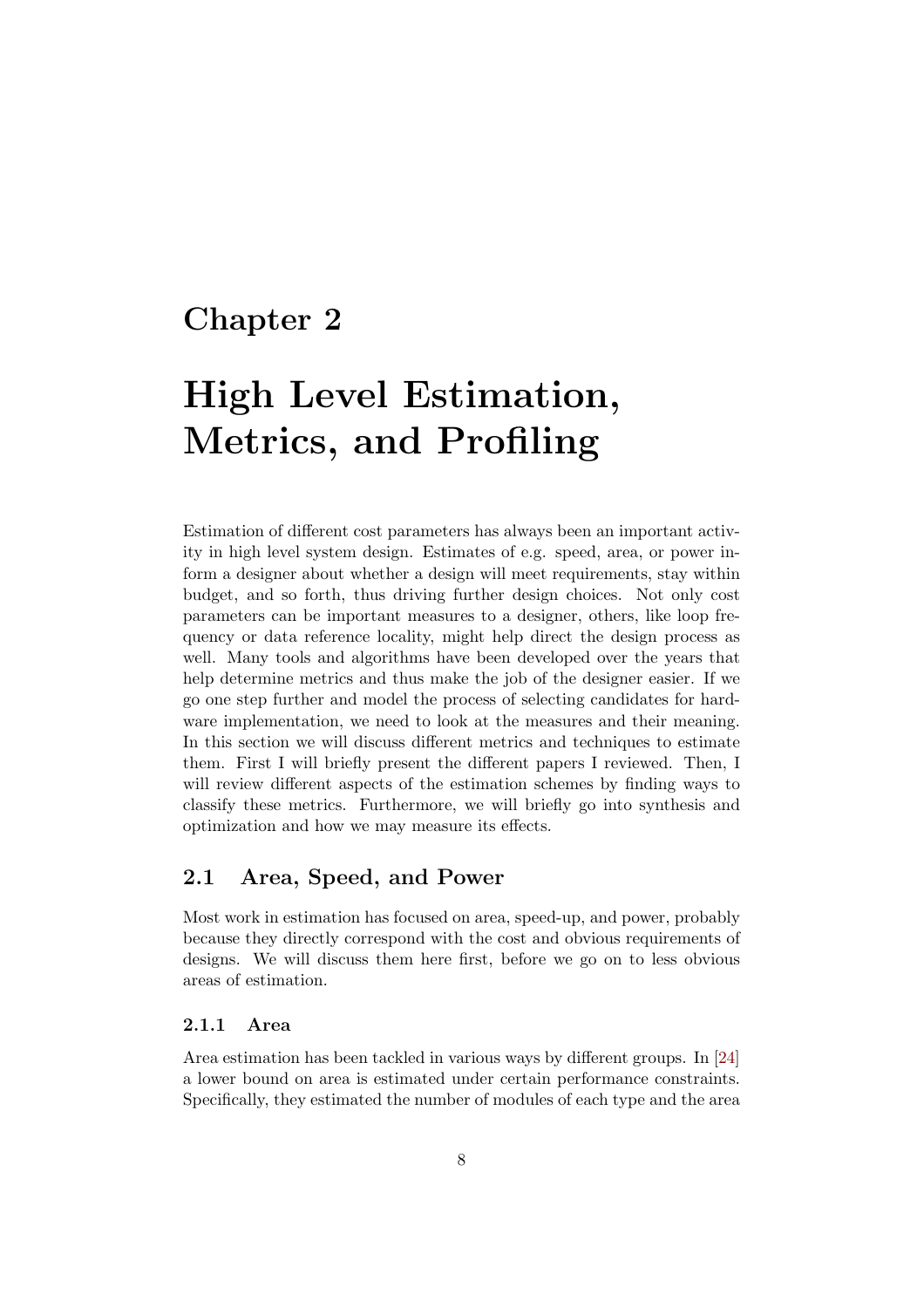| Paper             | Dynamic/<br>static | Level of<br>design    | <b>Application</b><br><b>Domain</b>                                                        | <b>Data</b><br>structure                           | <b>Node</b><br>model                     | <b>Granularity</b>      | <b>Strategy</b>           | <b>Complexity</b>             | Error                                                   |
|-------------------|--------------------|-----------------------|--------------------------------------------------------------------------------------------|----------------------------------------------------|------------------------------------------|-------------------------|---------------------------|-------------------------------|---------------------------------------------------------|
| $[17]$            | Static             | Behavioral            | Multimedia                                                                                 | <b>CDFG</b>                                        | multiple<br>$(non-$<br>)linear<br>models | Entire<br>Graph         | Hierarchical              | linear                        | $2.5\% - 10\%$                                          |
| $[18]$            | Static             | Behavioral            | Communication                                                                              | Custom                                             | n/a                                      | Functions               | Incremental               | $O(1)$ per iteration          | about 7%                                                |
| $[19]$            | Static             | Behavioral            | Multimedia                                                                                 | <b>CDFG</b>                                        | Bit-width<br>based                       | Entire<br>Graph         | Neural                    | nonlinear                     | 10% large<br>error with<br>badly<br>trained<br>networks |
| [20]              | Static             | System/<br>Behavioral | Multimedia,<br>Mathemati-<br>cal                                                           | VHDL Ab-<br>stract Syn-<br>tax Tree                | Bit-width<br>based                       | Entire Ap-<br>plication | Scheduling                | nonlinear                     | 16%                                                     |
| $[21]$            | Static             | Behavioral            | Multimedia,<br>General<br>Purpose                                                          | <b>PACT</b><br>HDL Ab-<br>stract<br>Syntax<br>Tree | Simple                                   | Entire Ap-<br>plication | scheduling,<br>allocation | nonlinear                     | average 25%<br>(maximum<br>of 241%)                     |
| $[22]$            | Static             | RTL<br>and<br>lower   | n/a                                                                                        | Boolean<br>expres-<br>sions                        | n/a                                      | n/a                     | Complexity                | linear                        | within<br>56%                                           |
| $[23]$            | <b>Static</b>      | Behavioral            | Multimedia,<br>Compression,<br>Mathemati-<br>cal, General<br>Purpose,<br>Cryptogra-<br>phy | <b>CDFG</b>                                        | unknown                                  | Entire<br>Graph         | Hierarchical              | linear                        | 60-100%                                                 |
| $[24]$            | Static             | Behavioral            | Multimedia                                                                                 | <b>DFG</b>                                         | Simple                                   | Entire<br>Graph         | Scheduling                | $O(nc^2)$                     | n/a                                                     |
| $[25]$            | Static             | Behavioral            | n/a                                                                                        | (annotated)<br><b>CDFG</b>                         | Simple                                   | Entire<br>Graph         | scheduling                | $O(speedest.) +$<br>$O(n^2)$  | n/a                                                     |
| $\overline{[26]}$ | Static             | Behavioral            | Cryptography                                                                               | n/a                                                | Simple                                   | n/a                     | Hierarchical              | n/a                           | n/a                                                     |
| $[27]$            | Static             | System/<br>Behavioral | Multimedia                                                                                 | H-CDFG                                             | Simple                                   | Entire<br>Graph         | Hierarchical              | $O(n \log n)$                 | n/a                                                     |
| [28]              | Static             | Behavioral            | Multimedia,<br>General<br>Purpose                                                          | $(C)$ DFG                                          | Simple                                   | Node clus-<br>ters      | Hierarchical              | linear                        | n/a                                                     |
| [29]              | Dynamic            | System                | Communication                                                                              | (annotated)<br><b>DFG</b>                          | Bit-width<br>based                       | Entire<br>Graph         | Scheduling                | $O(simulation) +$<br>$O(n^2)$ | n/a                                                     |

Table 2.1: Different classifications of area estimation found in several papers and indications of estimation error in those papers. For an explanation of the classifications, please refer to Section 2.4.

needed for interconnect. The paper explains how lower bound estimates can be determined by scheduling a DFG and accounting for the minimum number of modules and busses required.

Because area estimation tries to predict the results of synthesis tools, [21] tries to find estimates by mimicking high level synthesis. Techniques like force directed scheduling, resource allocation, operation assignment, and interconnection binding, all come from high level synthesis. The algorithm uses a simplified model of an FPGA only taking into account standard LUTs and multiplexers as interconnection structures. Furthermore, optimizations during synthesis are not taken into account. Although these simplifications make the estimation process considerably faster, they also reduce the accuracy of the result.

Where some area estimation techniques aim to be deterministic and are based on knowledge about synthesis, the neural estimator (NESTIMATOR)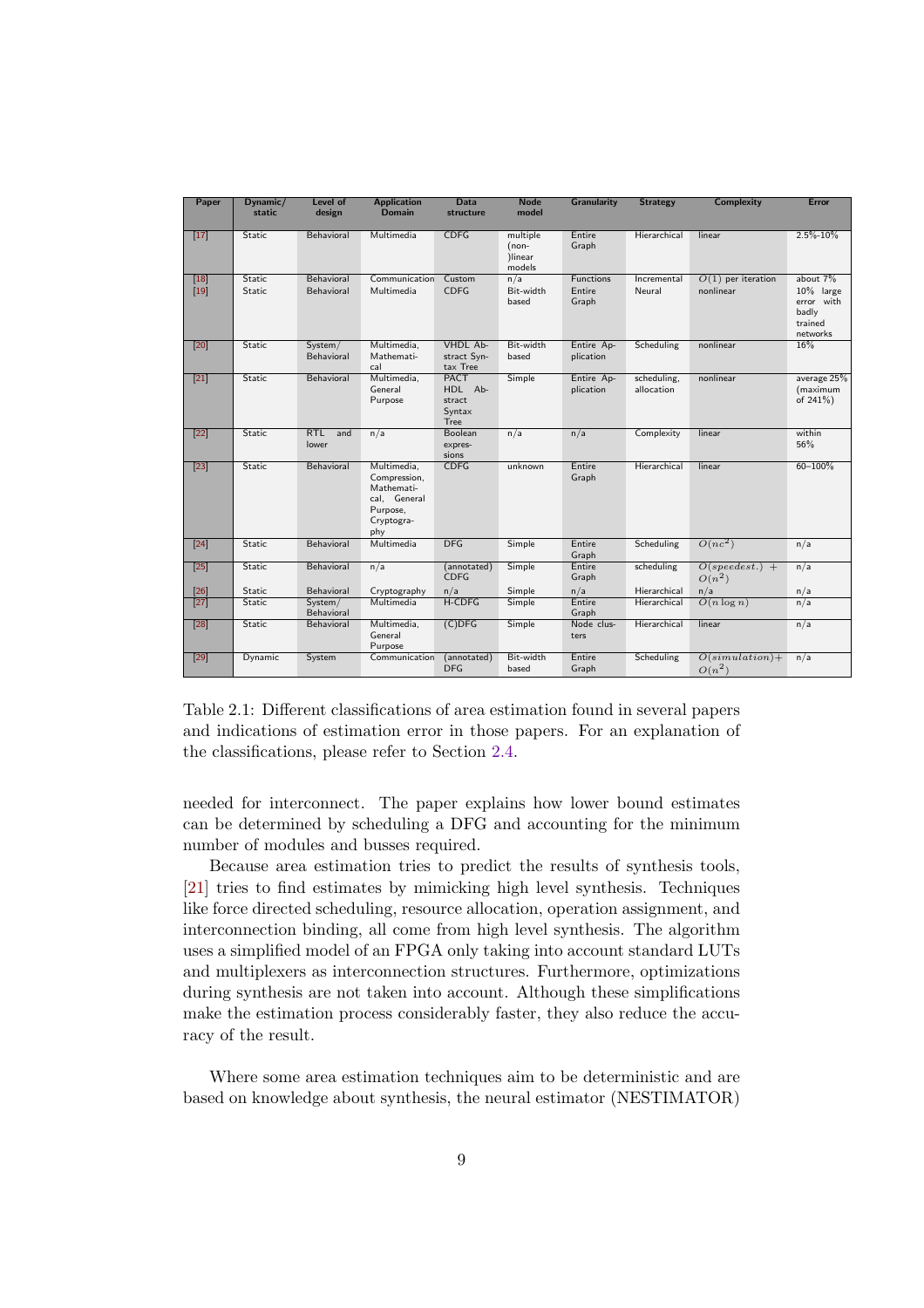

Figure 2.1: The NESTIMATOR neural estimator from [19] working together with a synthesis tool. The results of synthesis are compared with estimates and the neural network is adapted accordingly.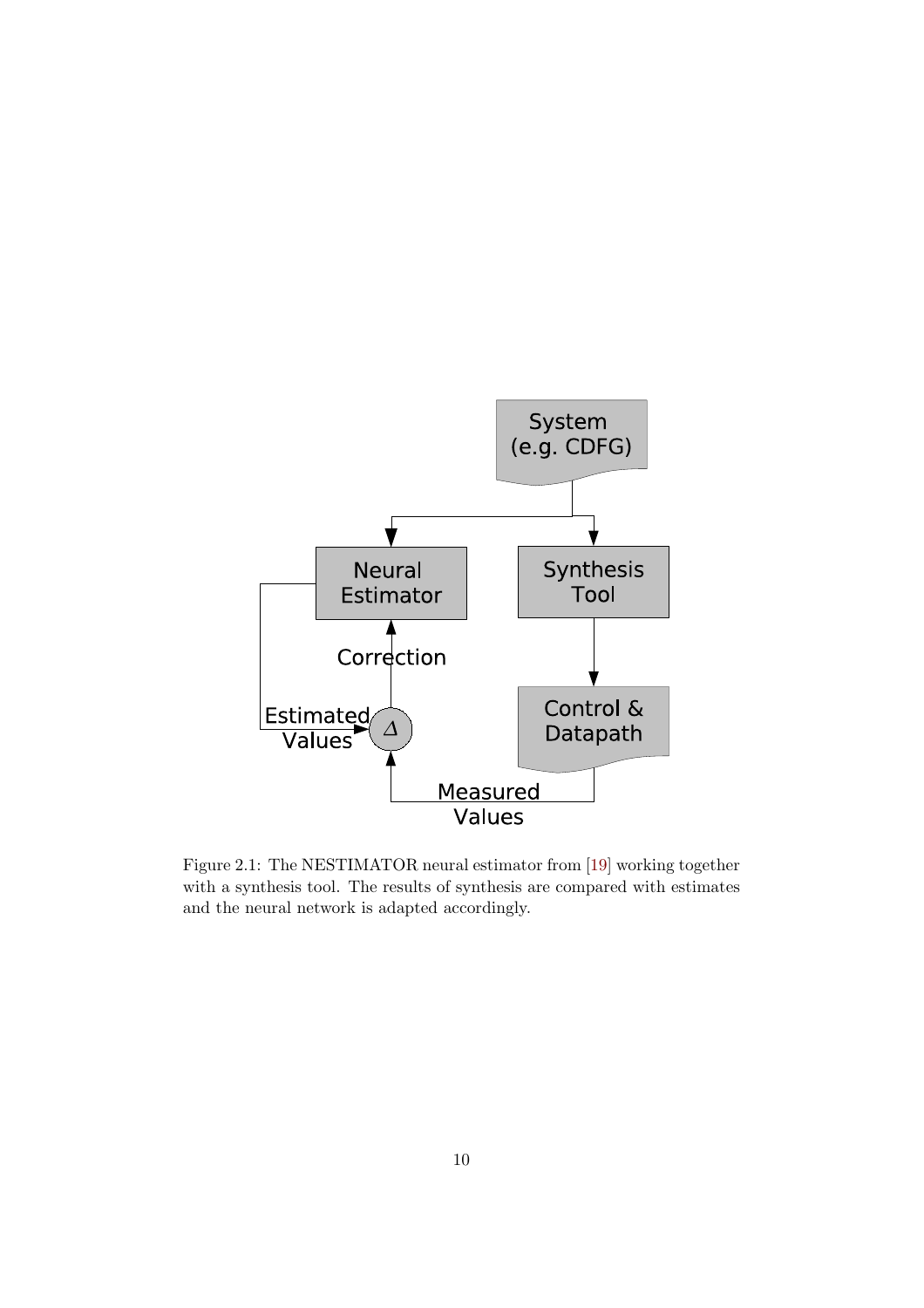in [19] takes a more non-deterministic approach. The estimator in this paper is first "teached" to correlate characteristics of a behavioral design to synthesis results by providing it with hundreds of examples. The setup is depicted in Figure 2.1. The feed-forward neural network used in this paper consists of 4 layers of neurons. The hidden layers use non-linear sigmoid neurons and the output layer uses linear neurons. The input to the neural network are several metrics characterizing CDFGs:

- Number of allowed time steps
- Maximum allowed clock period
- Average delay and area and variances of each FU type
- Number of nodes using each FU type
- Number of nodes
- Average bit-width of nodes and variance (indicates node and interconnect area)
- Average path length and variance (indicates interconnect area)
- Average number of inputs/outputs and variance (indicates interconnect and controller area)
- Average minimal and maximal lifetime of outputs and variances (indicates storage cost)
- Complexity of the CDFG (indicates parallelism)

An approach targeted specifically at partitioning algorithms is introduced in [18]. This paper describes how a preprocessed information data structure holding basic design information can be maintained between succesive iterations making it possible to get an updated estimate of the area during every new iteration of the partitioning algorithm in constant time. [30] demonstrates the usefulness of incremental estimation by integrating the technique into the COSYN algorithm.

Another approach concerning estimation during the partitioning process is defined in [25]. Here the optimal cost of a given partitioning for the minimal execution time is calculated. The optimal cost is determined by adding the costs of single nodes while accounting for the sharing of resources. Resource sharing is represented by the sharing factor which is based on the similarity between nodes. Similarity may be defined in multiple ways, but must indicate to what level nodes can share hardware.

In [23] the estimation is executed before the partitioning process and therefore tries to be independent of specific synthesis tools. Because of this,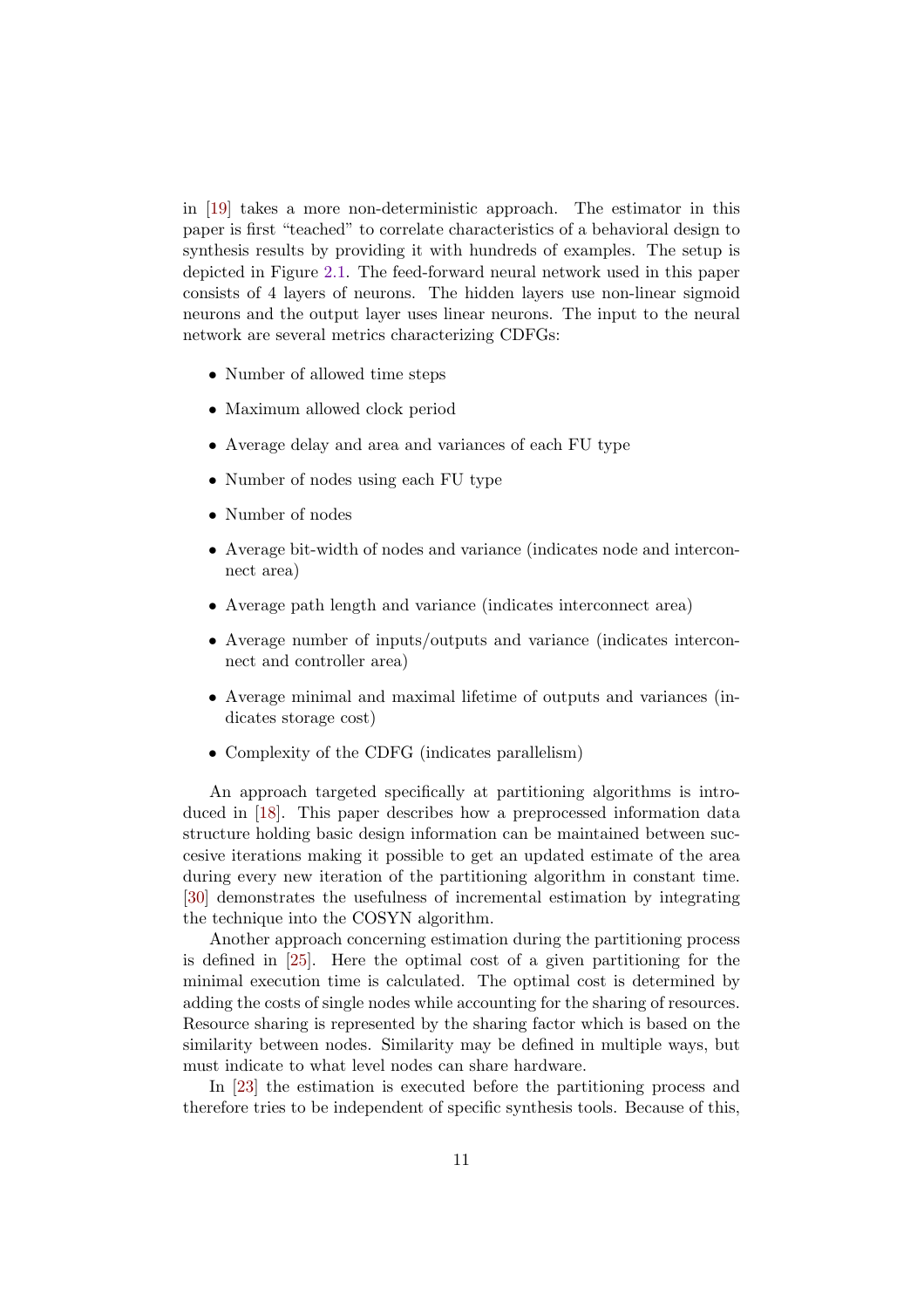the approach taken in this paper only takes into account the data paths. The estimates are used in a cost function in a partitioning algorithm and only need to be indicators of the actual area. This means that, although disregarding the control paths does result in a significant error, the metric can still be applied in partitioning.

As part of the fine-grained and coarse-grained partitioning strategies targeted specifically at FPGAs in [28] the authors present an area estimation approach. The partitioning strategy utilizes an area estimation algorithm that is based on summation. However, this summation handles computation area and storage area separately. This way the different logic used for storage (flip-flops) and computation(LUTs) is more accurately represented in the estimate.

| Node<br>Pattern | Formula              |                             |
|-----------------|----------------------|-----------------------------|
| type(s)         |                      |                             |
| Constant        | INPUT, OUTPUT        | $y = C$                     |
| Linear          | Unsigned ADD<br>and  | $y = p_0 + p_1 n$           |
|                 | <b>SUBTRACT</b>      |                             |
| Quadratic       | (Un)signed integer   | $y = p_0 + p_1(n - p_2)^2$  |
|                 | MULTIPLICATION       |                             |
| Bi-product      | $(Un)$ signed multi- | $y = (m-p_0)(n-p_1) +$      |
|                 | input ADD<br>and     | $p_2$                       |
|                 | <b>SUBTRACT</b>      |                             |
| Multi-linear2   | multi-input AND or   | $y = p_0 + (p_1)$<br>$\ast$ |
|                 | ОR                   | $x/2)(z/2-1)$               |

Table 2.2: Bit-based area models of the main operators in LUTs, as mentioned in [17].  $(y=\text{area}(LUTs), n=\text{bit-width}, m=\text{inputs}, p_i=\text{experimentally deter-}$ mined constants)

In an effort to guide optimizations in an SA-C compiler [17] introduced an area estimation technique that captures the impact of compiler optimizations to the area of a design. The estimator executes between the optimization and synthesis phases. Because the estimator is targeted at a specific compiler, the estimator can use detailed characterizations of the nodes in the DFG, depicted in Table 2.2. The estimate is further refined by looking for common patterns of synthesis optimization, and adjusting the estimate accordingly.

Instead of estimating the resource utilization of an entire design, some papers try to estimate the impact of specific aspects of a design. In [31], for example, we encounter a way to estimate the effect of loop unrolling on the area. The approach models pipelining and full- and partial unrolling of loops and this way accounts for an increase of the number operators and coarser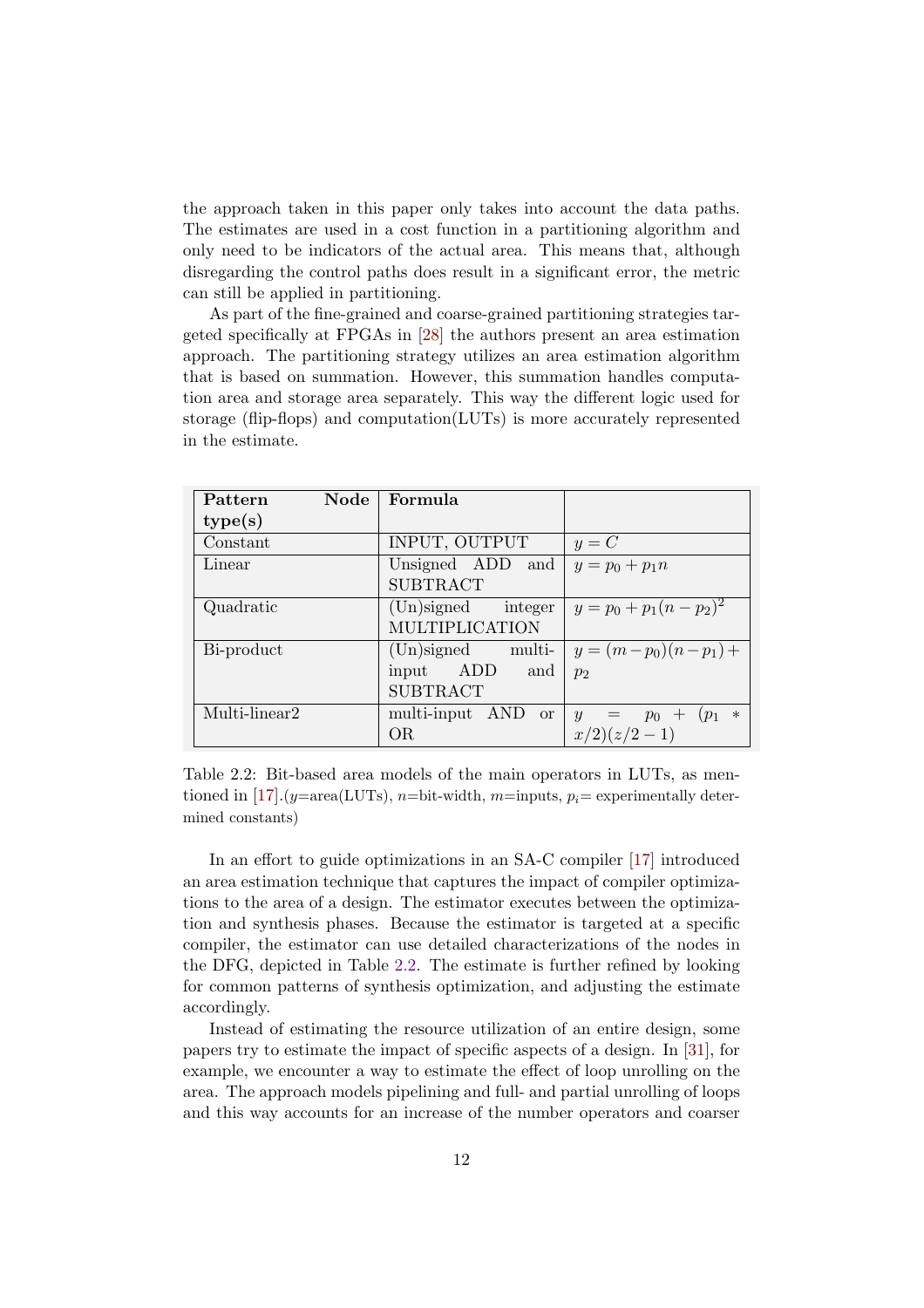grain array indexing. The paper mentions that unrolling of outer loops, loop strip-mining, loop merging, and optimizing loop-unrolling side-effects should be investigated to make the estimation more accurate.

A narrower approach focussing only on boolean functions is presented in [22]. It demonstrates the use of a complexity measure in estimating the area of high level descriptions. This complexity measure is based on the sizes and probabilities of prime implicants in the on-set of boolean functions and shows an exponential relation with the area needed to implement the functions. This relationship is the basis for the area estimation in this paper.

Estimating area specifically from software oriented languages like C or Matlab has been covered in several papers. The researchers in [26] tried to base the area estimation on extracting relevant operations from the source code, matching modules from a library to the operations, and use timing information to find out where resources can be shared. The accuracy of this approach was somewhat disappointing, because

- the authors of [26] did not use the impact of the control logic in the area estimation
- the approach did not account for optimizations
- the algorithm needs the C description to have a hierarchy close to the hierarchy of the final design.

Using Matlab specifications as a starting point [29] uses simulation to obtain execution traces that drive the estimation process. The traces are used to build a DFG of the program. Together with an FPGA performance model that determines the characteristics of specific operations based on bit-width and clock speed, the DFG is used to estimate the area required by the Matlab code. The authors have chosen to use an area/latency grid to schedule the DFG before estimation. Using this approach they try to account for resource sharing and area constraints at the same time.

As a part of the research around the MATCH Compiler [32] the authors of [20] present an area estimator to provide the compiler with information for automatic design space exploration. The estimation comprises counting all operations and registers and uses a simple heuristic formula (Equation (2.1)) to calculate the number of CLBs that is needed for a design.

$$
N_{CLBs} = 1.15 * max(N_f/2, N_r)
$$
\n(2.1)

 $N_f$ : # of function generators  $N_r$ : # of registers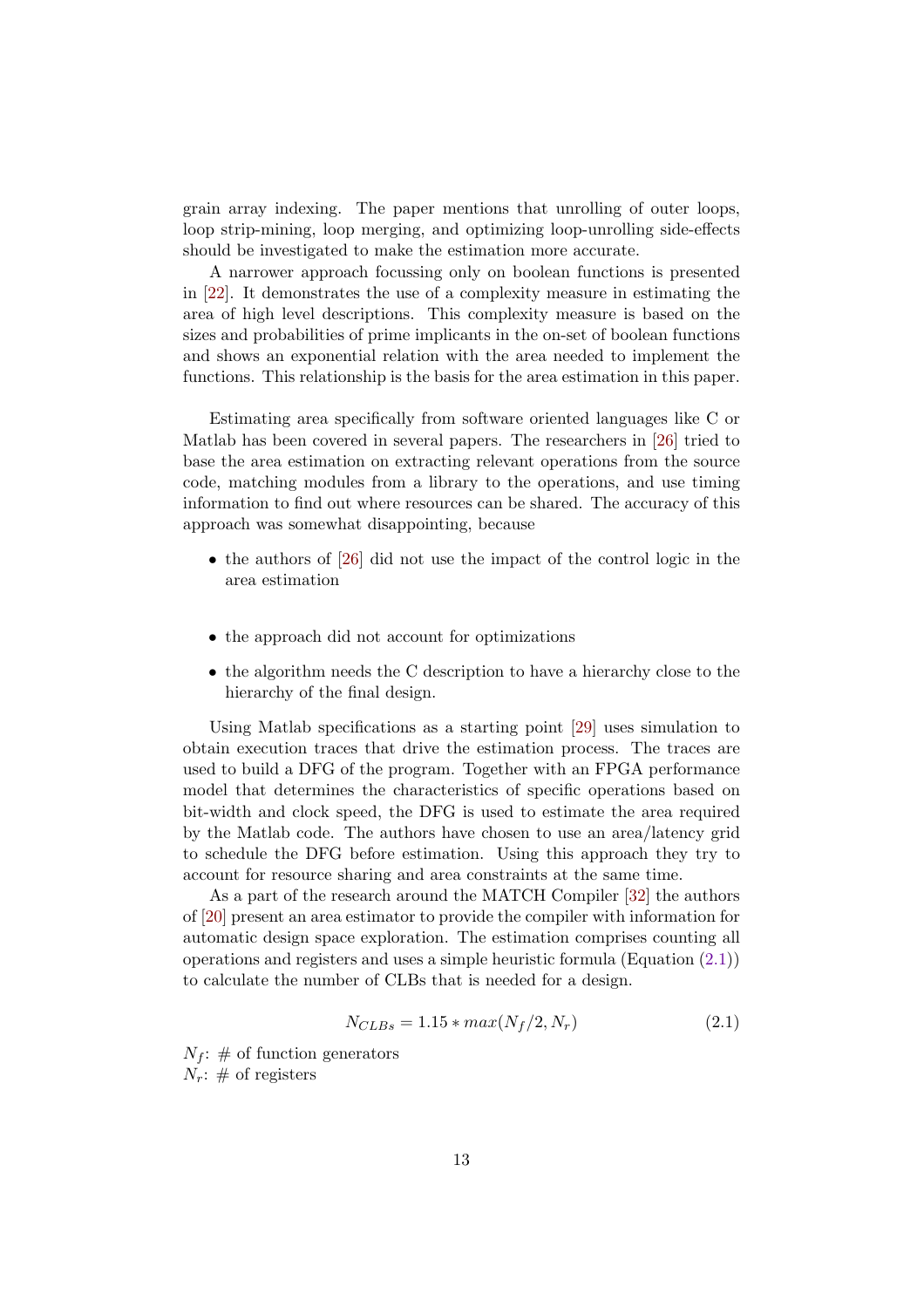The algorithm uses a library to count the number of function generators used by the operations. To get more accurate estimates. the paper describes a type refinement pass, which determines the bit–widths needed for each variable and operation before estimation.

The authors of [27] introduced an estimation technique where an entire trade-off curve is calculated. Their algorithm uses H-CDFGs, which are CDFGs with other CDFGs as nodes. From the bottom levels of the H-CDFG up, the CDFGs are scheduled and resources are allocated using different time constraint values. Calculation of the total number of required resources of multiple CDFGs is based on several heuristic and deterministic summation rules that account for resource sharing.

#### 2.1.2 Speed

In order to get an approximation of the performance of a design, the research community has proposed many ways of estimating latency and speed–up. Performance measures like these can indicate if a design is within performance constraints and can drive hardware/software partitioning.

An example of latency estimation can be found in [24] for example. Apart from estimating area, this paper also presents a way to calculate a lower bound on latency given certain resource constraints. The lower bound is based on the critical path latency and depending on the resource constraints is increased by the extra delay of every module on the critical path due to module constraints.

In [25] the latency of a hybrid hardware/software system is estimated by determining the critical path of a Co-design graph as defined in the same paper. The Co-design graph is a task graph with annotated nodes and edges. For latency estimation the nodes are annotated with latency information and for edges the graph records whether they are software or hardware edges and whether they indicate a control or a data dependency. The critical path is then determined by finding the longest path in the task graph.

As with area [27] tries to estimate entire trade-off curves for the latency of a design using different timing constraints. Again the H-CDFGs are traversed in a bottom-up fashion and the latency is calculated at every level by accounting for the allocated resources due to the timing constraints.

The COSYN [30] and CRUSADE [36] co-synthesis algorithms estimate finish times of tasks with the longest path algorithm. Described in [30] the algorithm finds the longest path in a DAG taking in to respect both the execution and communication times of tasks and links respectively.

The partitioning algorithms in [28] discussed earlier, also estimate latency by first determining the longest path. This preliminary value is then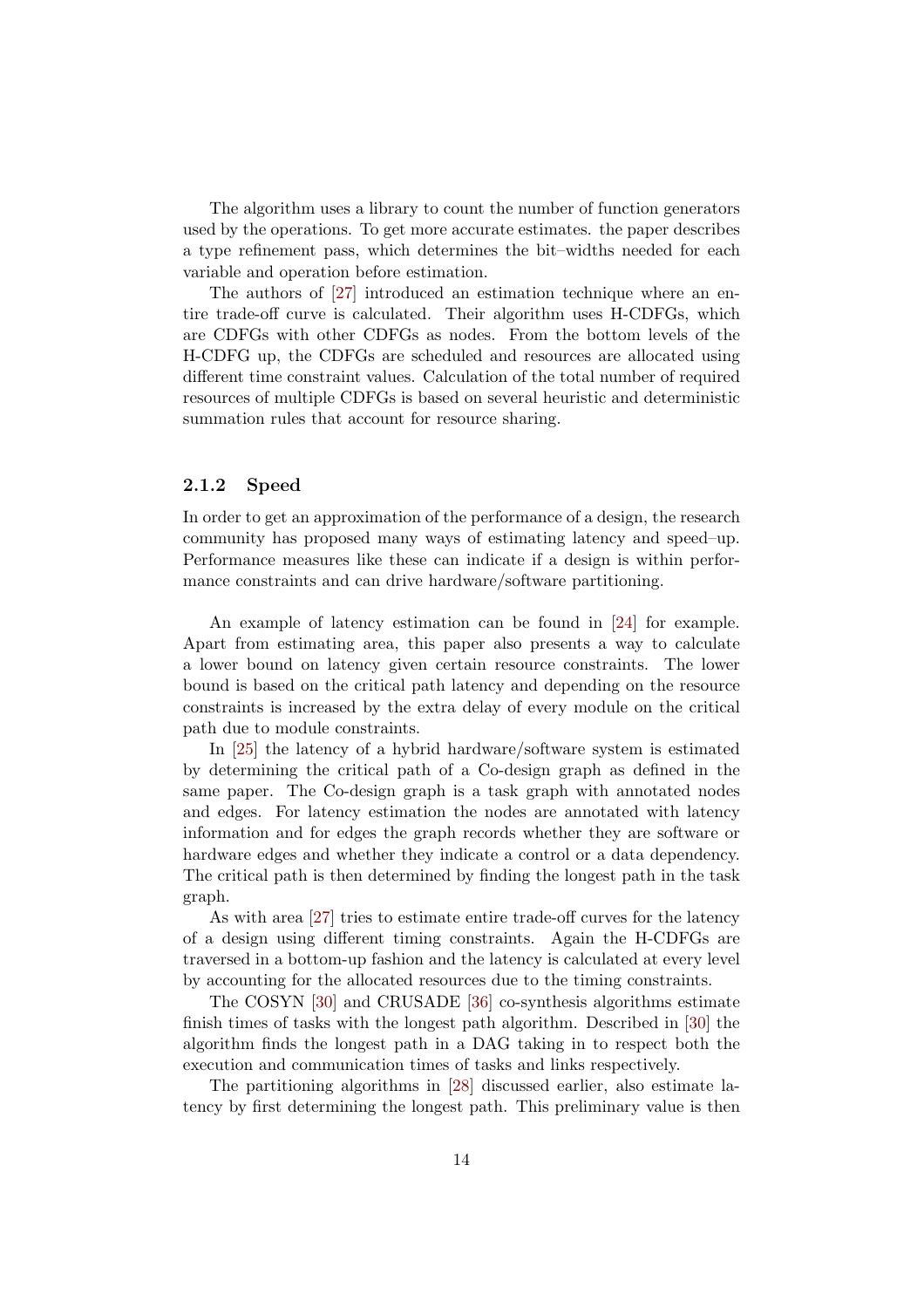| Paper           | Dynamic/<br>static | Level of<br><b>Design</b>                | <b>Application</b><br><b>Domain</b>                                       | <b>Data</b><br>structure                   | <b>Node</b><br>model | <b>Granularity</b>                            | <b>Strategy</b>                                        | <b>Complexity</b>                  | Error |
|-----------------|--------------------|------------------------------------------|---------------------------------------------------------------------------|--------------------------------------------|----------------------|-----------------------------------------------|--------------------------------------------------------|------------------------------------|-------|
| $\boxed{33}$    | Static             | Instruction-<br>level                    | n/a                                                                       | Intermediate<br>code                       | n/a                  | Application                                   | Complexity                                             | n/a                                | 8%    |
| [29]            | Dynamic            | System                                   | Communicatio                                                              | (annotated)<br><b>DFG</b>                  | Bit-width<br>based   | Entire<br>graph                               | Scheduling                                             | O(simulati)<br>nonlinear           | 10%   |
| [20]            | Static             | System/<br>Behavioral                    | Multimedia,<br>Mathemati-<br>cal                                          | VHDL Ab-<br>stract Syn-<br>tax Tree        | Bit-width<br>based   | Entire<br>Graph                               | Scheduling                                             | linear                             | 13%   |
| $[24]$          | Static             | Behavioral                               | Multimedia                                                                | <b>DFG</b>                                 | Simple               | entire graph                                  | Scheduling                                             | $O(nc^2)$<br>(c)<br>time<br>steps) | n/a   |
| $[34]$          | Dynamic            | Behavioral                               | Multimedia,<br>Cryptogra-<br>phy, Com-<br>pression,<br>General<br>Purpose | n/a                                        | n/a                  | Loops                                         | Simulation                                             | O(simulati)<br>O(1)                | n/a   |
| $[25]$          | Static             | Behavioral<br>(during par-<br>titioning) | n/a                                                                       | (annotated)<br><b>DFG</b>                  | Simple               | entire graph                                  | Scheduling                                             | $O(n^2 \log n)$                    | n/a   |
| $\boxed{35}$    | Static             | Behavioral                               | Communicatio                                                              | n/a                                        | Bit-width<br>based   | <b>Functions</b><br>$( =$ Occam<br>processes) | Complexity                                             | n/a                                | n/a   |
| [30]            | Static             | Behavioral<br>(during par-<br>titioning) | n/a                                                                       | Task graph                                 | Simple               | Entire<br>graph                               | Incremental                                            | linear                             | n/a   |
| 36              | Static             | Behavioral<br>(during par-<br>titioning) | Communicatio                                                              | Task graph                                 | Simple               | Entire<br>graph                               | Scheduling                                             | linear                             | n/a   |
| $\overline{27}$ | Static             | System/<br>Behavioral                    | Multimedia                                                                | H-CDFG                                     | Simple               | Entire<br>Graph                               | Hierarchical.<br>Allocation<br>(bipartite<br>matching) | $O(n \log n)$                      | n/a   |
| $\sqrt{28}$     | Static             | Behavioral<br>(during par-<br>titioning) | Multimedia.<br>General<br>Purpose                                         | $(C)$ DFG                                  | Simple               | Node clus-<br>ters                            | Scheduling                                             | n/a                                | n/a   |
| $[37]$          | Dynamic            | Behavioral                               | Multimedia,<br>Cryptog-<br>raphy,<br>General<br>Purpose                   | Hierarchical<br>Loop<br>Graphs             | n/a                  | Loops                                         | Simulation                                             | O(simulati)<br>O(1)                | n/a   |
| $\overline{21}$ | Static             | Behavioral                               | Multimedia.<br>General<br>Purpose                                         | <b>PACT HDL</b><br>Abstract<br>Syntax Tree | Simple               | Entire<br>Graph                               | Scheduling                                             | nonlinear                          | n/a   |

Table 2.3: Different classifications of speed estimation found in several papers and indications of estimation error in those papers. For an explanation of the classifications, please refer to Section 2.4.

refined by adding the latency of moving input and output values from and to memory, the latency of transferring data over partition boundaries, and the latency due to synchronization between tasks.

Area estimation from Matlab code as presented in [29, 20] was already discussed in the previous section. These two papers also describe delay estimation techniques. In [29] the critical path is used as latency estimate. If area constraints introduce extra delays on the critical path, the latency estimate is changed accordingly.

The authors of [20] take a more elaborate approach. They split the delay estimation between estimating the critical path delay and the interconnection delay. The delay of single tasks on the critical path are not retrieved from a normal library, but are calculated using generic delay formulas describing functional units and using fan–in and bit width as inputs. Libraries can become more compact this way. In general the paper models the delay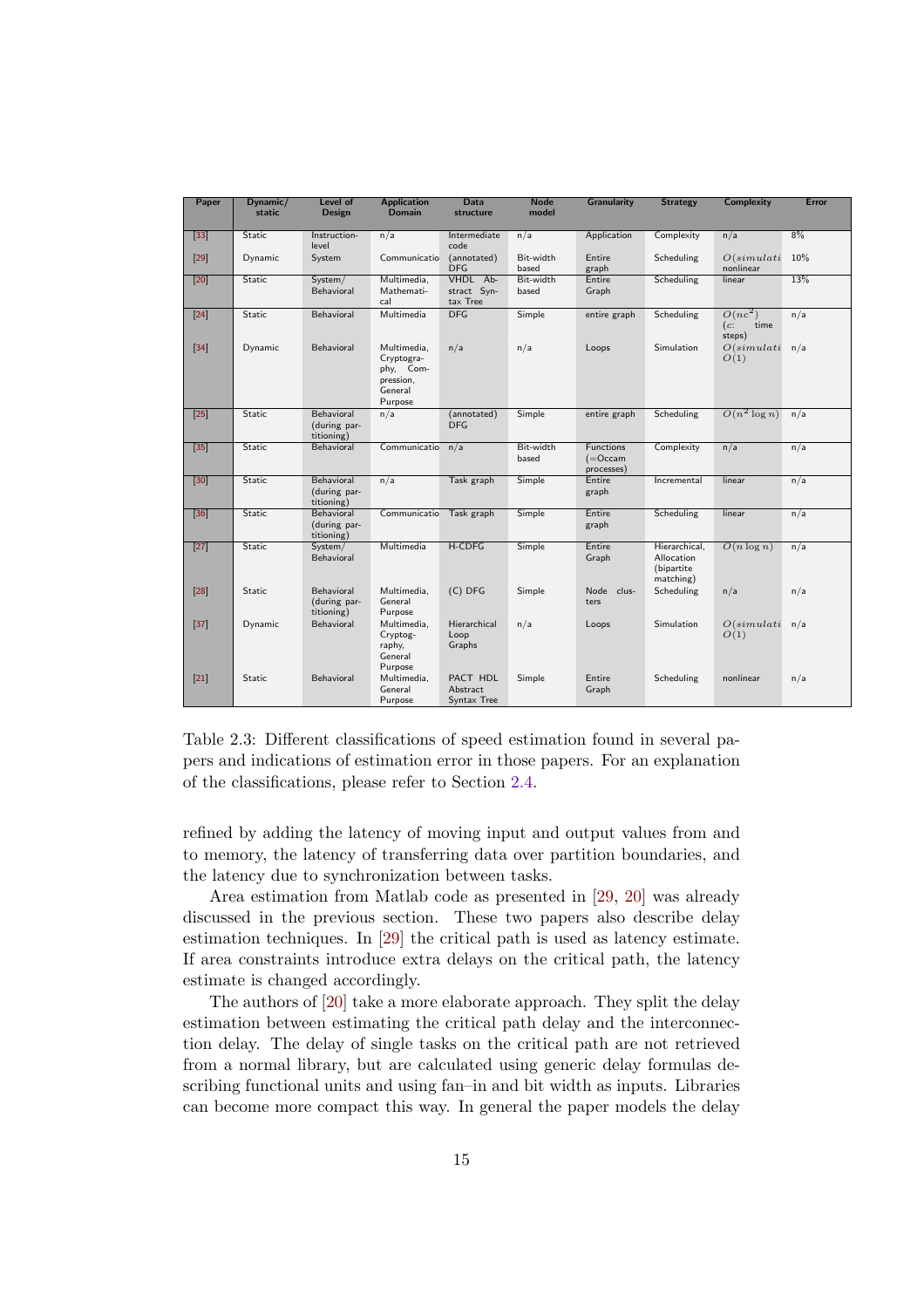of an operation with Equation (2.2).

$$
\delta = a + b n_{fan-in} + \sum_{i=0}^{i=n_{fan-in}} c_i m_i
$$
 (2.2)

 $m_i$ : bit-width of input i

 $n_{fan-in}$ : number of inputs

 $a, b, c_i$ : experimentally determined constants

Using estimates for average interconnection length and physical FPGA wire lengths, the algorithm determines the average number of physical wires and programmable interconnect points and therefore the average interconnection delay.

Instead of determining a value for the latency of a design, papers [34, 37] use a temporal profile of a software program to determine the maximum speed-up that can be obtained by moving certain parts of the program to hardware. The more a function, for example, contributes to the total execution time of a program, the larger the potential speed-up when it is moved to hardware. However, [34] mentions that based on the examined programs a) almost 100% of the candidates for hardware implementation contribute 1% or less to the total execution time and b) memory access time and memory access rate have a significant impact on the performance gain that can be achieved. [37], on the other hand, puts the former comment in perspective by pointing at the 90-10 rule, which states that 90% of the execution time is spent in 10% of the code. It goes on to examine the validity of this rule and concludes that many application do indeed exhibit this behavior. Finally the paper presents a simple formula to calculate the expected speed up of partial hardware implementation based on loop frequency.

In an attempt to define a performance measure that makes it possible to compare hardware and software performance during Co-simulation, [35] describes using the CPI of OCCAM-II to indicate performance. The paper describes how to calculate the CPI for software-bound processes and how hardware-bound processes can be characterized by a so-called equivalent CPI. Both measures use a parameter that depends on the architecture, compiler, synthesis tool, and scheduling policy. These measures have to be determined for every new architecture that needs to be simulated. The hardware measure utilizes bit-based operator models to estimate timing characteristics. The models of the main operators is depicted in Table 2.4.

The algorithm in [21] measures the speed-up of a design by counting the number of control steps that are present in the control nodes in a CDFG and the number of times they are executed. Then it applies different formulas for hardware and software to obtain the execution times of both implementation alternatives. Simply dividing these yields the speed-up factor.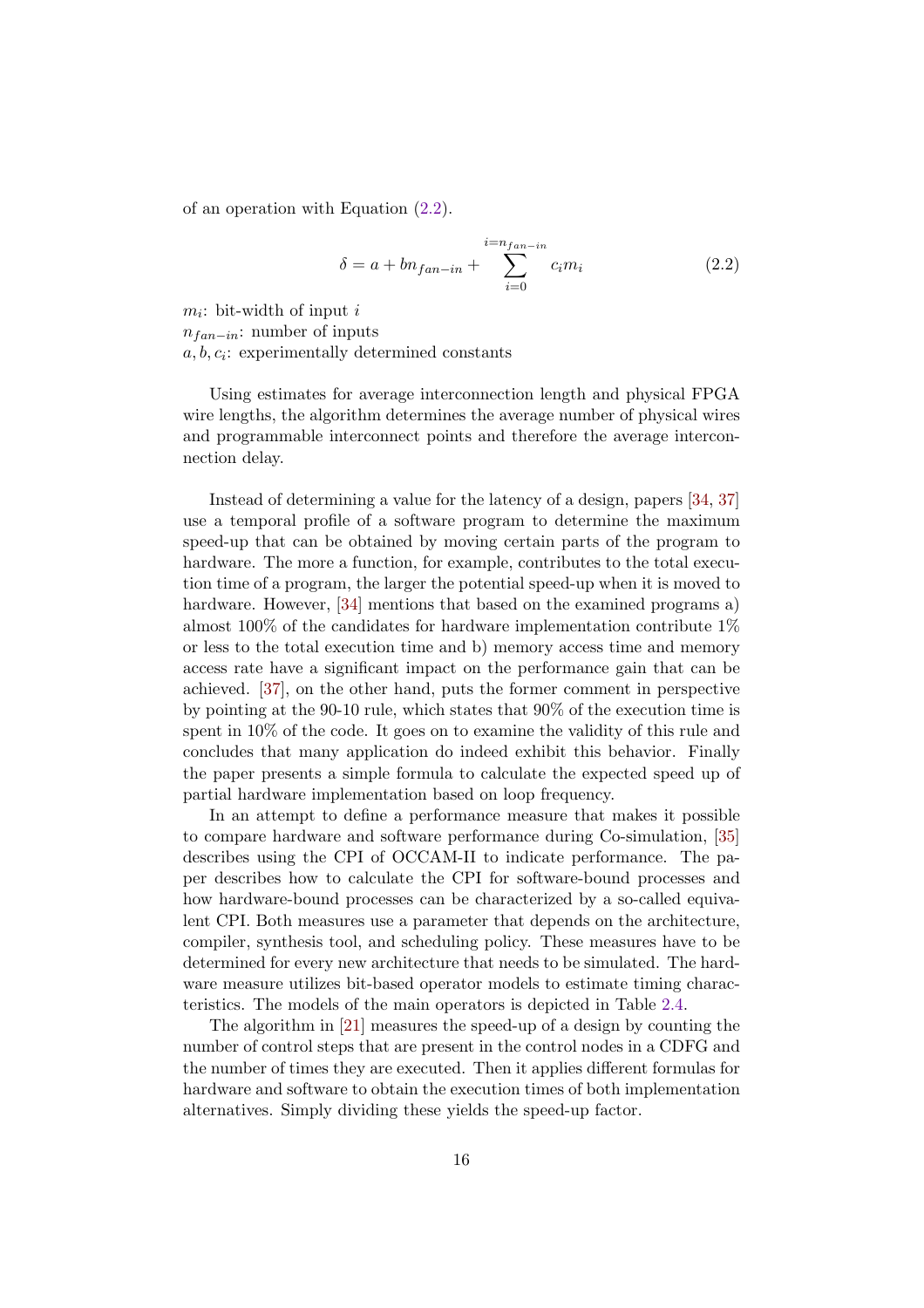| Operation         | Architecture             | $f(\delta,n)$                                |
|-------------------|--------------------------|----------------------------------------------|
| $^{+}$            | Ripple carry             | $2n\delta$                                   |
| $+$               | $CCLA(n/p^2)$            | $if(n = 1)11\delta$                          |
|                   | $p = BCLA$ dimension     | else                                         |
|                   |                          | $11\delta(10 + \log p(1 +$                   |
|                   |                          | $n(n/4-1))(n/4+1)$                           |
| $\ast$            | Baugh Wooley             | if $(n=1)2\delta$ else $\overline{4n\delta}$ |
| $\overline{\ast}$ | <b>Bisection</b>         | if $(n=1)2\delta$ else $4n\delta$            |
|                   | Restoring (Dean)         | $(3n^2+1)\delta$                             |
|                   | Non-Restoring (Guild)    | $3(n+1)^2\delta$                             |
|                   | Non-Restoring with       | $(11n+12)\delta$                             |
|                   | 2-level CLA and          |                                              |
|                   | $Carry$ -save $(Cappa$ - |                                              |
|                   | Hamacher)                |                                              |
|                   | Non-Restoring with       | $(9n+10)\delta$                              |
|                   | 1-level CLA and          |                                              |
|                   | Carry-save (Cappa-       |                                              |
|                   | Hamacher)                |                                              |

Table 2.4: Bit-based timing models of the main operators as mentioned in [35].

The  $\mu$ -profiler as described in [33] uses the number of cycles gained by hardware implementation to drive the discovery and selection of custom instructions for ASIP designs. Both the decrease in computation cycles by moving a pattern in the intermediate code of an application to hardware and the frequency of that pattern contribute to the measure. The author admits this measure is crude, but argues it is useful for early discrimination between potential candidates for hardware implementation and patterns with insufficient prospect for speed gains. In the future this measure may be improved by accounting for ILP, pipelining, and other software optimizations.

One such optimization, i.e. loop unrolling, is specifically studied in [31]. We already discussed how the authors of this paper estimate area in the previous section and speed–up is handled in the same way. Results, however, show a larger discrepancy between estimates and measurements for speed–up, than for area. The authors explain how this might be caused by e.g. unbalanced pipeline stages due to resource constraints or other loop optimization side-effects and mentions that the underlying model of the algorithm should facilitate more complex algorithms that do account for these effects.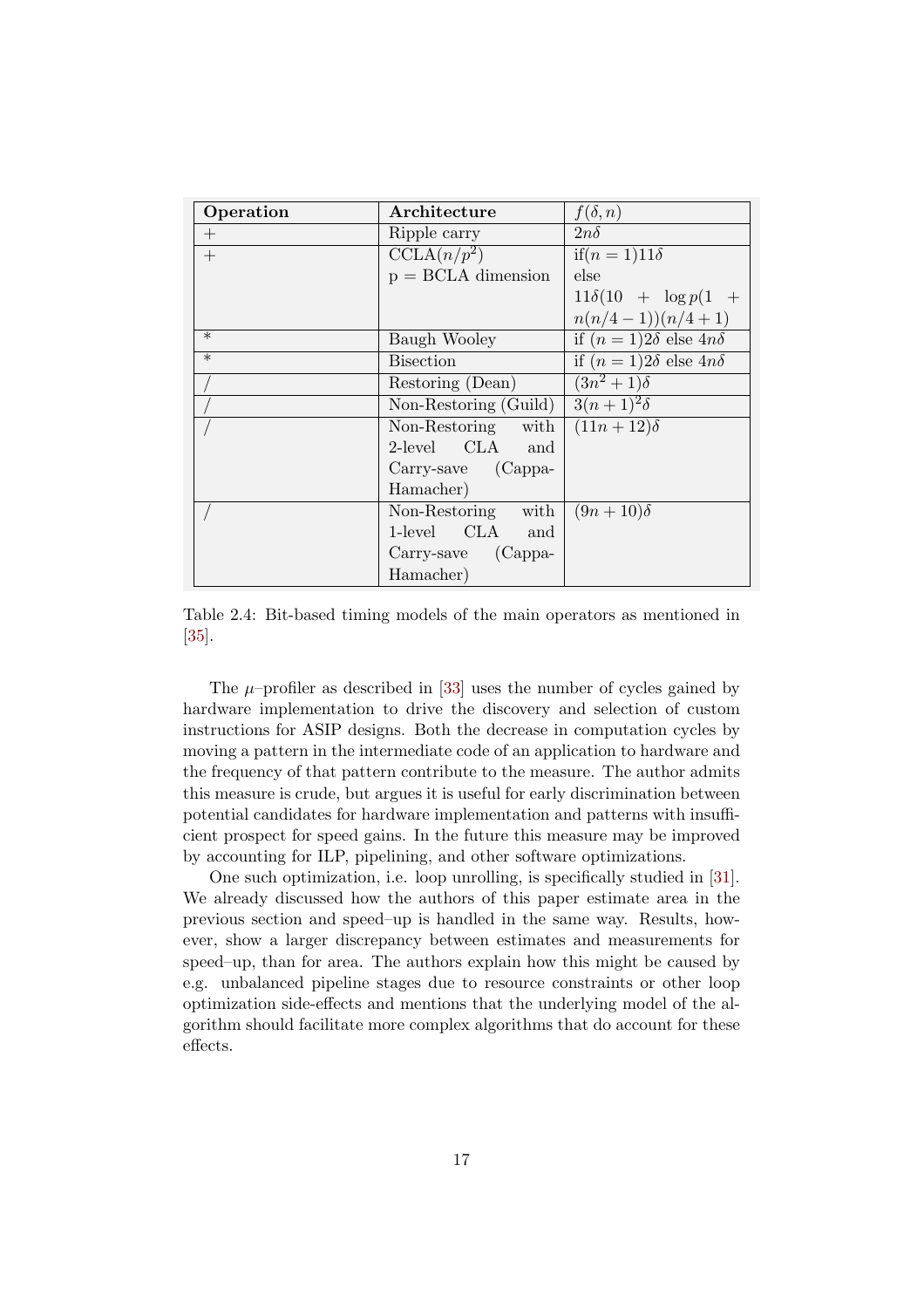#### 2.1.3 Power

| Paper             | $D$ ynamic/<br>static                                             | Level of<br><b>Design</b> | <b>Application</b><br>Domain       | Data<br>structure                     | <b>Node</b><br>model        | Granularity     | <b>Strategy</b>                                        | <b>Complexity</b>           | Error |
|-------------------|-------------------------------------------------------------------|---------------------------|------------------------------------|---------------------------------------|-----------------------------|-----------------|--------------------------------------------------------|-----------------------------|-------|
| $[38]$            | Static<br>(dynamically<br>determined<br>input prob-<br>abilities) | Behavioral                | Communicatio<br>General<br>Purpose | CDFG.<br>state<br>transition<br>graph | Activity-<br>based<br>model | Entire<br>Graph | Hierarchical                                           | $O(\nsimulti)$<br>nonlinear | 11.8% |
| $[39]$            | n/a                                                               | System                    | n/a                                | n/a                                   | n/a                         | n/a             | Complexity                                             | n/a                         | n/a   |
| $\left[30\right]$ | Static                                                            | Behavioral                | n/a                                | Task graph                            | Simple                      | Entire<br>Graph | Hierarchical                                           | linear                      | n/a   |
| $[27]$            | Static                                                            | System/Behav              | Multimedia                         | H-CDFG                                | Simple                      | Entire<br>Graph | Hierarchical.<br>Allocation<br>(bipartite<br>matching) | $O(n \log n)$               | n/a   |

Table 2.5: Different classifications of power estimation found in several papers and indications of estimation error in those papers. For an explanation of the classifications, please refer to Section 2.4.

In order to increase battery lifetime in mobile and embedded systems, reduce heat dissipation in high performance designs, etc. many researchers have sought to estimate the power usage during system design. In [40], for example, we find a taxonomy of several power estimation techniques at different levels. At the highest level the authors discern several design levels at which power can be estimated. For each level the authors further classified the estimation strategies as depicted in Table 2.6. The different levels in the taxonomy also correspond to the design process. At the early stages power intensive parts can be identified with system-level estimation. Later on when a behavioral description is available, instruction- and behavioral level estimation can help guide the partitioning process and optimization of software and hardware parts. Finally, before actual synthesis is performed, architectural estimation can help choose from different architectures.

The system-level partitioning algorithm in the TOSCA co-design environment [41] uses several power evaluation metrics to drive system level partitioning. In order to choose the best design alternative several metrics indicative of good power performance for different types of operating modes are proposed in [39]. The different system characterizations are:

• Fixed Throughput Mode

These systems are characterized for power by the Power to Throughput Ratio, which is the same as energy per operation. This metric is applicable to e.g. DSP applications.

• Maximum Throughput Mode

In these systems power is characterized by the Energy to Throughput Ratio. Energy and throughput, in this case, mean maximum energy per operation and maximum throughput respectively. Microprocessorbased systems are an example of these systems.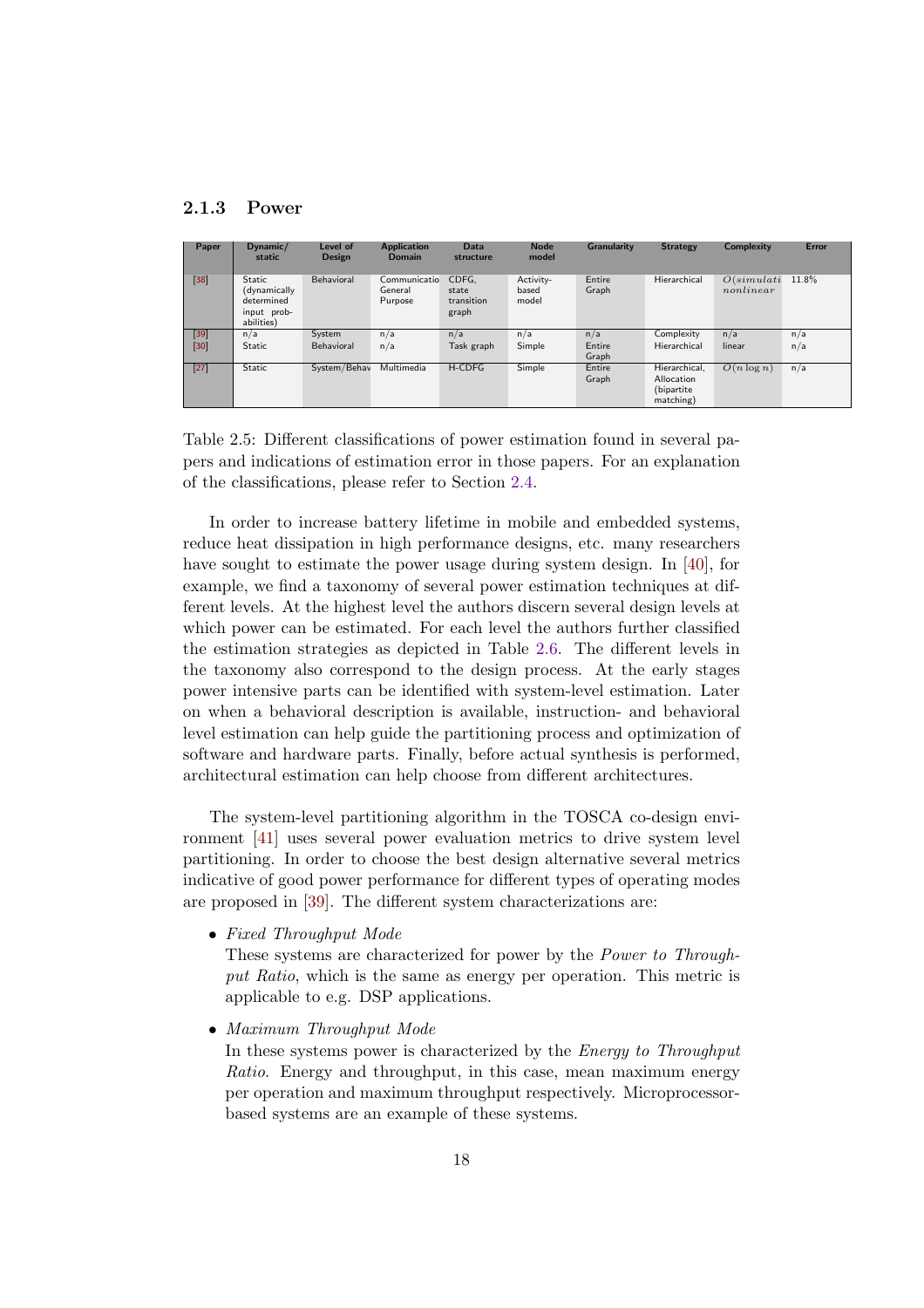| Level              | Class     | <b>Based on</b>       | Pros                                                            | Cons                                                                           |
|--------------------|-----------|-----------------------|-----------------------------------------------------------------|--------------------------------------------------------------------------------|
|                    | Analytica | Complexity            | requires little<br>information                                  | inaccurate activity<br>modeling<br>no block specific<br>$\bullet$<br>estimates |
| <b>Architectu</b>  |           | Activity              | block specific<br>estimates                                     | uniform distribution of<br>capacitance                                         |
| re                 | Empirical | <b>Fixed Activity</b> | non-uniform<br>$\bullet$<br>distribution of<br>capacitance      | disregards data<br>۰<br>act v ty                                               |
|                    |           | Activity<br>Sensitive | regards data activity<br>strong link to real<br>implementations | n/a<br>$\bullet$                                                               |
|                    | Static    |                       | estimates indicate<br>$\bullet$<br>general trends               | no absolute accuracy<br>۰                                                      |
| Behaviour<br>al    | Dynamic   | Activity              | easy handling of data<br>dependencies                           | much slower than<br>I۰<br>static<br>requires input<br>٠<br>specification       |
| <b>Instruction</b> |           |                       | applicable to CPUs<br>and ASIPs                                 | bad estimates for<br>$\bullet$<br>some instructions                            |
| Svstem             |           |                       | can guide<br>٠<br>optimization efforts<br>early on              | very low accuracy                                                              |

Table 2.6: Taxonomy of power estimation techniques as presented in [40].

• Burst Throughput Mode

Systems that only perform in bursts can be characterized by a modified Energy to Throughput Ratio. Energy in this case the energy during computation and the energy during idling per total number of operations. Systems with user-interaction are often in burst throughput mode.

• Area-Constrained Systems

Two metrics are proposed that can characterize Area-Constrained systems: The Power by Area Product, which allows to optimize for power, and the Energy by Area Product, which allows for optimization of area and power together. Many designs will have some degree of limitation for area.

Apart from presenting these metrics the paper also argues that communication between hardware and software parts contributes significantly to the power consumption of the design. When off-chip busses are involved this contribution can be even higher. In order to estimate the power used by communication from the hardware, TOSCA calculates the bus switching activity using the bus width, required bandwidth, and the encoding scheme for data and addresses.

An example of static power estimation at the behavioral level, as discussed in [40], is presented in [27], along with area and speed estimation techniques, discussed earlier. The paper estimates trade-off curves for power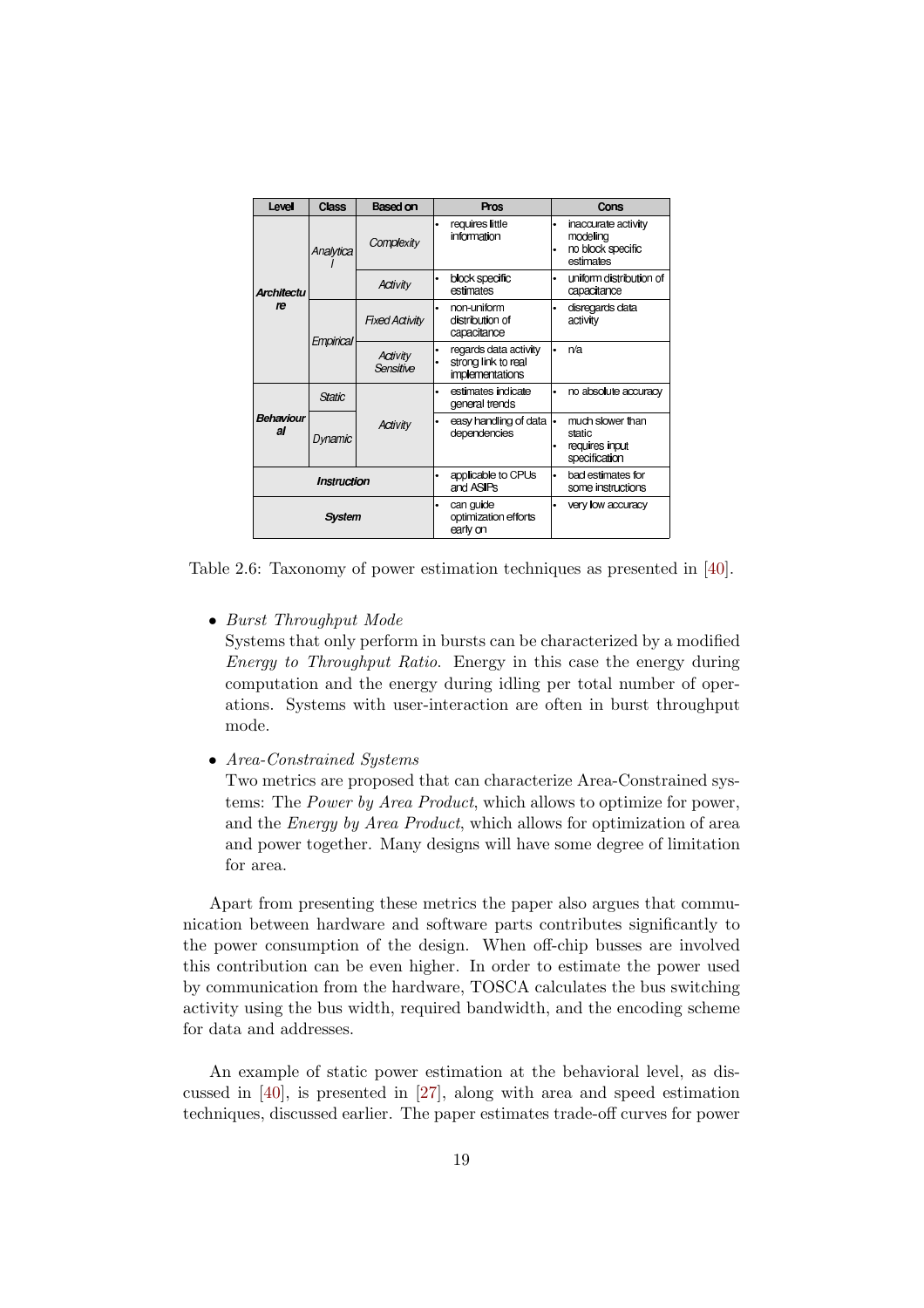

#### Switched Capacitance Matrix

The m-input n-bit module depicted on the left has a corresponding  $m \times n$  matrix of switching activities for each bit. The module capacitance can then be estimated with Equation  $(2.3)$ .

$$
C_{mod} = \sum_{i=1}^{m} \sum_{j=1}^{n} a_{i_j} \times c_{i_j}
$$
 (2.3)

 $a_{i_j}$  and  $c_{i_j}$  are respectively the activity and a module-dependent constant for bit  $j$  of input i. The constant is determined by switchlevel simulation of the module and the activity represents the probability that the bit will change between successive states.

Figure 2.2: Module power model used in [38].

consumption against varying timing constraints. The power estimation differs from the area and time estimation by taking into account the execution frequencies of functional units and the clock frequency.

The authors of [22] use the area prediction method discussed in the previous section together with estimates of the average node switching activity and gate capacitance. Problems with their approach are the need for additional estimators for switching activity and the restriction to single-output boolean functions.

The contribution of control-flow circuits to the power consumption of a system is often assumed to be negligible. This may be a fair assumption for data-flow systems, but for control-flow intensive designs this aspect must be considered during power estimation. One such approach can be found in [38]. This particular approach utilizes both STGs annotated with branch probabilities and CDFGs. Using a generic model for modules all edge capacitances are calculated using the probability of each state and each transition. Special probabilities are calculated in the presence of loops. Furthermore, the paper describes how the capacitance of the controller itself is estimated with a simple formula based on the number of states in the controller.

In the COSYN-LP algorithm [30] energy levels of tasks in a task graph are estimated by using execution and communication time as starting points. The energy level of a task is then estimated by adding the energy for all fan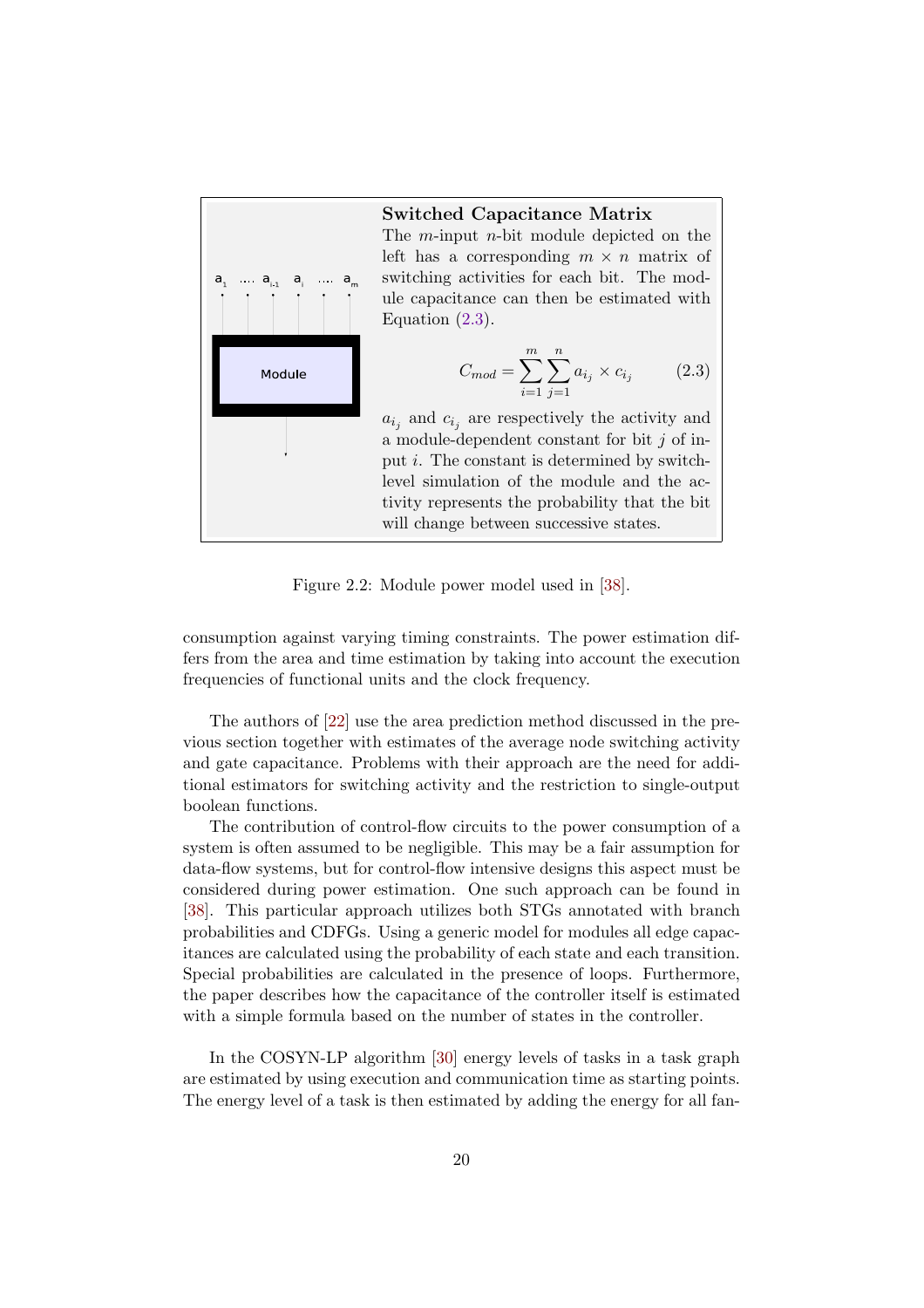out edges and all preceding nodes to the tasks own energy level. This process starts from the bottom at the sink nodes and progresses upwards via the fan-in edges. If after partitioning multiple allocations have the same power level, an alternate estimation strategy is used, where different heuristics are used for processors, FPGAs and links.

#### 2.2 Other metrics

In Section 2.1 we discussed various methods of estimating the more obvious aspects of hardware design. In the last decade, however, other aspects like memory usage, communication, and design complexity have also been researched as possible driving forces for system design. We will now briefly review some of these metrics and their uses.

#### 2.2.1 Communication

Estimating the amount of communication is also present in some area, speed, and time estimation techniques (e.g.  $[24, 21, 20, 30, 39, 28]$ ), and not without reason: communication requires interconnect circuitry, requires a fair amount of power, and introduces communication delays into the design. Therefore, accurate communication estimation can be a valuable asset to any system designer.

A more focused effort to estimate the communication latency can be found in [23]. This paper specifically estimates the communication between hardware and software segments in a hybrid system. They assume a shared memory model is used for communication between hardware and software and also that communication with hardware only occurs with adjacent hardware modules. The latter is a fair assumption in case of data-intensive designs.

Another paper on communication is [42]. In this paper we see how the amount of communication can be represented by the sum of all edge weights, or Total Edge Weight(TEW). As edge weights the paper uses the amount of data transfered along the edges (in bits).

#### 2.2.2 Memory Usage

Few hardware-oriented memory usage estimation strategies have been proposed, but in e.g. [34], we can see that memory usage can have significant impact on the speed of a design. Furthermore, communication with the memory system and refreshing of volatile memory can impact power usage. And finally, memory modules, extra interconnect, and memory management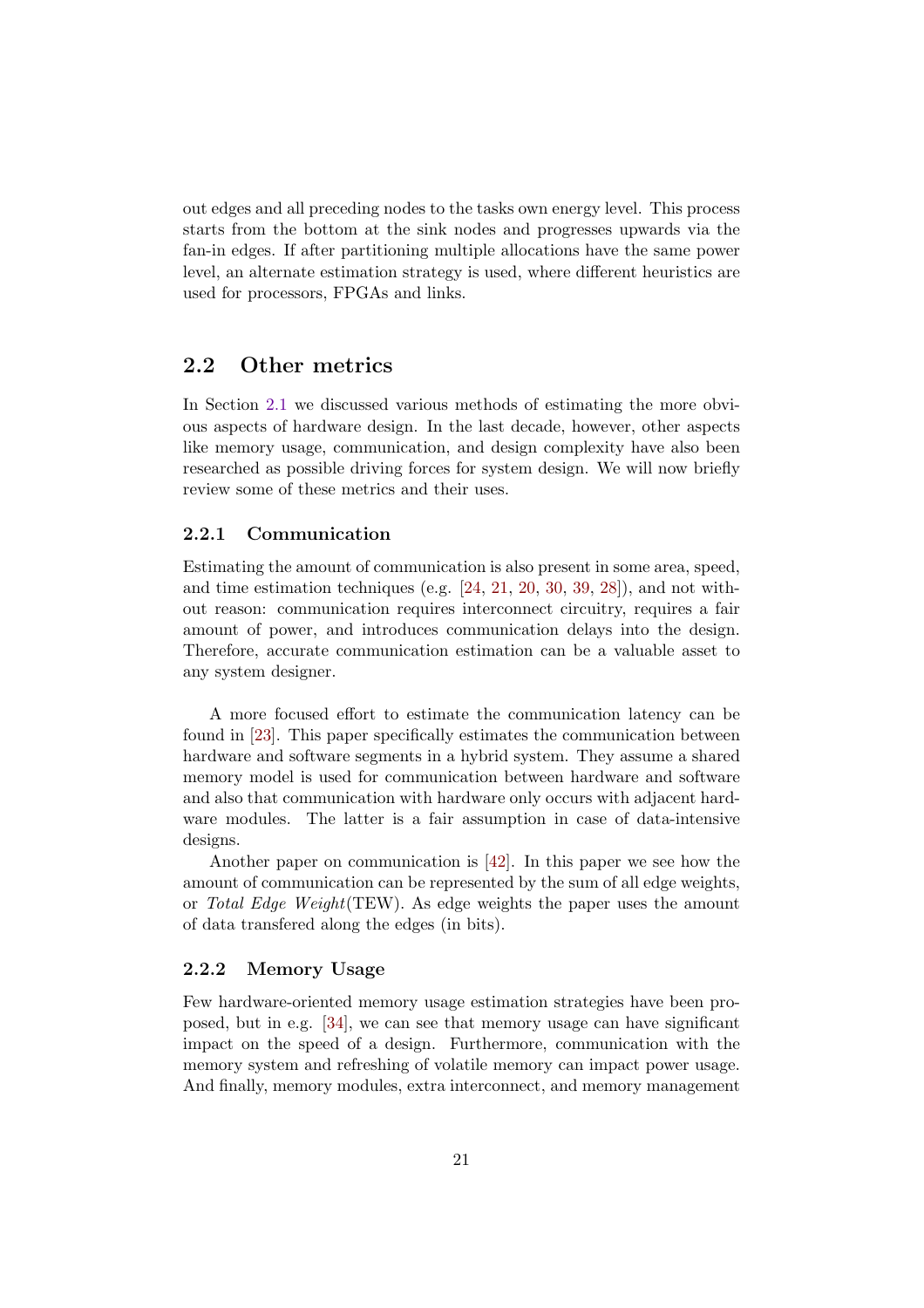circuits require area. As with communication it seems clear that memory estimation can be very useful to a designer.

While many software profilers measure or characterize memory usage [39, 43, 44, 45] and some hardware/software partitioning algorithms [28, 36] take into account memory aspects of a design, to the best knowledge of the author there has been little research into memory usage in hybrid architectures.

One example of memory size estimation for hybrid architectures can be found in [46], where the size of individual data dependencies is estimated. The described algorithm focuses mainly on dependencies between loop iterations and requires single-assignment code, but it does give valuable information on memory size even in the early stages of design, when only a partially fixed execution ordering is present.

The authors of [47] point out the difficulty of hardware synthesis of programs with pointers. Traditional context-insensitive pointer analysis does not suffice. To answer this problem the paper describes a context-sensitive method of analyzing pointers in a program based on symbolic transfer functions. These functions capture how a function influences the program state. The program state and the symbolic transfer functions are represented as boolean expressions. The pointer analysis scheme presented utilizes binary decision diagrams to speed up the analysis, making context-sensitive pointer analysis feasible.

In [45] we find a study on reference locality in software programs resulting in some metrics that characterize data reference locality in a program. These metrics are based on hot data streams derived by bursty tracing [44]. Originally targeted at cache optimization on modern processors, this information may also help optimize local memory utilization in hybrid architectures or help decide whether a function can be efficiently implemented in hardware, because a function with an intensive and erratic memory access pattern might not benefit from hardware implementation at all.

#### 2.3 Software metrics and comparability

In defining a candidate selection model for hybrid architectures not only hardware metrics are important, but also software metrics. In previous sections we have already discussed software measures that may also describe hardware aspects ([45]) or may indicate code most susceptible to optimizations ([37]), but software measures also make comparisons of hardware and software implementations possible. In [48], for example, we find software energy models that enable the authors to compare different hardware / software partitions. There are some problems with such comparisons, though:

• Differences in precision

The precision of a software/hardware measure might be less accurate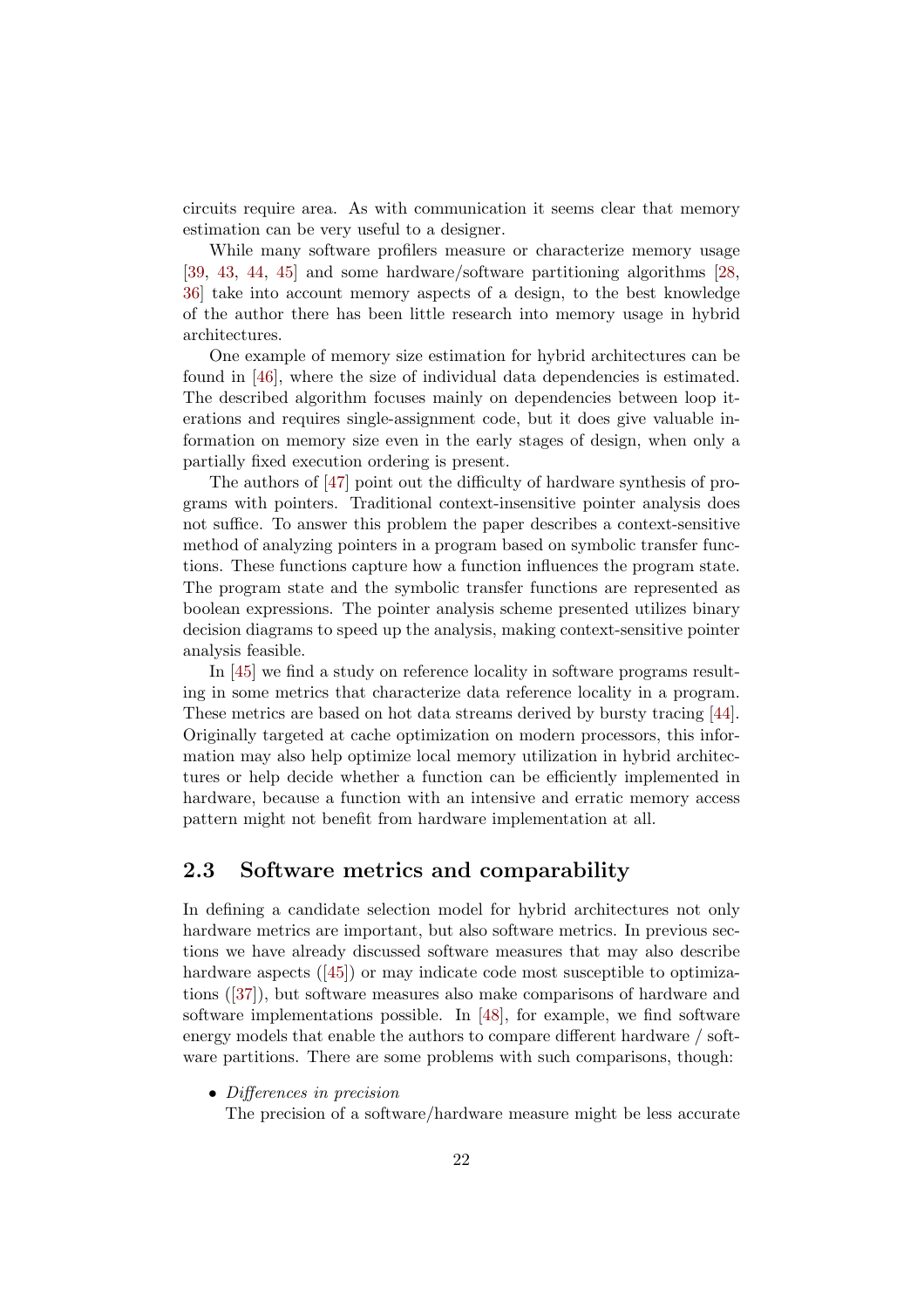than its hardware/software equivalent. This means comparisons are only as good as the least accurate measure.

• Differences in algorithms

Different measures are often determined using different algorithms, which makes it unclear if they are comparable in a straightforward way. Look, for example, at cyclometric complexity; it's not at all clear if software (C) and hardware (VHDL) cyclometric complexity are equivalent or comparable.

#### 2.4 Classifying metrics

Having discussed different estimation strategies and metrics for several aspects of a design we now move on to classification. In the following few sections I will discuss different aspects of the presented metrics and estimation strategies, and explore possible classifications.

#### 2.4.1 Dynamic vs. Static

One aspect of estimation strategies is whether they try to analyze a design statically, at compile-time, or dynamically, at run-time or during simulation. In the following we will refer to these as static estimation and dynamic estimation respectively.

From the papers discussed so far it seems static estimation has been dominant in the field of hardware/software partitioning and hardware synthesis. We can explain this if we take into account the many iterations partitioning algorithms may go through. If every iteration performs a potentially expensive simulation, partitioning can take a long time. This suggests that static estimation techniques aim to be fast more than they aim to be accurate.

Static estimation is also the dominant strategy in area estimation. Because area is almost always assumed to be fixed during run-time, this is only logical. When we look at hybrid architectures, however, the assumption that area is fixed during run-time does not have to apply. Future area estimation could take advantage of simulation to get dynamic area profiles.

Power estimation is often based on area estimates or area estimation techniques and thus power estimation, too, is mostly based on static estimation. In [40], however, we do find some cases of dynamic techniques like dynamic behavioral activity-based estimation (Table 2.6). Power consumption, especially that of control-intensive designs, depends on the input of an algorithm as well as the implementation itself. Therefore dynamic estimation can be useful for reasoning about power in designs.

The few dynamic estimation strategies discussed so far [34, 37, 29, 45, 40] all concentrate on speed and memory usage. These characteristics are often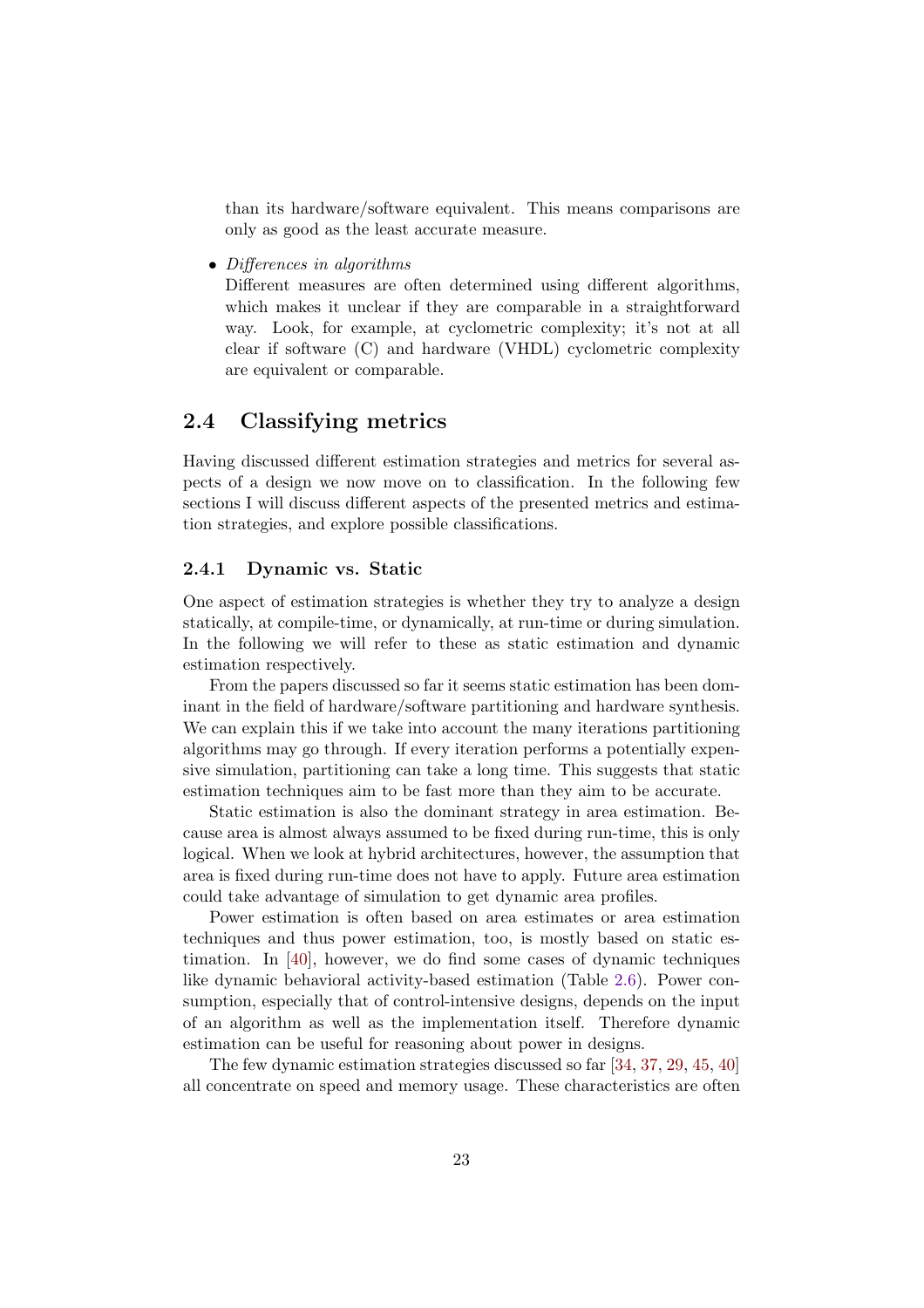dependent on the input and change during run-time. Still, hardware estimation mainly focusses on static estimation. If we look at software profiling and estimation, however, we find more dynamic techniques. It seems dynamic estimation techniques are more suitable for control-intensive designs, while static estimation is more suitable for data-intensive designs.

#### 2.4.2 Level of design

Different estimation techniques require different levels of detail in a design and have various levels of accuracy. Therefore, it is useful to categorize estimation according to the design step it is targeted at. We have already seen a similar taxonomy for power estimation techniques in [40].

It is not the aim of this paper to present an exhaustive study of system design steps, therefore we will use a simplified model of system design as a tool for discussing estimation. We discriminate three levels of design: System level, Behavioral level, and RTL/Instruction level. As can be seen from the Figures 2.1, 2.3, and 2.5, the behavioral level is the predominant level in the reviewed papers. This is mainly because the papers were selected based on their relevance to high level synthesis.

1. System level

In the early stages of design a lot of high level decisions have to be made in a relatively short time. In order to give the designer information on different design alternatives, fast system level estimation is necessary. While, in this phase accuracy is not very important yet, estimates should be indicative of actual values. On the system level components are not yet (fully) specified using behavioral descriptions, or are modeled by a mathematical model. Papers on the MATCH compiler for Matlab models, for example, are considered to be on the system level in this view.

2. Behavioral level

Later on in the design process system components will be refined with specific functional descriptions. This is the phase where many hardware/software partitioning algorithms are applied. The added detail potentially provides more accuracy in the estimates. This makes it possible to check various constraints on the design with greater certainty.

3. RTL/Instruction level

After partitioning and hardware specification accurate estimation is possible for the hardware parts of the system. On the software side final estimates can be made using instruction level estimation. Estimation on these levels is often slow, because of the large amount of detail.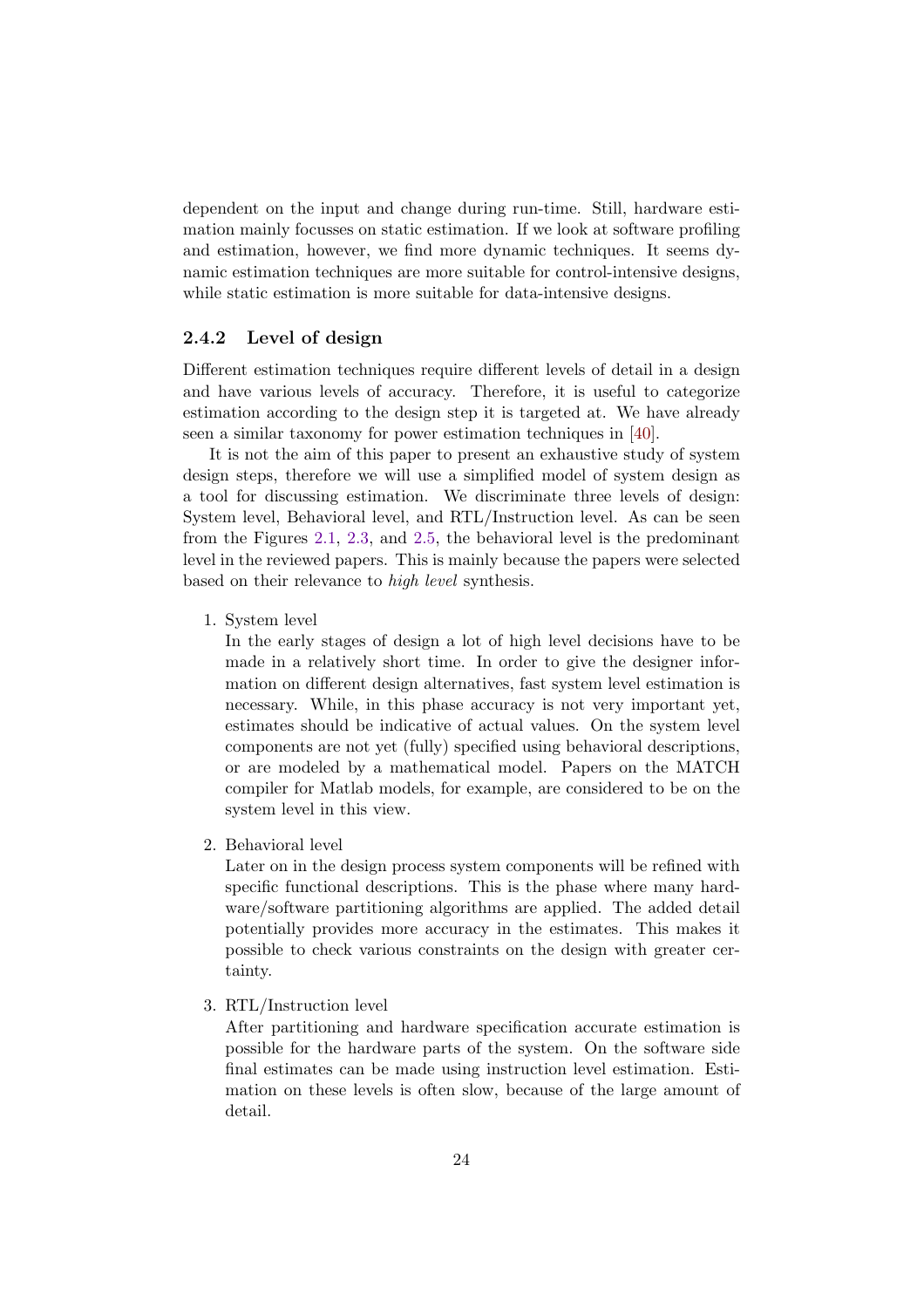#### 2.4.3 Data structures

The speed and precision of estimation often depend on the data structures and the strategies that are used. Different data structures might capture different aspects of a system, or have different levels of efficiency. Traditionally, hardware synthesis has utilized data flow graphs as data structures and conversely many estimation techniques focus on these graphs. Software estimation techniques, however, are more control oriented and so use other representations like control data flow graphs and call graphs. Most literature on hardware/software estimation uses one or more of the following data structures:

 $\bullet$  DFG

A Data Flow Graph (DFG) is a DAG where every node represents an operation and every edge represents a data dependency. Because there is no control information present in the DFG, the execution flow of the DFG is straight-forward and analysis is relatively easy. Many algorithms in hardware synthesis are based on these structures. The dependencies give information on which tasks can run in parallel. The absence of control information makes DFGs less suitable for representation of higher level functional specifications, like a C-program. A different term for DFG is Task Graph. These terms are often used interchangeably. Nevertheless, a DFG is often assumed to have finer grain nodes, like operations, while Task Graphs have coarser nodes, e.g. another DFG.

 $\bullet$  CFG

In the traditional von-Neumann computing paradigm, an often used representation of programs during e.g.compilation or analysis is the Control Flow Graph (CFG). In this directed but cyclic graph, edges denote the transference of control from one node to the other, where nodes represent basic blocks, i.e. blocks without branches or jumps. While this graph can accurately represent the control constructs in higher level languages, its disadvantage is the single thread of control inherent to the control dependencies. This makes discovering parallelism using CFGs difficult.

 $\bullet$  (H)CDFG

To account for both data and control dependencies in high level designs, the research community came up with the Control- and Data Flow Graph (CDFG). This graph is a data flow graph extended with control edges denoting control dependencies between nodes. Some papers utilize other representations of the control dependencies, e.g. in [49, 27] a Hierarchical CDFG or Hierarchical Sequence Graph is used, which captures control constructs as nodes in a DFG. A loop then becomes a node in a DFG, while the loop body is represented as a DFG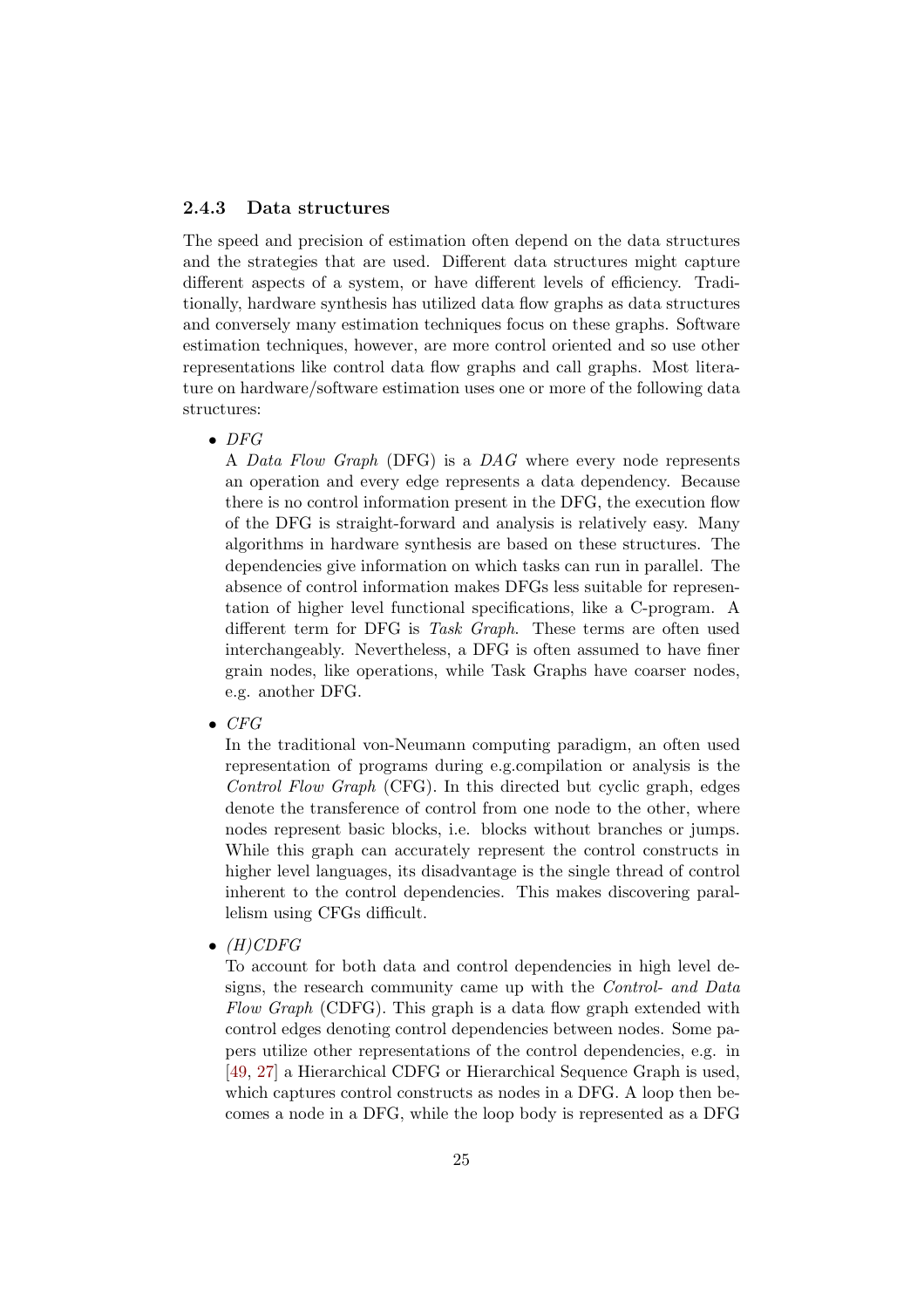on a lower level. Because of the presence of loops and branches, the run-time flow through a CDFG is not known in advance and estimation becomes more difficult. High level synthesis tools often use these representations because VHDL, C, and other imperative languages make use of these control constructs.

- STG Control Intensive designs often result in a non-trivial controller circuit. The impact of such a circuit on performance characteristics, like area and power, cannot be neglected anymore. Furthermore, the power consumption and speed of the data-path can vary significantly depending on the state of the controller. In [38] a State Transition Graph (STG) is used for modeling the controller in order to estimate the power consumption of the controller and the impact of the controller on data-path power consumption. Exact metrics are hard to determine, because of the significant data-dependencies inherent to control intensive designs. Therefore state transition probabilities are determined beforehand. This way the average characteristics can be determined.
- Others

Apart from the (C)DFG representations, some other data-structures exist that are less common in hardware estimation. In software estimation, for example, we find Call Graphs and Abstract Syntax Trees among others (AST), among others. However, these models, like CFGs, do not always directly represent data dependencies, which makes determining parallelism inaccurate.

#### 2.4.4 Strategies

Different strategies have been proposed for different data structures and models, but some approaches are more alike then others. It can be useful to group similar estimation algorithms into categories and characterize them. This section proposes several such categories, but does not aim to be an exhaustive list, nor are the categories mutually exclusive.

• Scheduling

Mainly applied in speed estimation, scheduling in estimation mostly provides the timing for nodes in e.g. a DFG. After scheduling an indication of the latency of a circuit can be obtained by finding the longest path. Scheduling in estimation is borrowed from actual synthesis in order to obtain more accurate speed estimates. There are many types of scheduling algorithms, like list scheduling and force-directed scheduling. While scheduling often produces good estimates of the latency of a design, it can be time consuming (optimal scheduling is NP-complete). Note that scheduling is also used in several papers to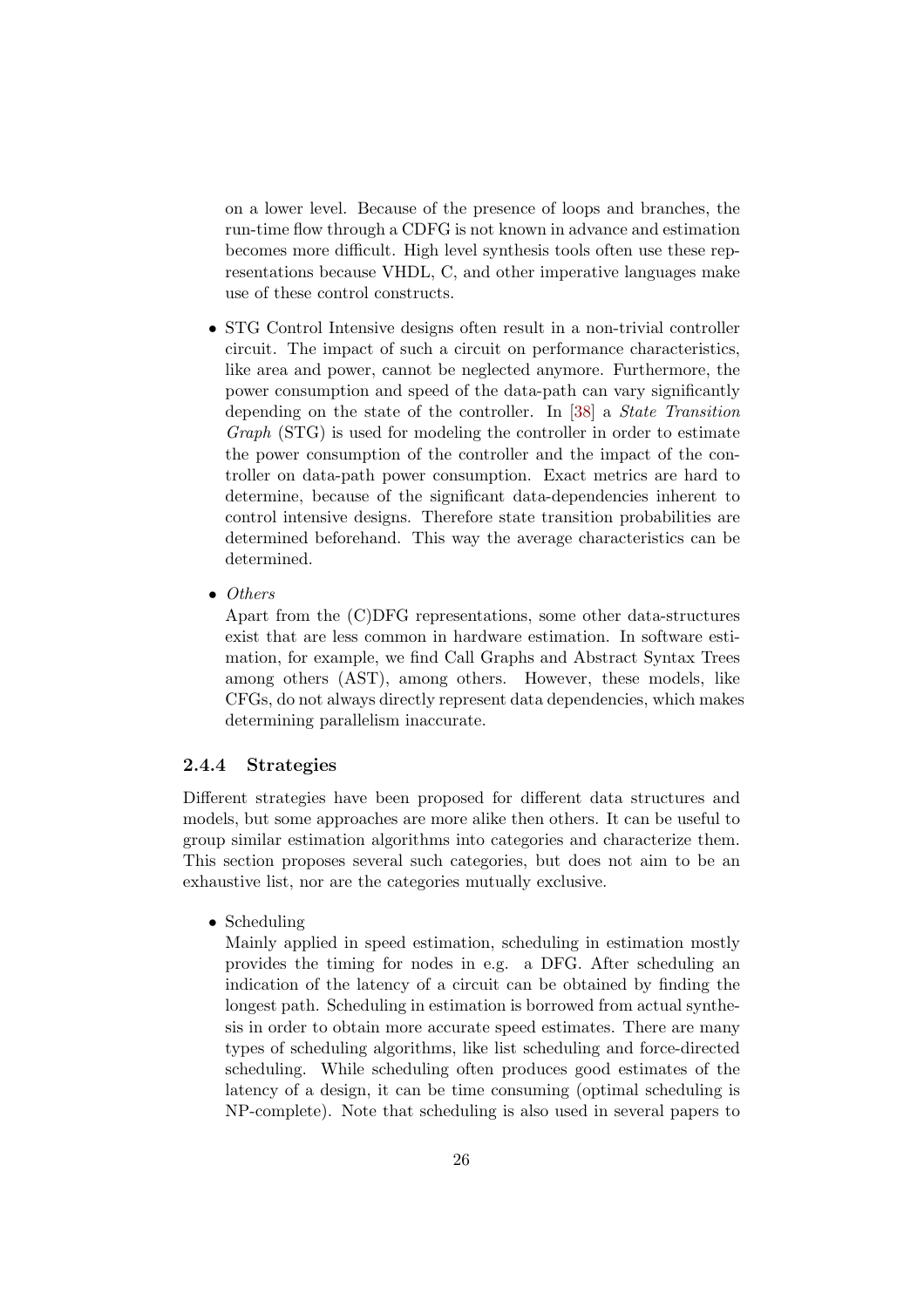acquire area estimates. Indeed, when scheduling without any bounds on resources, the maximum number of used resources for each resource type define the minimum required area.

• Allocation

Another technique borrowed from synthesis is allocation. By actually allocating variables and operators to registers and functional units respectively, an indication of the number of resources is obtained. One such allocation strategy often found in estimation and synthesis is weighted-bipartite graph matching [50]. Matching algorithms are used in estimation to mimic resource allocation of data paths during synthesis. The idea behind this approach is to find a matching, i.e. a set of edges without common vertices, on a bipartite graph with one set of vertices representing variables (or operations), the other set of vertices representing registers (or functional units), and the edges representing possible mappings. An advantage of using synthesis-like allocation in estimation is that separate estimates for registers, functional units, and possibly interconnect can be obtained with most allocation schemes.

• Weighted Sum/Hierarchical

One powerful template used in many algorithms is the Hierarchical approach. In estimation this is used especially in hierarchical models. By estimating metrics on subgraphs of a CDFG, for example, the next level in the CDFG hierarchy can be estimated more quickly. A commonly used Hierarchical approach is the weighted sum approach. In this approach the system is first divided in atomic parts, i.e. components in a library. Then the weighted sum of the parts indicates the estimate of the system. Weights can represent many aspects of the component like I/O bit-width, slack, and criticality. This approach is mostly used in area and power estimation.

• Neural

When it is not obvious how the value of a proposed metric can be obtained, like hardware implementability, a neural network can be applied. Neural networks can be trained to recognize certain aspects of complex systems and is similar to linear regression. While this makes it possible to quantify hidden or complex aspects of a system, there are some drawbacks. First, defining a correct neural network, gathering a large enough training set, and training the network is time-consuming. Second, the trained network is not transparent, which makes it difficult at least to prove that results are correct. Furthermore, trained networks are specific to the data set used. For example, if a neural area predictor is trained on designs synthesized with tool A, then it may not be applicable to tool B.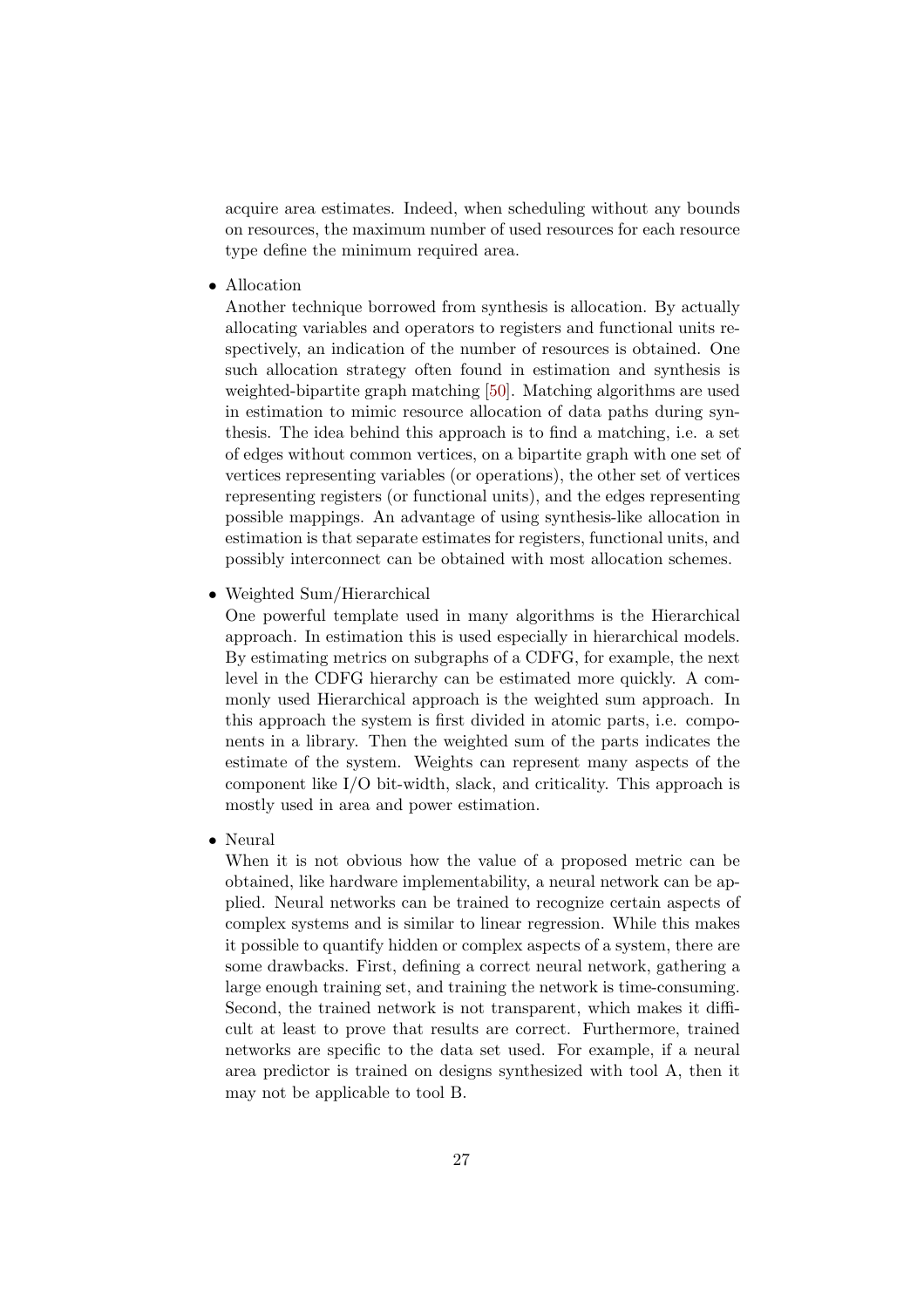• Correlation and Complexity

Another way of estimating metric values is by correlating metrics like area, speed, etc. with other metrics that are easy to determine. For example, [22], correlates the area of boolean functions with the sizes of the minterms in the on-set of a boolean function represented by a complexity measure. Correlating different metrics does require extensive datasets, however. One class of measures that may be correlated to various metrics is the set of (software) complexity metrics. It seems plausible that (software) complexity is in some way related to area, speed, etc.

• Simulation

An obvious estimation strategy used in some partitioning strategies is simulation. Instead of synthesizing a design, which is slow and can use up resources, only simulation of a functional model is performed. This strategy can result in fairly accurate measurements, because the system is evaluated at run-time, but is much slower than other approaches. In a Hierarchical approach, simulation might be applied on small parts at lower levels of the system, to balance speed and accuracy.

• Incremental

Iterative hardware/software partitioning approaches often need to reevaluate different aspects of a system for each iteration. Some partitioning algorithms, therefore utilize an incremental estimation scheme. These algorithms assume that temporary partitionings only change very little between successive iterations and therefore adjusting the previous estimation instead of reestimating the measures can be beneficial.

#### 2.4.5 Application Domains

Many estimation strategies discussed here have been targeted at specific application domains or have only been validated using a limited set of applications. In the Tables 2.1, 2.3, and 2.5 these application domains are specified. In my study of estimation I made the following inventory of application domains.

• Multimedia

The multimedia application domain comprises audio, video, images, 3d, etc. Common examples are MPEG2 encoding, image filtering, etc. In the field of Reconfigurable Computing much attention is given to this domain. One reason for this is the high performance requirements set by these applications. Because these applications often how a high degree of parallelism, these performance requirements can be efficiently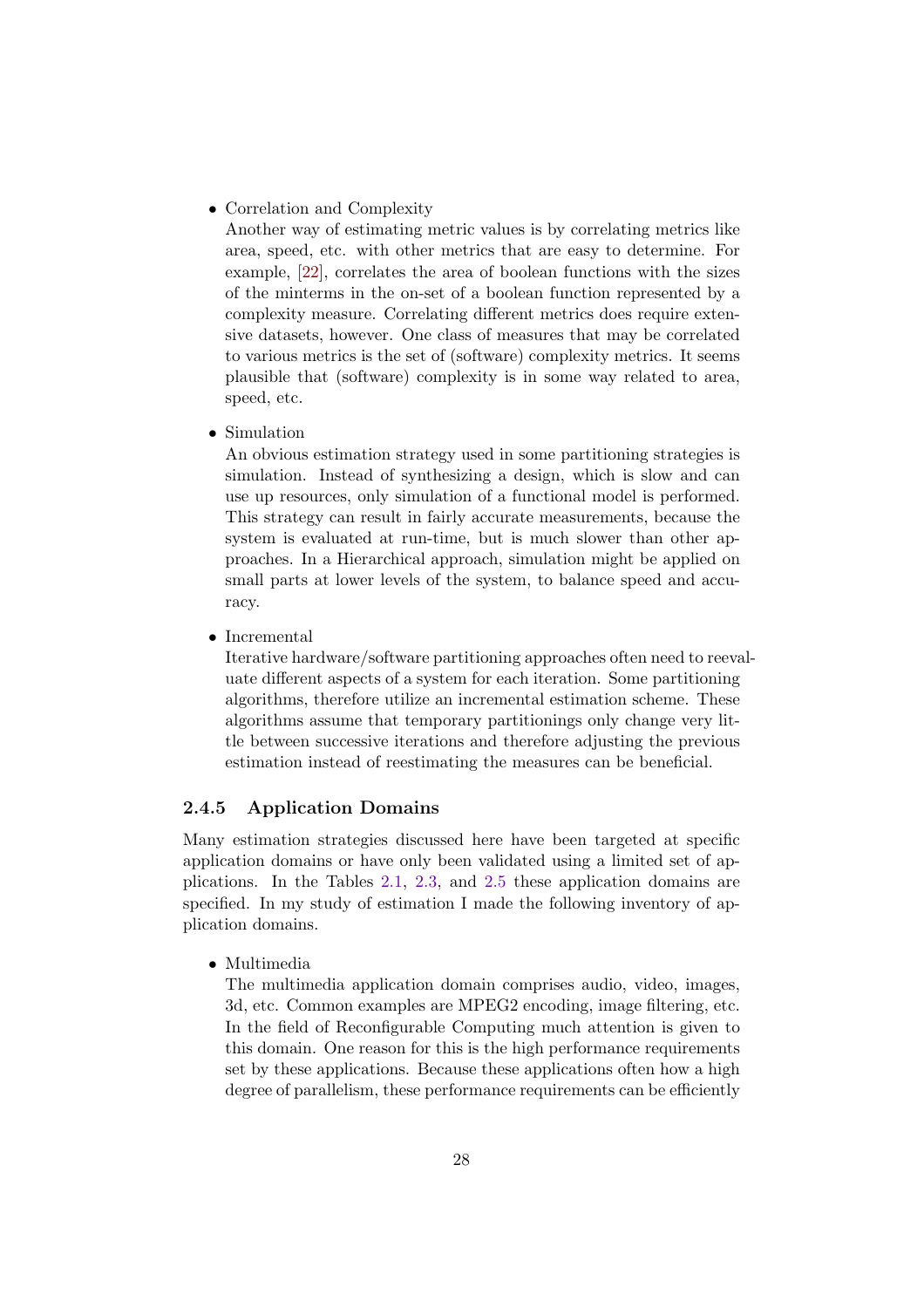be met when using ASICs or FPGAs. Another reason is the continuing high demand for multimedia in mobile devices.

• Mathematical

Another domain that might potentially exhibit a high level of parallelism is the domain of mathematical problems. Examples of such problems are matrix multiplication, logical closure algorithm, finite element method, fractals, etc.

• Cryptography, Compression, and Error correction

With an increasing amount of private or classified information in digital form, security has become very important. Furthermore, the vast amounts of data transported over the Internet and stored on backup devices, require some form of compression and error correction. All three of these kinds of applications work on streams of data in more or less a serial manner. Many algorithms have been developed to tackle these problems, many of which do show a certain degree of parallelism. Examples are DES, Reijndael, MD5, Reed-Solomon, gzip, huffman, etc.

• Communication

Some papers validate their findings using descriptions of communication circuits. Examples of such circuits are an Ethernet controller, a digital receiver, or the ILC16 HDLC link controller. Papers that target such systems, however, are not proven to be applicable to c-level descriptions.

• General Purpose

Other application domains exist, but for this paper we group them in the domain of general purpose applications. This class therefore has many different levels of potential parallelism. Some applications in this class are an SQL server, bubble sort, binary search, specint, etc. Estimation that does not target a specific domain, makes them more usable in more general tool chains required for the acceptance of reconfigurable computing.

#### 2.4.6 Use of libraries and component models

Many estimation algorithms make use of component libraries containing information on the estimated properties for single components. The use of such libraries can make estimation both faster and more portable. Speed is gained by working on a coarser grained model and portability is increased because the estimation algorithm can target, for example, other architectures by changing the library.

Depending on the estimation technique, coarser and finer grained libraries are used. Several aspects are influenced by the grain of the library.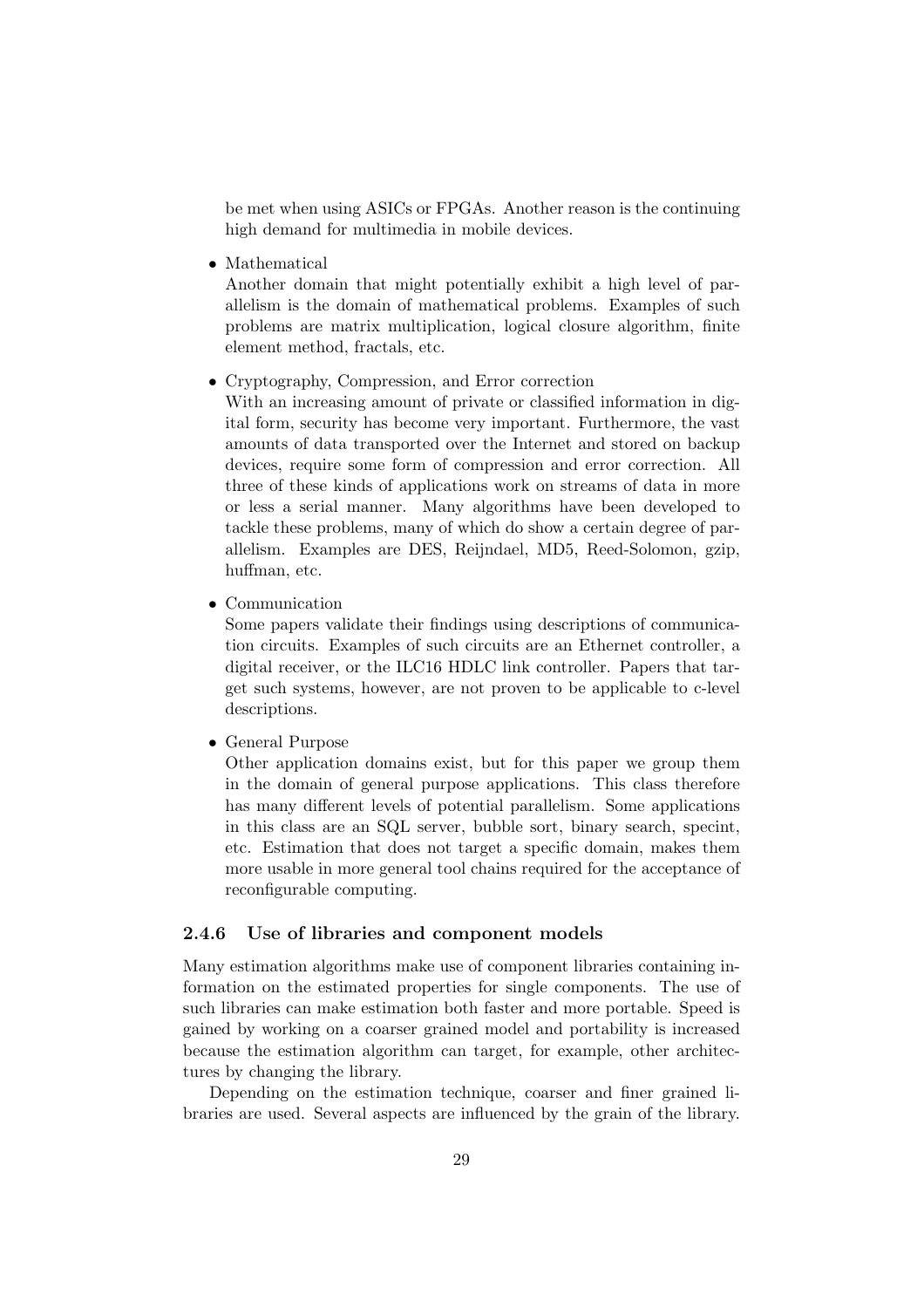Coarser grained libraries hide more details of a design, making estimation faster. However, estimation using coarser grain libraries is less flexible and therefore less accurate. Furthermore, coarser grain libraries tend to be larger than finer grain libraries, because of the increased number of possible configurations for components.

Components in libraries can have precalculated estimates for e.g. area, but some papers introduce component models based on bit-width, number of inputs, type of module, etc. One advantage of such models is the added flexibility in designing a system, e.g. one is not limited to a fixed bit-width. Another advantage is the reduction of the size of the library, e.g. two-operand, three-operand, etc. addition can be modeled by one equation. The drawbacks of using component models are the added computation required to calculate the final estimates and the need to define the required models. The latter, however, has to be performed only once during the creation of the library.

#### 2.4.7 Granularity of Estimation

When estimating the value of metrics for certain parts of the design the question arises what those parts are, i.e. what are the elements estimates are determined for. This is relevant for choosing an appropriate estimation technique for a partitioning model. To illustrate this, compare a model partitioning loops when only function-level estimates are available. And in fact estimation granularity almost always corresponds to partitioning granularity. In the papers I have reviewed in this section several levels of granularity of estimation occur which I classify in the following groups.

• Loop or basic block level

Because loop parallelization is well understood, loops are often chosen as candidates for hardware implementation. In an effort to guide this selection process several estimation techniques have been developed that estimate metrics for loops. Sequential parts of code, or basic blocks, and functions can be identified as special kinds of loops in order to make the estimation process more general. In the papers reviewed here, this kind of estimation is mostly found in speed estimation.

• Function or process level

An obvious level of partitioning is the function level, because during design of a program or system different functionalities are already partitioned into functions. It would be logical to estimate on this level as well. Oddly, only two papers [18, 35] in this review acted on the function level.

• Cluster level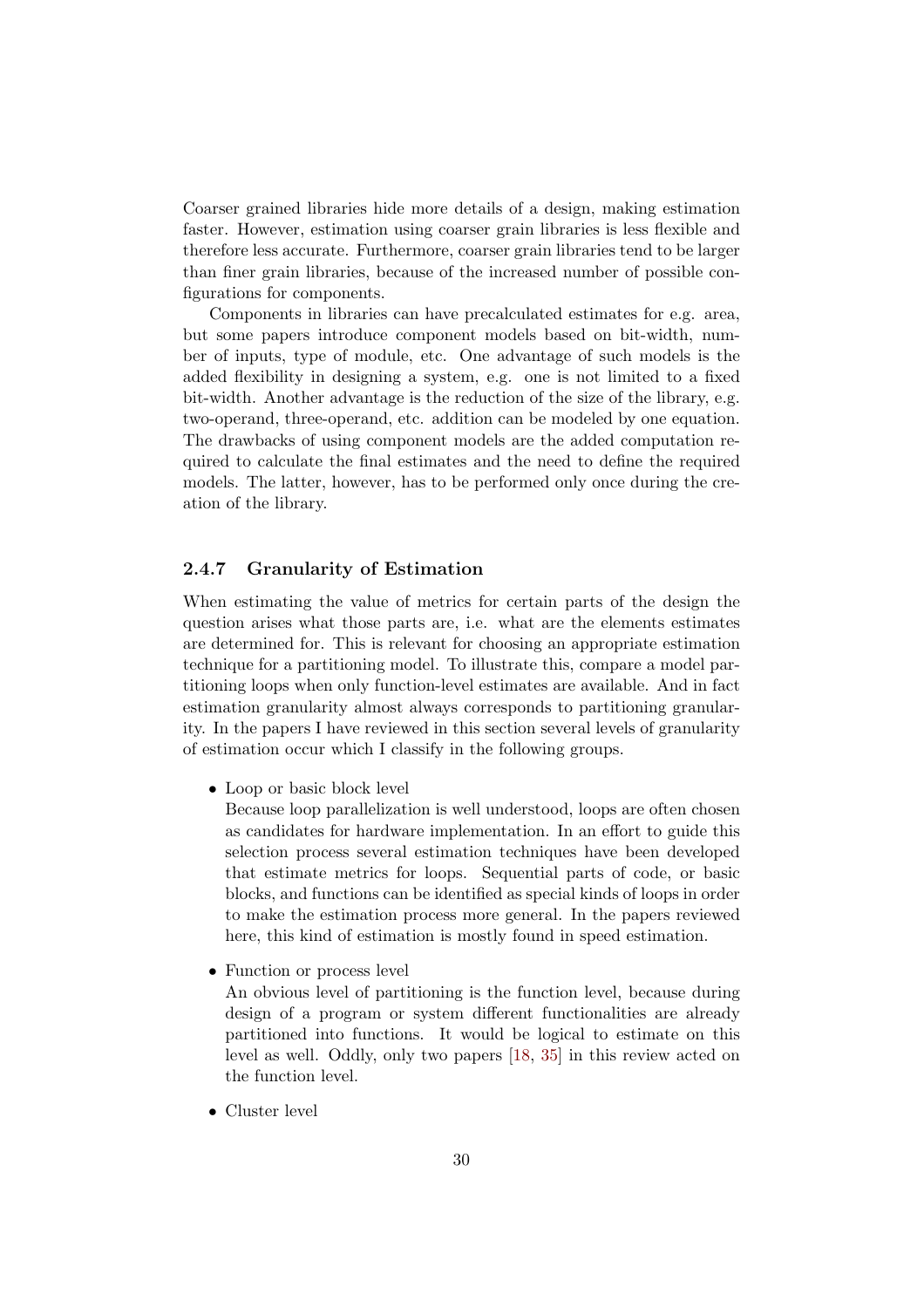Instead of using parts of an application defined in the program description, like functions and loops, clusters of nodes grouped together for other reasons can be the object of estimation. A cluster could be, for example, a segment in a multi-segmented partitioning. This level only appears in one paper reviewed here [28].

• Application or graph level

For the most part the discussed papers estimate metrics for an entire application or system graph. Such estimates are not directly useful for the partitioning process, however, before estimation is applied the system graph could be divided into smaller parts.

#### 2.4.8 Error in estimation

In order to utilize an estimation algorithm during design an idea of its precision is needed. However, some measures are not intended to be exact figures, but aim at being comparable. In [38] this comparability is denoted by the tracking index. Regrettably, other papers give no quantification of comparability. In fact most papers discussed here do not mention any quantitative error characteristics.

Nonetheless, there are basically three measures characterizing error behavior that are important for use in a partitioning model: average error, worst-case error, and tracking index. An ideal estimate has a low average error, i.e. is very precise, has a worst-case error that is not significantly larger than the average error, i.e. is generally applicable, and has a good tracking index, i.e. is comparable. When defining a new partitioning model, these aspects should be considered.

#### 2.5 Characterizing hardware synthesis and optimization

Some estimation approaches we discussed specifically accounted for synthesis optimizations. This can be useful, because optimizations can have large influence on the eventual values of e.g. area, speed, etc. Other papers implicitly account for optimization, e.g. a neural estimator, because the estimator is correlated to the synthesis results. A reason to explicitly calculate for the impact of optimization could be that application of optimizations can be unbalanced, i.e. only applied to specific parts of the design [31].

The optimization-aware estimation techniques discussed in this paper have mainly focused on loop optimizations, like loop strip-mining, loop unrolling, loop pipelining, etc. [17, 31, 38]. However, high level synthesis tools and compilers also use other optimizations, which are not yet accounted for in estimation techniques discussed in this paper. Among those are pointer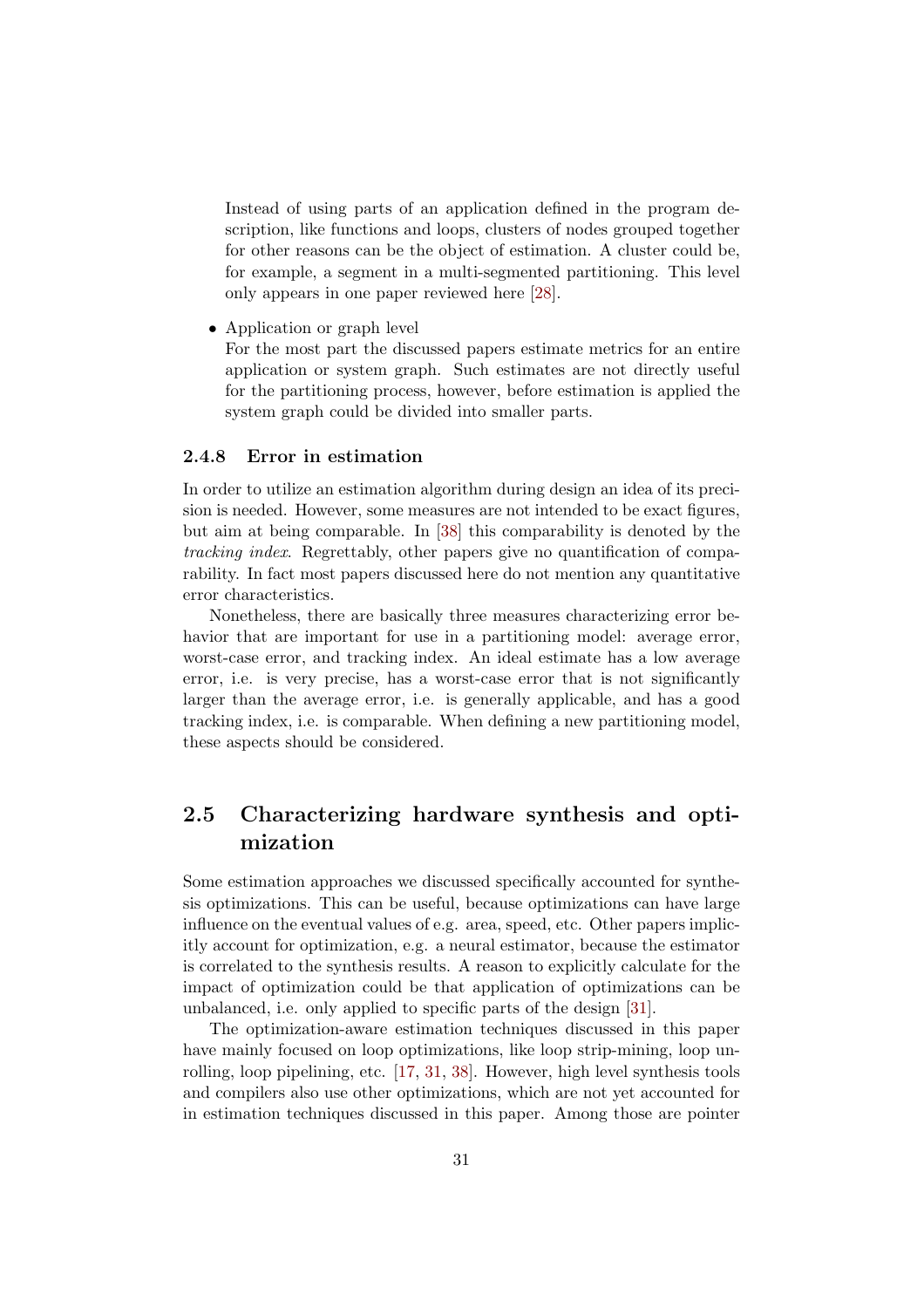live analysis [51], procedure exlining [52], partial evaluation [53], etc. Accurate estimation tools should somehow account for such optimizations, however, not many such tools have been proposed in literature.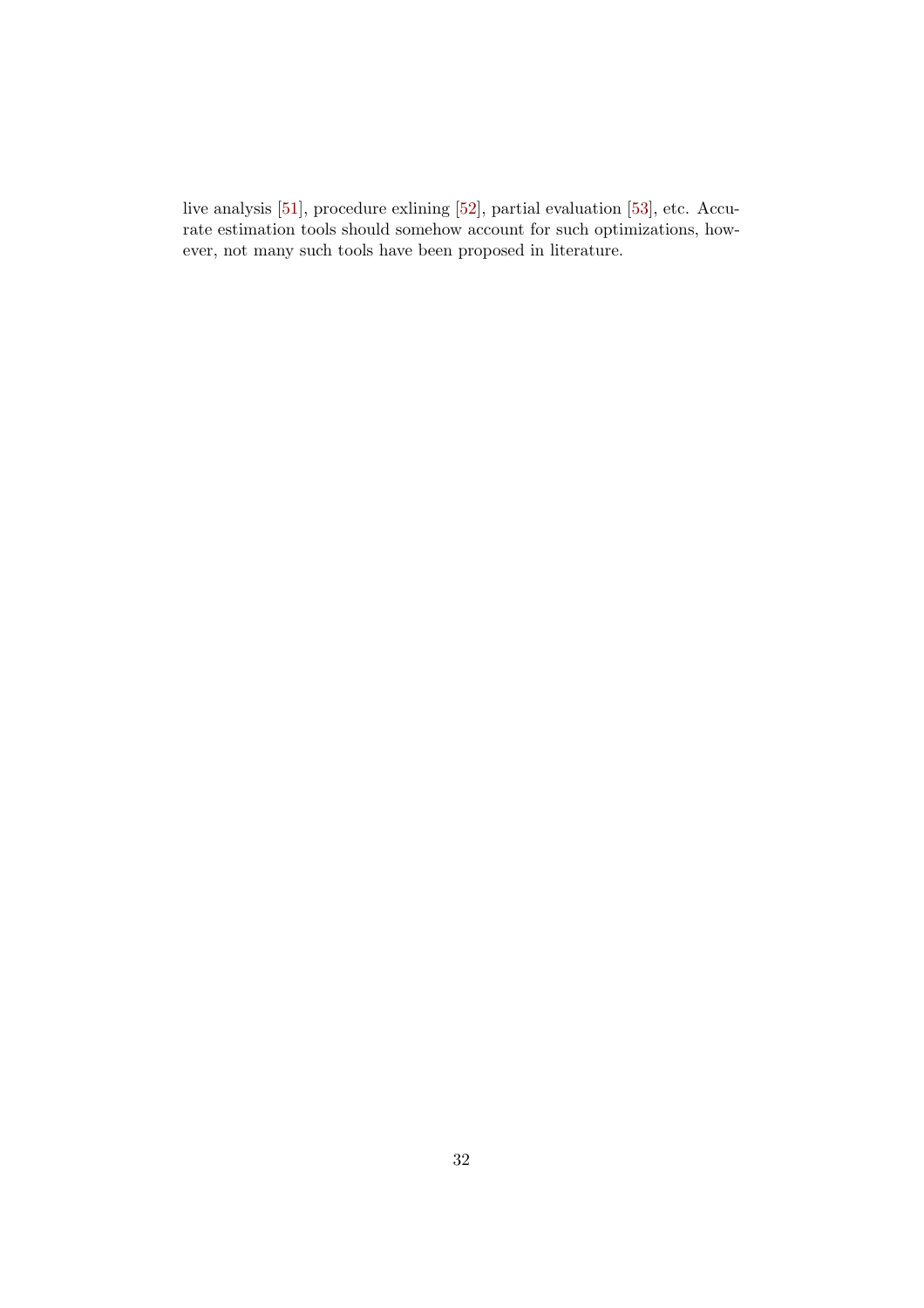### Chapter 3

# Hardware/Software Partitioning

In the previous section we have discussed several hardware estimation measures that can help discover and select candidates for hardware implementation. While estimation is an important part of Hardware/Software partitioning, the actual process of partitioning is at least as important. In the past partitioning was often performed by hand, but in more recently automatic partitioners have begun to appear. Many algorithms have been proposed over the years focusing on different aspects of a design. All partitioning algorithms try to optimize some measure under certain resource constraints, e.g. minimizing power consumption under speed and area constraints. A model for candidate selection for hardware implementation is in fact a partitioning model and therefore further investigation into partitioning algorithms can be useful in determining such a model. In this section we will discuss several partitioning strategies and how they connect with estimation and profiling.

#### 3.1 Partitioning Algorithms

The Hardware/Software partitioning problem shows many similarities with graph partitioning. And indeed there are papers on hardware/software partitioning that apply algorithms from graph theory. Other algorithms come from evolutionary programming or statistical analysis. In the following we will discuss some of these algorithms.

#### 3.1.1 Greedy

An early approach to the partitioning problem, presented in [55], used a greedy algorithm. Greedy algorithms use locally optimal decisions to approximate the globally optimal partitioning. In case of [55], the algorithm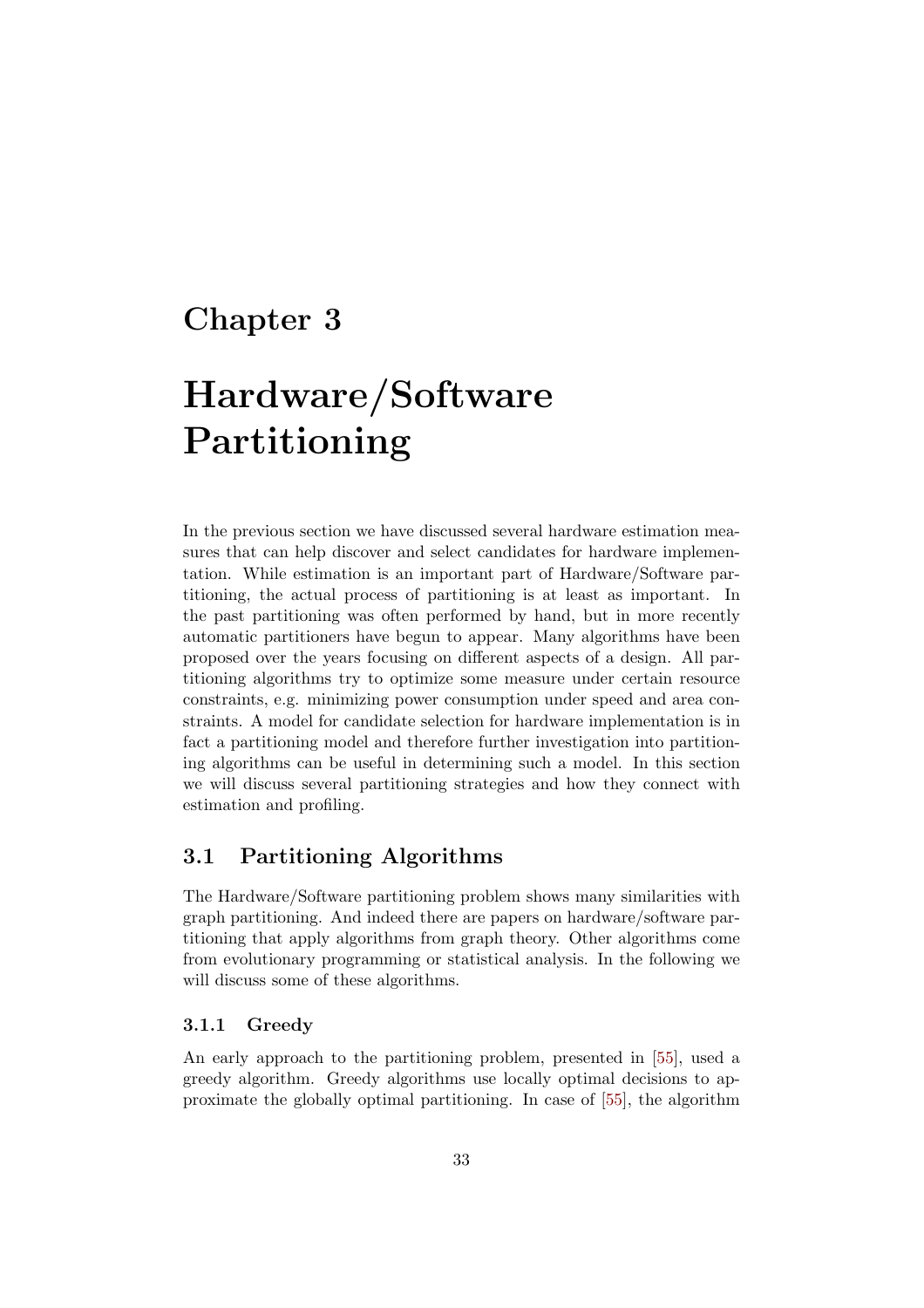starts with an all hardware partitioning and moves nodes that yield the largest decrease in communication first, until the constraints can no longer be satisfied. While this approach is relatively fast and may give acceptable solutions, it leaves quite some room for further improvement. This scheme of sorting all nodes according to some measure and then moving the topmost portion that still fulfils the constraints to hardware is used in many other

| Paper           | Dynamic/ Static | <b>Strategy</b>                          | Criteria                                                                         | Model/Data<br><b>Structure</b>          | <b>Granularity of</b><br><b>Partitioning</b>  | <b>Time</b><br><b>Complexity</b>                                |
|-----------------|-----------------|------------------------------------------|----------------------------------------------------------------------------------|-----------------------------------------|-----------------------------------------------|-----------------------------------------------------------------|
| $[54]$          | Static          | Simulated An-<br>nealing                 | n/a                                                                              | n/a                                     | n/a                                           | n/a                                                             |
| $\overline{55}$ | <b>Static</b>   | Greedy                                   | Minimal area,<br>data-rate<br>constraints                                        | System Graph<br>Model (like H-<br>CDFG) | operations                                    | linear                                                          |
| $\overline{49}$ | <b>Static</b>   | Greedy<br>(see<br>[55]                   | Minimal area,<br>data-rate<br>constraints                                        | Hierarchical Se-<br>quence Graph        | operations                                    | n/a                                                             |
| [56]            | Static          | Simulated An-<br>nealing                 | Minimal com-<br>munication<br>cost                                               | Petri-nets, (an-<br>notated) CDFG       | operations                                    | O(tn)<br>$t$ =temperature<br>steps                              |
| $[57]$          | Static          | Simulated An-<br>nealing                 | Hardware<br>suitability<br>(compare local<br>phase $[58]$ )                      | $(extended) C^xsyntax graph$            | basic blocks                                  | n/a                                                             |
| [58]            | <b>Static</b>   | <b>GCLP</b>                              | objective<br>GC<br>function<br>(e.g.<br>Area combined<br>with speed)             | n/a                                     | Tasks (instruc-<br>tion level sub-<br>graphs) | $O(ne)$ ,<br>$e =$ edges                                        |
| $[59]$          | Static          | Binary<br>Con-<br>straint Search         | Constraints of<br>encapsulated<br>partitioning<br>algorithm                      | n/a                                     | n/a                                           | O(part(S))<br>part(S)<br>encaps.<br>part.<br>alg.               |
| $[34]$          | Static          | Dynamic Pro-<br>gramming                 | Temporal<br>size<br>of loops / leaf<br>functions                                 | n/a                                     | loops, leaf func-<br>tions                    | n/a                                                             |
| [60]            | Static          | <b>GCLP (MIBS)</b>                       | See [58]                                                                         | <b>CDFG</b>                             | Tasks                                         | $O(n^3)$<br>$^{+}$<br>$n^2B$ ).<br>$B = \overline{\text{bins}}$ |
| [61]            | Static          | Evolutionary<br>(Genetic)                | Minimal<br>area,<br>timing<br>and<br>concurrency<br>constraints                  | <b>CDFG</b>                             | functional ele-<br>ments                      | $O(gp)$ ,<br>$g$ =generations,<br>$p$ =population               |
| 30              | Static          | Clustering                               | Minimal<br>cost,<br>minimal power,<br>timing<br>and<br>power<br>con-<br>straints | <b>Task Graph</b>                       | task clusters                                 | n/a                                                             |
| $\boxed{36}$    | Dynamic         | Greedy,<br>$Clus-$<br>tering             | Minimize<br>area,<br>timing<br>constraints                                       | <b>Task Graph</b>                       | task clusters                                 | n/a                                                             |
| [62]            | Dynamic         | Clustering                               | Area<br>con-<br>straints                                                         | <b>CDFG</b>                             | loop clusters                                 | linear                                                          |
| $\overline{28}$ | <b>Static</b>   | Evolutionary<br>(Genetic)                | maximize<br>fitness<br>(mini-<br>mize area and<br>interconnect)                  | DFG                                     | fine:operations<br>coarse:DFGs                | n/a                                                             |
| $\overline{63}$ | Dynamic         | Evolutionary                             | Maximum rank<br>(Pareto ranking<br>in power and<br>price)                        | <b>Task Graph</b>                       | <b>Tasks</b>                                  | n/a                                                             |
| $[37]$          | Static          | Greedy                                   | Temporal<br>size<br>of loops / leaf<br>functions                                 | n/a                                     | loops                                         | n/a                                                             |
| [64]            | <b>Static</b>   | Dynamic Pro-<br>gramming                 | Minimum<br>$Ia-$<br>tency, resource<br>constraints                               | <b>DFG</b>                              | <b>Tasks</b>                                  | polynomial                                                      |
| [65]            | <b>Static</b>   | Simulated<br>Annealing,<br>Kernighan-Lin | Minimize<br>$a -$<br>tency,<br>area<br>constraints                               | Call graph                              | functions                                     | n/a                                                             |

Table 3.1: Inventarization of several papers on hardware software partitioning with corresponding partitioning schemes, criteria, and data structures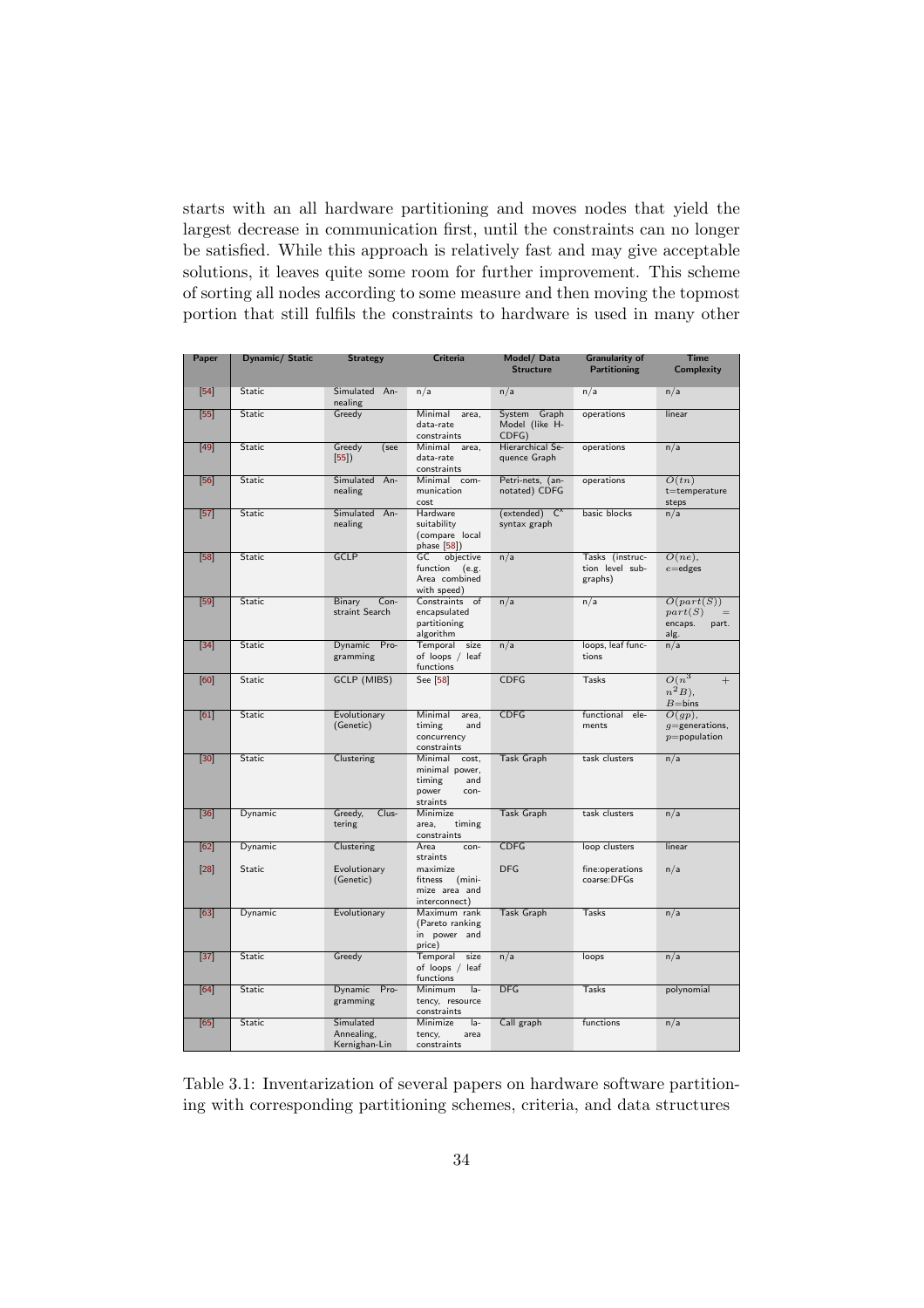```
function GreedyPart (system: graph): graph
     // Initialize partition and cost<br>partition := InitPartition(system);<br>cost := Cost(partition);
     // partition each node<br>for each node in system do<br>partition' := partition;<br>// move node in partition' from/to HW<br>swap(node, partition');<br>if feasible (partition') then<br>if Cost (partition') < cost then
                partition = partition'cost = Cost(partition');end if
         end if
     end for
     return partition ;
end function
```
Algorithm 3.1: Pseudo code of an example greedy algorithm for solving the partitioning problem.

partitioning schemes in literature. In [37], for example, the most frequently executed loops are migrated to hardware. The CRUSADE algorithm [36] allocates task clusters with the highest priority in hardware first.

#### 3.1.2 Simulated Annealing

```
function SAPart (system: graph): graph<br>
Temp := StartTemperature;<br>
Conf := InitConfiguration (system);
     while (cost changes) OR<br>(Temp > FinalTemp)
    do
        for a number of times do
               generate a new configuration Conf';<br>if accept (Cost (Conf'), Cost (Conf),
                    Temp )
then Conf := Conf' ;
          e<mark>nd for</mark><br>Temp := Temp ∗ ReductionFactor;
end while
end function
function accept ( NewCost , OldCost , Temp )
CostChange := NewCost − OldCost ;
if CostChange < 0
     then // accept based on cost improvement<br>
accept := TRUE;<br>else // else accept randomly<br>
Y := exp(−CostChange/Temp);
          R := \text{random}(0, 1);<br>accept := (R < Y)end function
```
Algorithm 3.2: Pseudo code of a generic simulated annealing algorithm for solving the partitioning problem as found in [56].

In order to remedy the flaw of greedy algorithms to stick in local optima, several hill-climbing algorithms have been proposed for graph partitioning. These algorithms can temporarily accept less optimal solutions, in order to find a (more) global optimum. One such hill-climbing scheme, Simulated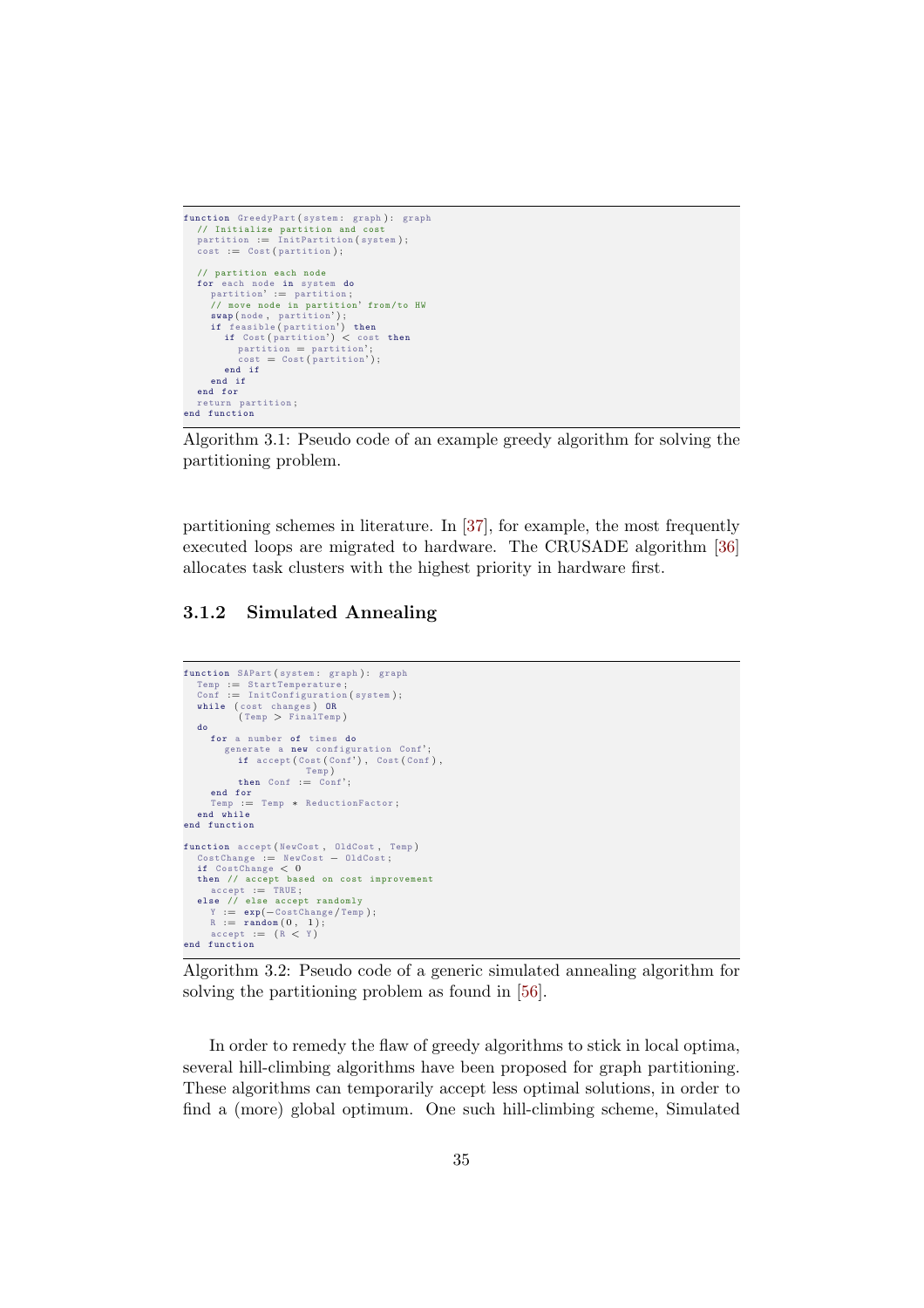Annealing [54], that is often used in hardware software partitioning [57, 56], is based on techniques in statistical mechanics. The idea is to introduce a "temperature" to the optimization process, which determines how often counter-productive moves from one part of the graph to another are allowed. This "temperature" is lowered during the partitioning process, until the temperature is zero at which point a local optimum can be found. This partition is not only locally optimal, but also the optimal partition of several locally optimal partitions and is therefore closer to the global optimum. While simulated annealing generally finds better solutions than a simple greedy approach, it is also slower because the temperature has to drop to zero first.

#### 3.1.3 Kernighan-Lin/Fiduccia-Mattheyses

```
function FMPart (system: graph): graph<br>partition = InitPartition (system);
   repeat
      for each node in partition
          unlock (node);
       gain = 0;while unlocked nodes remain<br>
node = MaxGainUnlockedNode(partition);
           swap ( node , partition ) ;
gain = node . gain ;
           lock ( node ) ;
for each node in partition
update node . gain ;
       end while
   until gain \leq 0;<br>return partition:
               partition;
end function
```
Algorithm 3.3: Pseudo code of a Fiduccia-Mattheyses algorithm for solving the partitioning problem.

Classical graph bipartitioning algorithms like Kernighan-Lin and Fiduccia-Mattheyses are also used in Hardware/Software partitioning. They consist of a sequence of passes which yield trial partitions, which are used as input to subsequent passes. A trial partition is obtained by repetitively moving nodes between partitions and locking them during the remainder of the pass. Each move is performed according to some cost metric. No paper discussed here presents hardware/software partitioning or synthesis using one of these algorithms. However, [65] shows that Simulated Annealing can deliver better quality partitions in less time.

#### 3.1.4 Evolutionary or Genetic Algorithms

Another approach to hardware/software partitioning is based on principles from evolutionary biology. Evolutionary programming can be traced back to the fifties [66] and since then several different types of evolutionary strategies have been developed, each with their own niche. For combinatoric problems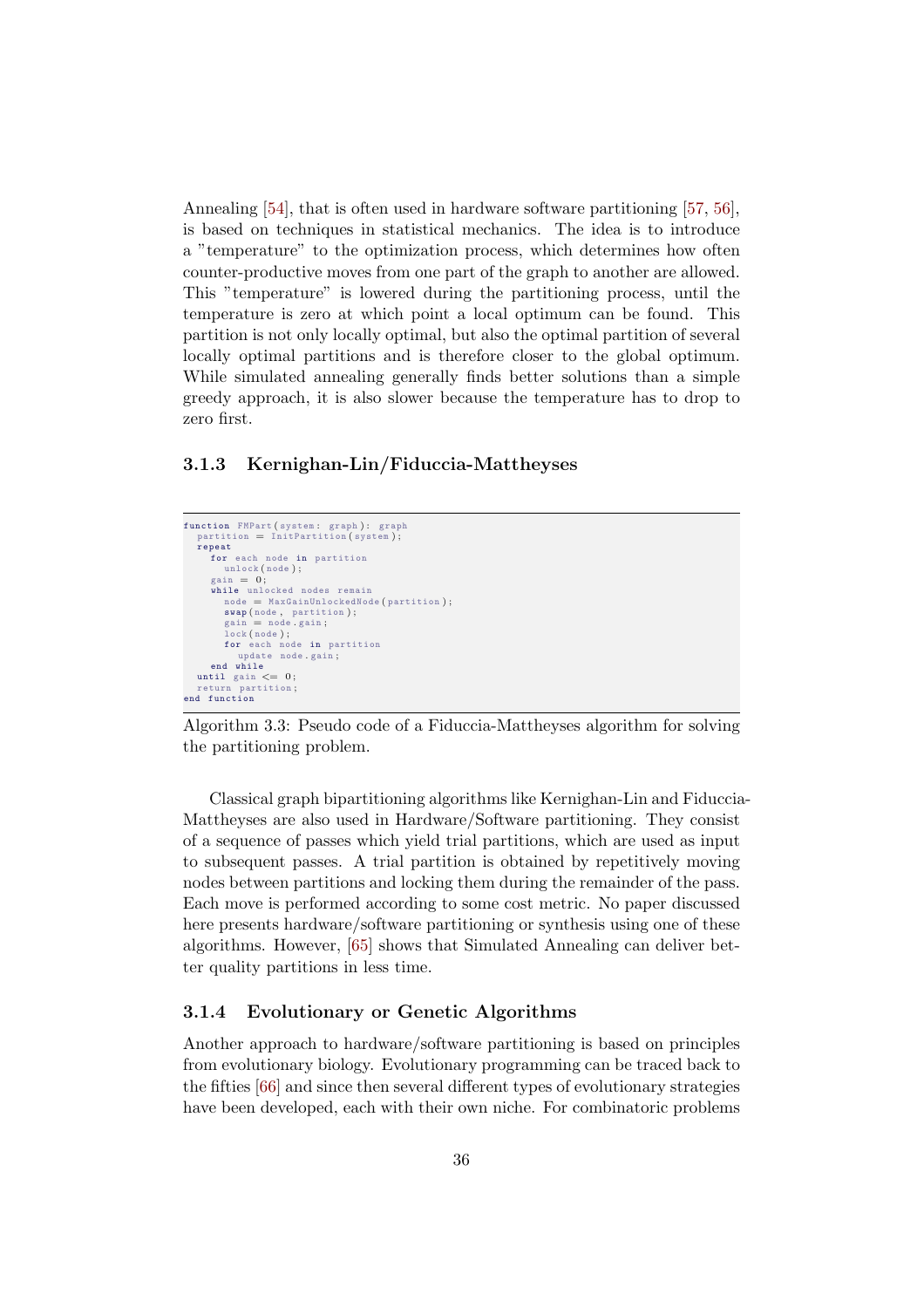```
(* The chromosomes in the following algorithms are a concatenation of so-called partial-codes<br>(x_i), which denote the implementation(u_{il}, 0 \le l \le m_i) of a function (i). The chromosome<br>represents a solution and it'
const threshold = minimal acceptable gain;<br>
function GeneticPart (system: graph): graph<br>
var population: chromosome [1..size];<br>
fill population with random chromosomes;<br>
generation = 0;<br>
previous = best = MAXINT;
    repeat
          for each chromosome in population<br>calculate its fitness<br>newpopulation = [];
          previous = best;<br>
while newpopulation .size < size do<br>
parents = chooseParents (population);<br>
child = crossOver (parents);<br>
child = mutate (child);<br>
newpopulation .add (child);
              if child . fitness > best . fitness
              then
                    best = child . fitness
bestchild = child
             end if
         end while
     population = newpopulation;<br>
generation = generation - 1;<br>
until (generation = maxgens) OR<br>
(ABS (best-previous) < threshold)
    return bestchild ;
end function
function chooseParents ( population )
(* This function is based on the roulette - wheel method , i.e. the fitness of each chromosome
defines the chance it 's chosen .*)
end function
const n ;
const crossChance ;
function crossOver ( parents )
if flipCoin ( crossChance )
    then
         choose n crossover sites randomly ;
          for each crossover site s<br>
temp := parent1 partialcode [s];<br>
parent1 .partialcode [s] :=<br>
parent2 .partialcode [s];
              parent2. partialcode [s] :=
                   temp;end for
end function
const mutateChance = 0.008;
function mutate (chromosome)<br>for each bit in chromosome<br>if (flipCoin (mutateChance)) then
     invert ( bit ) ;
end for
end function
```
Algorithm 3.4: Pseudo code of the Genetic Algorithm for solving the partitioning problem as found in [61].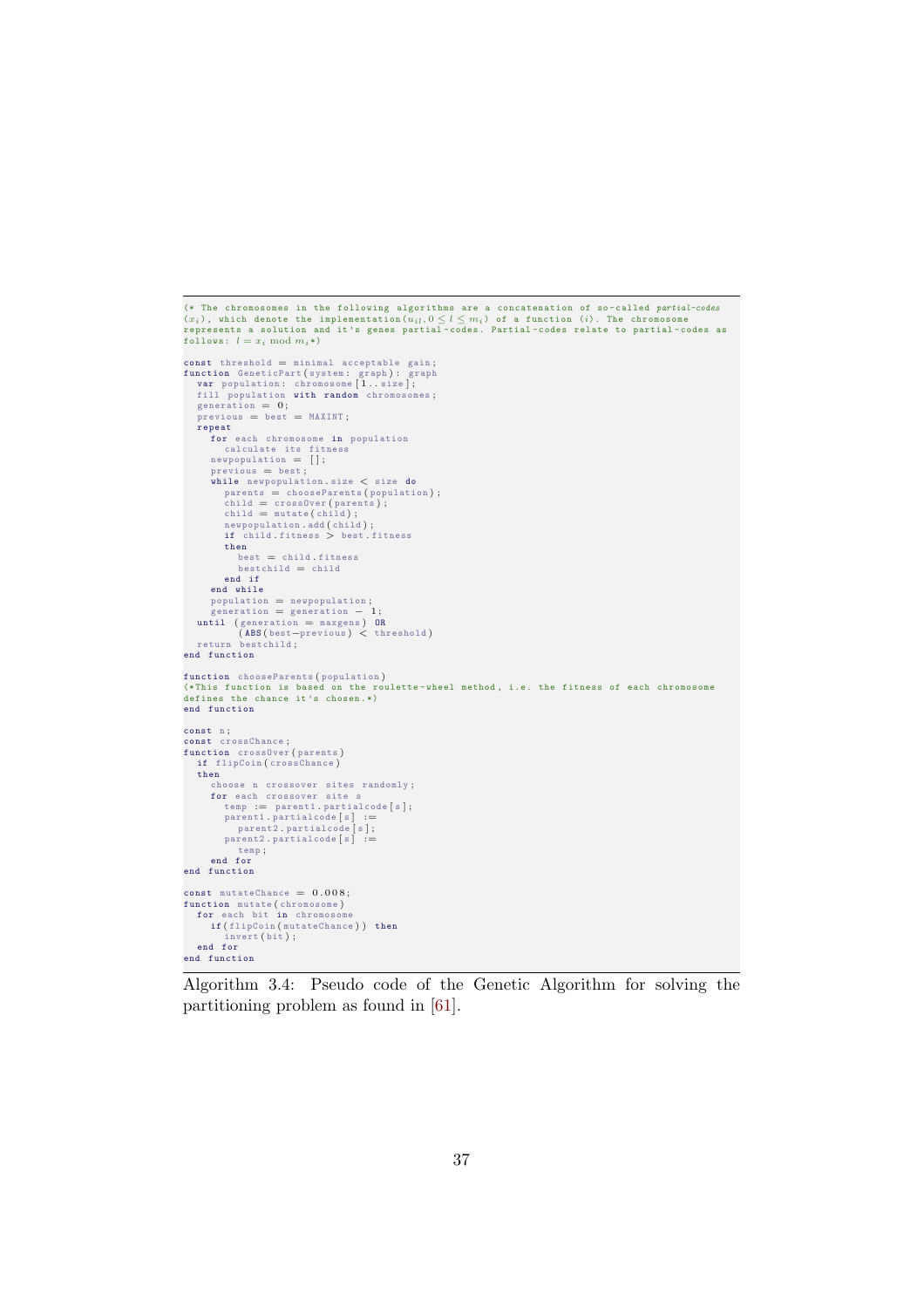like graph partitioning, the so-called genetic algorithm is most suitable. In hardware/software partitioning genetic algorithms have been used in [61, 28, 63] among others.

In a genetic algorithm possible solutions to a problem are treated as genomes that compete in an evolutionary setting. Intermediate solutions in one iteration (generation) of the algorithm compete and the best solutions go to the next generation. When a new generation starts changes (mutations) are introduced in the solutions and solutions can exchange parts of their "genome" (crossover). In [61], for example, partitioning is modeled as a constraint satisfaction problem, which in turn is mapped to a genetic algorithm. The fitness of solutions is determined by the value of the constrained measures. This way fitter solutions are expected to better fulfil the constraints. While genetic algorithms can give good solutions to problems with many constraints and multi-dimensional cost functions, the strategy provides no test for optimality, requires carefully chosen parameters like mutation rate, crossover rate, etc., and can be very time consuming, i.e. many generations may be needed before a stable state is achieved.

#### 3.1.5 Global Criticality/Local Phase Driven Algorithms

An extension to simple serial greedy partitioning is the global criticality/local phase driven algorithm [58]. Serial greedy algorithms can only optimize for one cost metric when deciding where to partition a node, GCLP on the other hand facilitates using multiple cost metrics. Which cost metric to use is determined by comparing global criticality, a measure of temporal criticality for each node, to a threshold value. This threshold is augmented by a local phase delta. Local phase is a classification measure that indicates the heterogeneity of a node. There are 3 local phase classes: Extremities, Repellers, and normal nodes. Extremities for an implementation are nodes that are inefficient for that implementation. Repellers of a certain implementation are nodes that are more efficiently implemented in another partition than other nodes with the same costs for the current partition. Normal nodes are nodes that are neither extremities nor repellers. The main advantage of GCLP is the improved accuracy over simple greedy algorithms while maintaining the speed of the partitioning process.

In [60] a more elaborate scheme based on GCLP is presented. This paper combines GCLP and implementation-bin selection into an iterative algorithm called MIBS (Mapping and Implementation-Bin Selection). At the beginning of a MIBS iteration some nodes have been mapped (fixed nodes) and some nodes have not (free nodes). GCLP is applied to the free nodes accounting for the fixed nodes as well. From these temporarily partitioned free nodes one node (tagged node) is selected for implementation bin selection. When the implementation is determined the tagged node becomes a fixed node, signaling a new iteration. The implementation-bin selection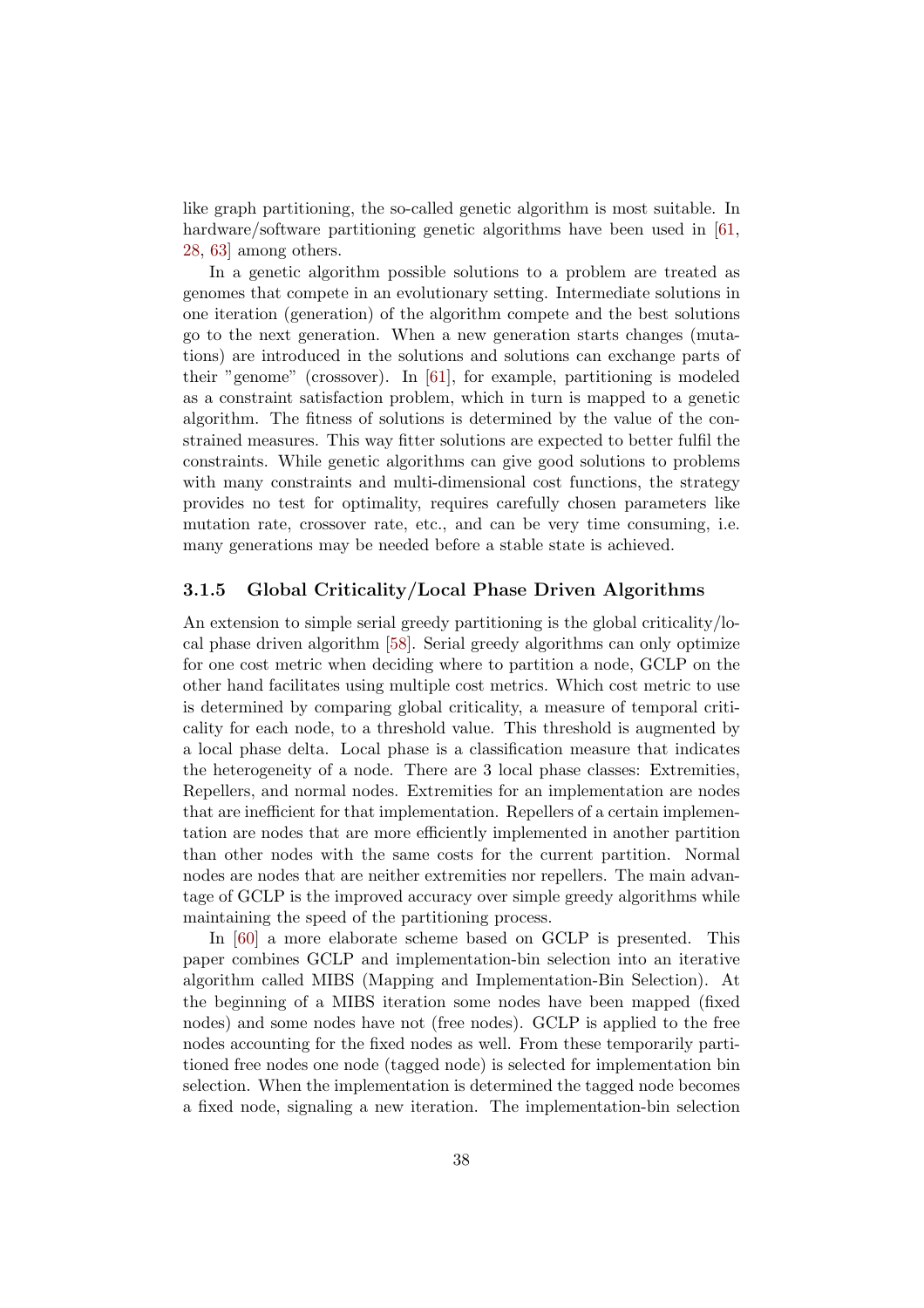```
v<mark>ar</mark> U: unscheduled nodes;<br>var S: scheduled nodes;
(* ready nodes are nodes whose
predecessors have all been
scheduled *)
var R: ready nodes;<br>
function GCDPPart (system: graph): graph<br>
computeExtremities (system);<br>
computeExtremities (system);<br>
while not empty(U)<br>
ComputeElobalCriticality (system);<br>
Determine R;<br>
compute effective exec. ti
        \begin{array}{rcl}\n\text{data} & = & \text{if}\n\end{array}else<br>
delta = 0
          end if
if node . gc >= . 5 + delta
objective=speedobjective
        else
          objective=resourceobjective
end if
      partition node so Min (objective)<br>U = U − node;<br>S = S + node;<br>end while
return system ;
end function
```
Algorithm 3.5: Pseudo code of a GCLP algorithm for solving the partitioning problem, as found in [58]. Some functions have not been listed here for space reasons.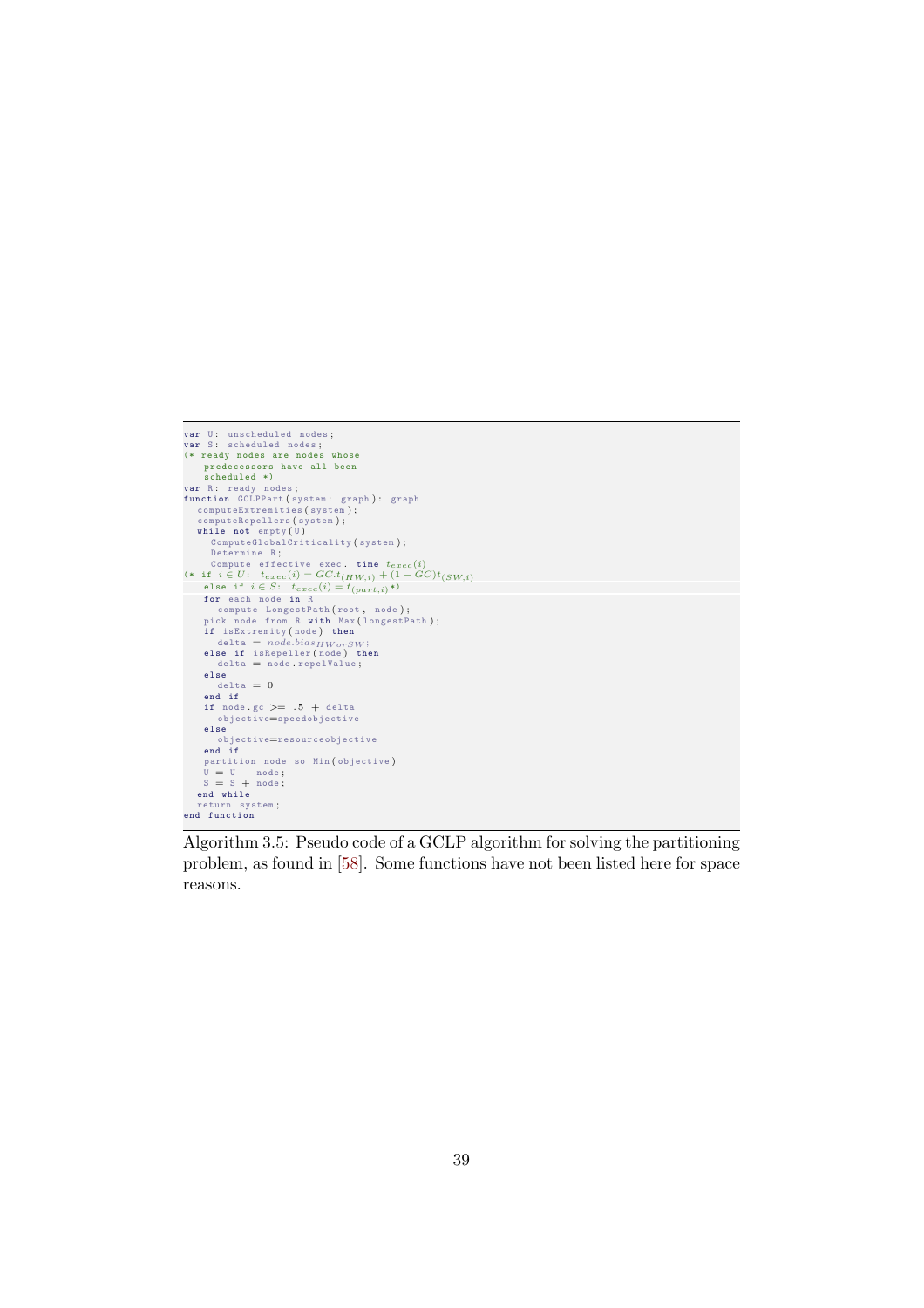traverses all implementations for the tagged node from the fastest $(L\text{-bin})$  to the slowest (H-bin) and for each implementation-bin determines the fraction of free nodes that need to move to their L-bin in order to meet timing constraints. When the difference in the number of free nodes in their L-bin between two successive bins is maximal the second-last visited implementation is selected. The MIBS algorithm presents better results than GCLP, but is also a lot slower. On the other hand the paper claims that the quality of the results come close to integer linear programming (ILP) solutions, while being much faster.

#### 3.1.6 Dynamic Programming

```
function DPPart (system: graph): graph<br>if hasMultipleOutputs (system)
   then
     add dummy output node ;
      connect each ouput to dummy ;
   end if
   nodes = reverseTopologicalSort ( system ) ;
while not empty ( nodes )
      node = pop ( nodes ) ;
merge ( node , system ) ;
   end while
   node = output node;<br>bestSolution = minimum latency solution for node;
  for each node in bestSolution
      put node in node . partition ;
end function
function merge (node, DAG)
   predecessors = fan−in nodes of node
for part in [ HW , SW ] do
      node . partition = part ;
for each pred in predecessors do
out: for each solution in pred. solutions do
            Delay = solution . delay + delay_{pred->node};
            for each other predecessor do
              (* choose solution that has smaller
                    delay than Delay and minimum
area .*)
               if no solution found then
               continue out;<br>other [i] = chosen solution;
            end for
            if sum (other <math>|*|</math>. area) > maxarea thencontinue out ;
node . solutions . add ( combine ( other [ ∗ ] , node ) ) ;
        end for
      end for
  end for
end function
```
Algorithm 3.6: Pseudo code of a Dynamic Programming algorithm for solving the partitioning problem, as found in [64].

When a problem has recursive characteristics and overlapping subproblems, dynamic programming can help find a solution. Several papers use dynamic programming in their partitioning [34, 64] strategies. For example, [64] describes how possible mappings of a node in a DAG are determined in a bottom-up fashion. Starting at the root node of the DAG every node builds a solution list with delay and resource information using its fan-in nodes.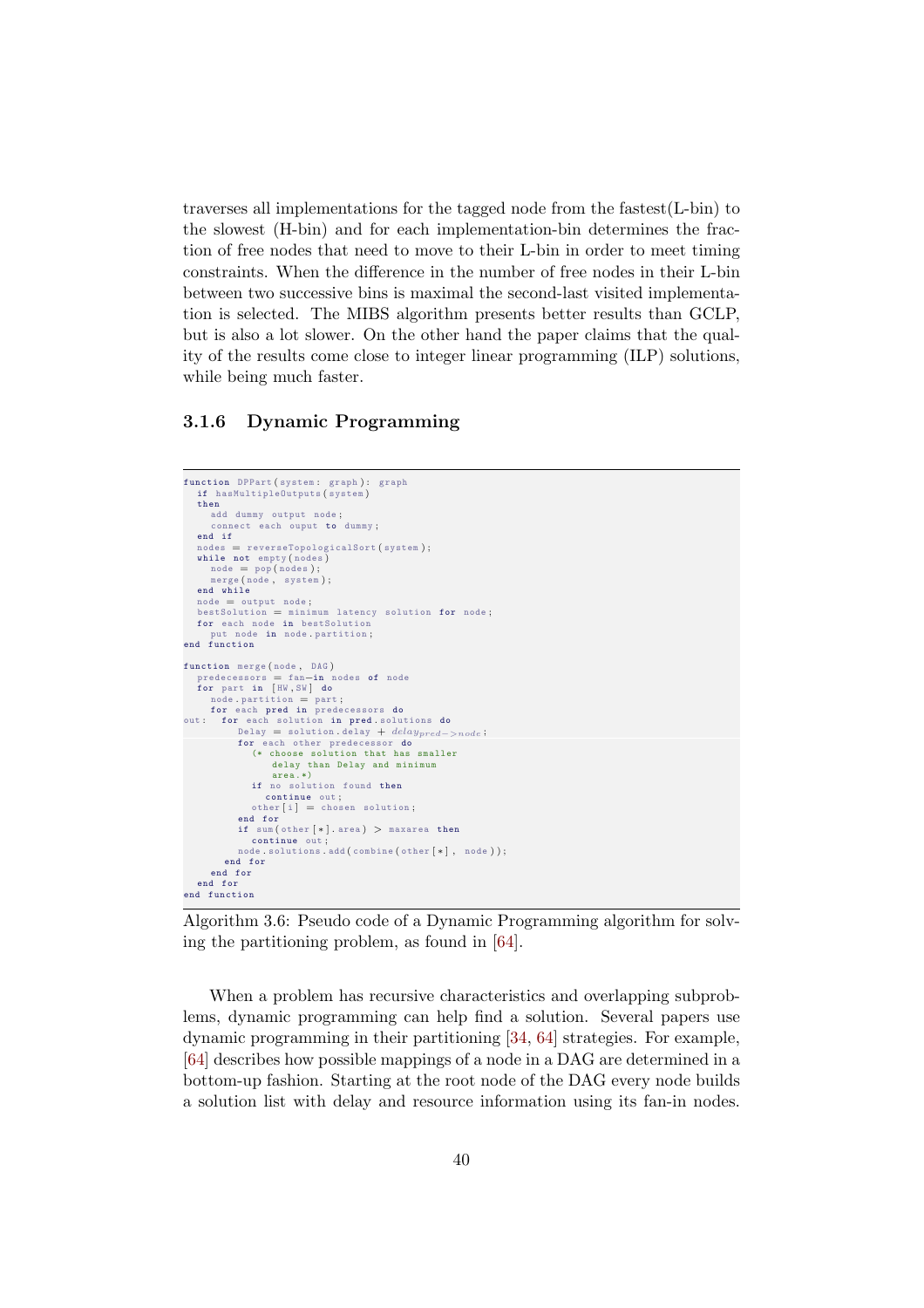Infeasible solutions are pruned from the list and if all fanout nodes of a node are processed the list can be pruned entirely. When multiple solutions exist in fan-in nodes, only the one with the minimal resources is selected. When all nodes have their possible solutions assigned, every node is assigned to hardware or software according to the fastest solution listed.

When dynamic programming is applied correctly the algorithm will find exact solutions. Dynamic programming can be time-consuming for arbitrary graphs (NP-hard), but if DAGs are used the paper shows that this specific application of dynamic programming has a time complexity of  $O(n)$ . Dynamic Programming does have a larger space complexity than a brute force approach.

#### 3.1.7 Binary Constraint Search

```
function BCSPart (system: graph,
                                  cons : constraints ,
PartAlg : function )
                                : graph
begin
    \overline{\mathbf{1}} ov = 0 \cdothigh = AllHardwareSize;while low \lt high do<br>
mid = (low + high +1)/2;<br>
if Cost(H',S',Cons, mid)=0 then<br>
high = mid - 1;<br>
high = mid - 1;<br>
high = mid - 1;<br>
(H<sub>zero</sub>,S<sub>zero</sub>) =(H',S');
       else
          low = mid;end if
    end while
return (H_{zero}, S_{zero});<br>end function
function PartAlg (HW: set, SW: set,
                                  Cons: constraints,<br>mid: area constraint,
                                  Cost: function)
begin
    <sub>2</sub>---<br>This function can have different
     implementations, like GCLP, Greedy,
      etc. *)
end function
```
Algorithm 3.7: Pseudo code of a Binary Constraint Search algorithm for solving the partitioning problem, as found in [59].

One problem in hardware/software partitioning are the often conflicting goals of minimizing one cost measure while satisfying others. For example, when minimizing area, performance constraints may be violated. The authors of [59] sought to solve this problem by splitting the problem in satisfying constraints and minimizing some cost measure by encapsulating a partitioning algorithm in a binary constraint search algorithm. In [59] the encapsulated algorithm optimizes for performance under a hardware size constraint that is determined by the encapsulating algorithm. The BCS algorithm then uses a cost metric defined as the total number of constraint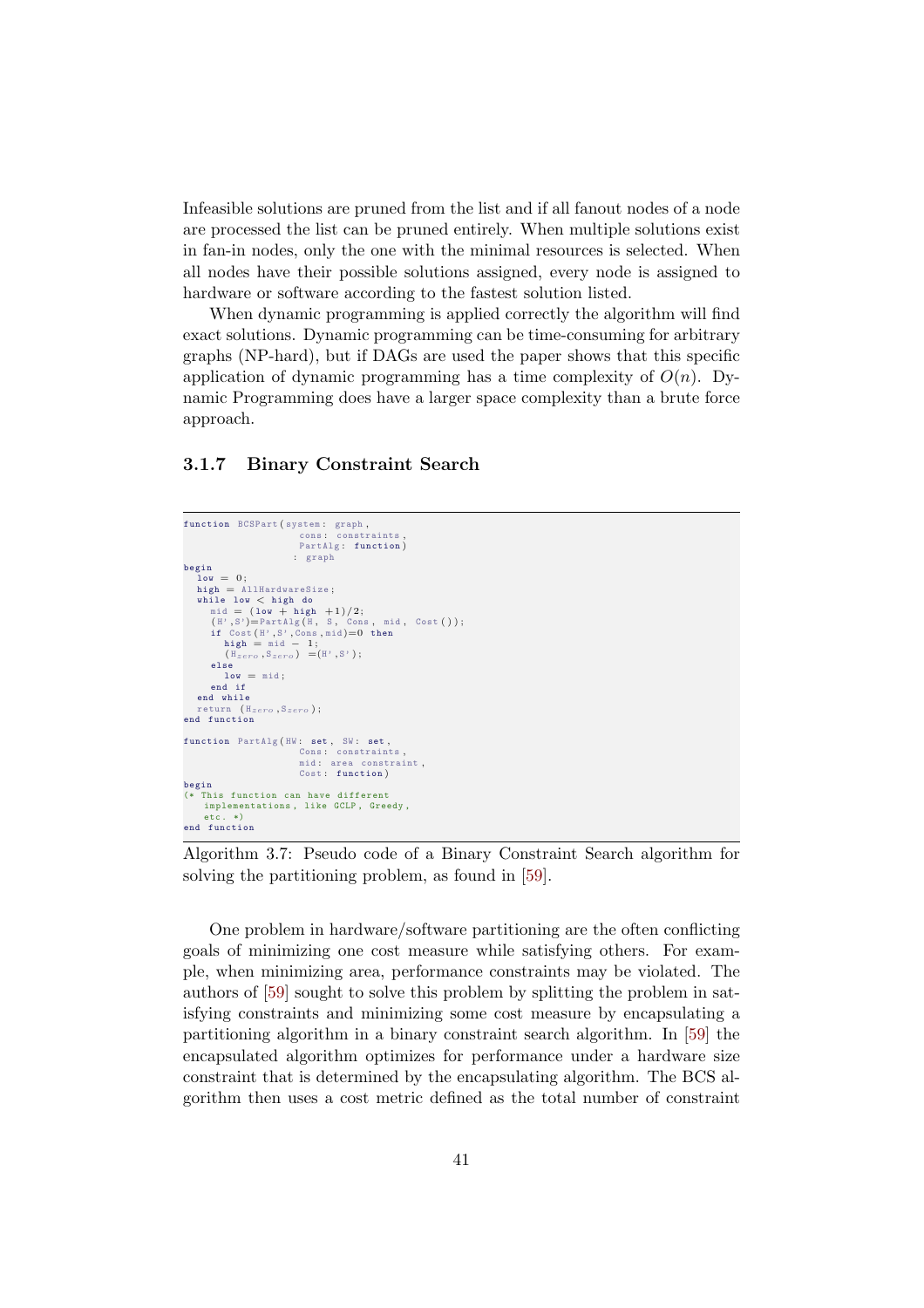violations to search for the solution with zero cost that has the lowest hardware size constraint. This encapsulation approach can have various results depending on the encapsulated partitioning algorithm, but the complexity of the resulting partitioning algorithm is  $O(C_{part} \log n)$ , where  $C_{part}$  is the complexity of the encapsulated algorithm.

#### 3.1.8 Clustering Algorithms

```
const maxsize ;
v<mark>ar</mark> loophierarchy: graph;<br>function Cluster(root: node): clusters
    clusters = empty ;
if hasChildren ( root ) then
        for each child in children (root) do<br>cluster = subtree (child);
            if cluster.size \leq maxsize<br>clusters.add(cluster);
           else
                clusters . add ( Cluster ( child ) ) ;
       end for
   else
    return { root } ;
end if
     nd ii<br>eturn clusters;
end function
```
Algorithm 3.8: Pseudo code of a Clustering algorithm for solving part of the partitioning problem, as can be found in [62].

When dealing with large problem sizes partitioning algorithms can become slow and partitioners may require to switch to less efficient partitioning strategies. Another solution is to reduce the problem size in some way. The COSYN system presented in [30] accomplishes this by clustering nodes (in this case tasks) together. This particular clustering approach is also used by the CRUSADE algorithm [36]. In order to decrease the schedule length [30] uses a clustering algorithm based on decreasing the longest path in a task graph. By clustering tasks on the longest path together, communication between those tasks becomes negligible. Now another path may be critical and clustering starts again until no improvement of the critical path can be made. The acquired clustered task graph can now be partitioned more easily. Of course the obvious speed improvements this scheme has over normal partitioning comes with reduced accuracy. Furthermore, because the granularity has coarsened the final partitioning might contain some unused area where a single task might have been partitioned.

A different clustering method, called hierarchical loop clustering, is employed by [62], where loops are clustered together. Clustering in this method is based on the loop-procedure hierarchy graph, which contains all procedure calls and loops as nodes, while edges indicate a caller-callee or nesting relation between nodes. This graph is then traversed from the root down and all nodes that have a common predecessor on the current level are clustered together. When a cluster is within the cluster size limit it becomes fixed,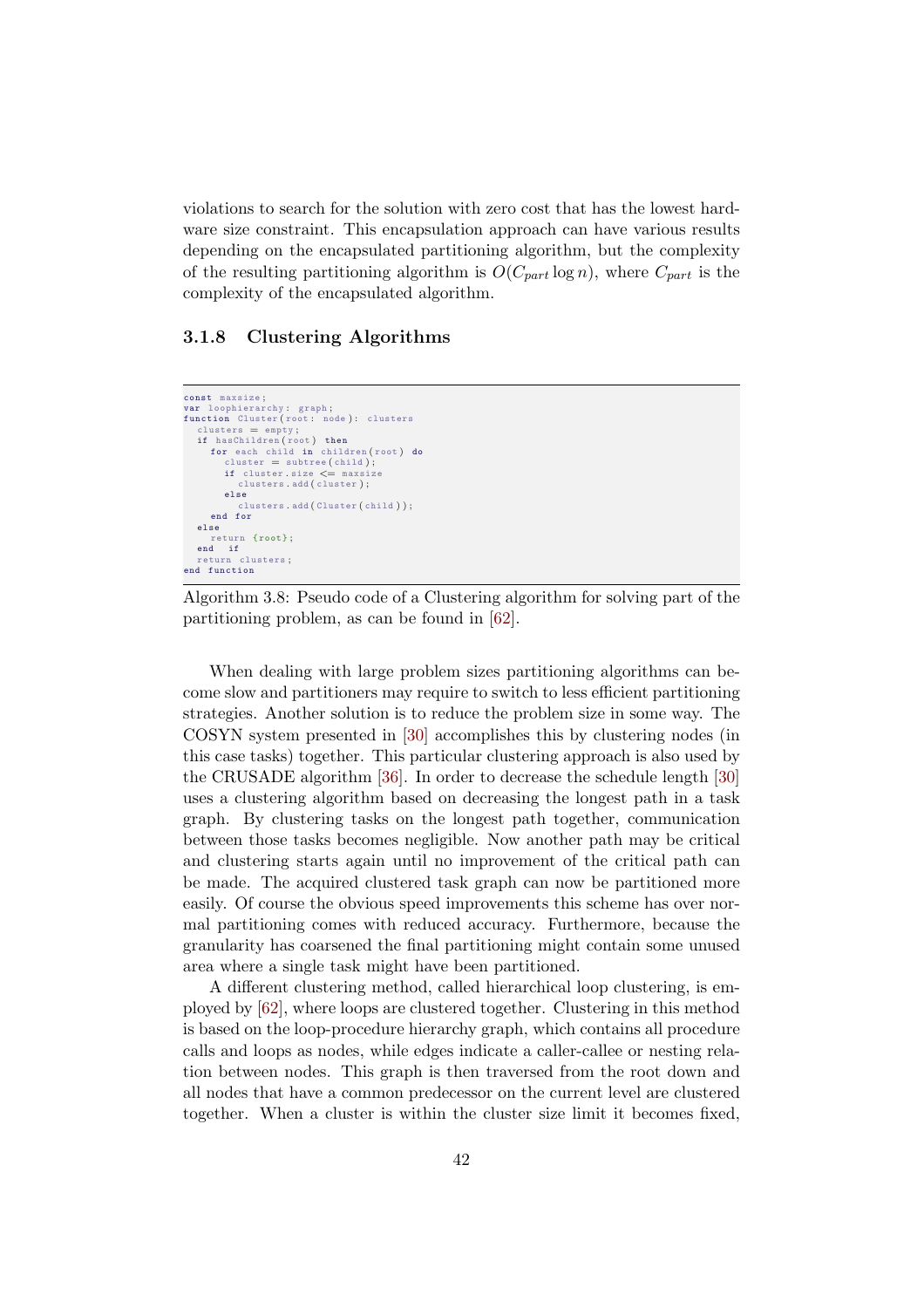when clusters are too large the next level is inspected. This process continues until all clusters are fixed. The advantage of this clustering approach is the clusters are disjunct in time, which makes it possible to find a dynamic schedule for e.g. an FPGA.

#### 3.2 Partitioning and Estimation

Generally partitioning algorithms are targeted at optimizing certain criteria, while satisfying constraints on others. Different papers have focused on different optimization criteria like area, speed, and power, but also communication, memory, and loop frequency. It is evident that the estimation strategies discussed in Section 2 are essential to hardware software partitioning. Some papers on estimation even presented schemes tailored for partitioning schemes [28, 30, 25, 23, 18]. However, when combining estimationand partitioning schemes, one must consider the different levels of speed and precision. For example, when a very precise partitioning scheme like dynamic programming is applied, it makes less sense to incorporate estimators with large error margins, because it is useless to exactly partition a system using only partially accurate criteria. On the other hand a greedy algorithm might benefit from more exact estimates by letting it find a better local optimum.

In fact, when considering a certain granularity of partitioning it is good to use estimates of a corresponding granularity. Indeed, if we look at the granularity of partitioning in Table 3.1, it corresponds to the granularity levels mentioned in Section 2.4.7 with the addition of operations, for which estimation is trivial. The table does not show a particular trend in the granularity of partitioning.

#### 3.3 Dynamic versus Static Solutions

Most papers on hardware/software partitioning have focused on finding static partitions between hardware and software. With the advent of reconfigurable computing, however, the need for dynamic solutions to partitioning arose. Dynamic partitioning solutions define which part of a system is executed in which partition and at which time. This allows a system to exploit the dynamic reconfigurability of e.g. an FPGA, possibly reducing power, area, or other requirements.

Examples of these dynamic partitioning techniques can be found in [62, 36, 67, 63] among others. In [62] a clustering algorithm is used where each cluster is guaranteed not to overlap other clusters in time. This results in a dynamic partitioning where each cluster can reside on the same FPGA at different intervals in the program's run-time. However, the paper does not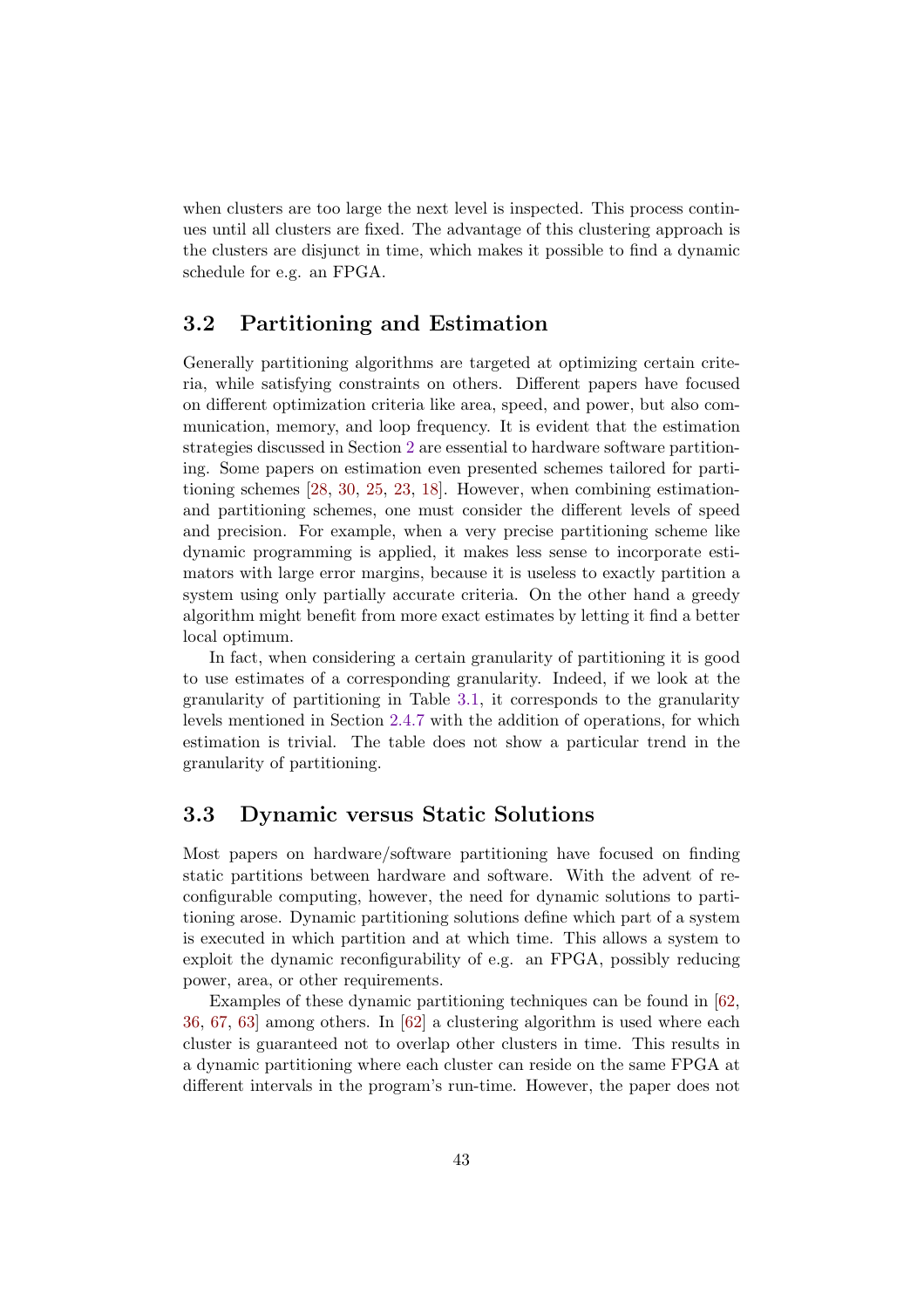mention the problem of configuration time required to load clusters onto the FPGA.

The CRUSADE system [36] also produces dynamic solutions. It does this by finding all pairs of non-overlapping task graphs. After allocation every pair of non-overlapping task graphs is merged when the resulting schedule still meets constraints. In order to account for boot time, i.e. reconfiguration time, a reconfiguration option array is introduced that contains various options for programming the reconfigurable logic and the corresponding boot time and cost. The cheapest option that satisfies the timing constraints is then chosen.

The Symphany Tool [67] utilizes a lazy scheduling algorithm to create dynamic schedules for implementation on reconfigurable logic. In order to do this, dummy dependency edges are added to the H-CDFG between vertices contending for the FPGA. Vertices are then scheduled to be loaded to the FPGA as soon as it is available, as long as the ALAP schedule of their successor is not violated. When multiple vertices contend, the ALAP time of their successors are used as priority.

A more elaborate approach is presented in [63], where a dynamic scheduling scheme is used to dynamically partition tasks over FPGAs. The scheme starts with assigning priorities to all tasks based on their ALAP schedule, execution time, and reconfiguration delay. When the FPGA is already (partially) configured with the same configuration as the current task, the reconfiguration delay will be lower or zero. The task with the highest priority is then selected and allocated on the FPGA at a certain location and a certain time. The authors of [63] describe the factors that influence the allocation policy:

1. Reconfiguration Prefetching

Large FPGA configurations can have large reconfiguration delays. In order to hide the impact of these delays configurations of such tasks can be loaded in advance.

2. Configuration Pattern Reutilization

Different tasks may share parts of their configuration patterns and when they are loaded onto the FPGA, those parts will be reused, speeding up reconfiguration.

3. Candidate Eviction

When a task does not fit on an FPGA, other tasks need to be removed from the FPGA. When tasks are removed they might be reloaded in the future, yielding extra reconfiguration delay. In order to minimize this an eviction cost measure is defined based on the total of all recurrent frequencies of all evicted tasks. When this measure is minimal, the configured task will be able to remain on the FPGA longest.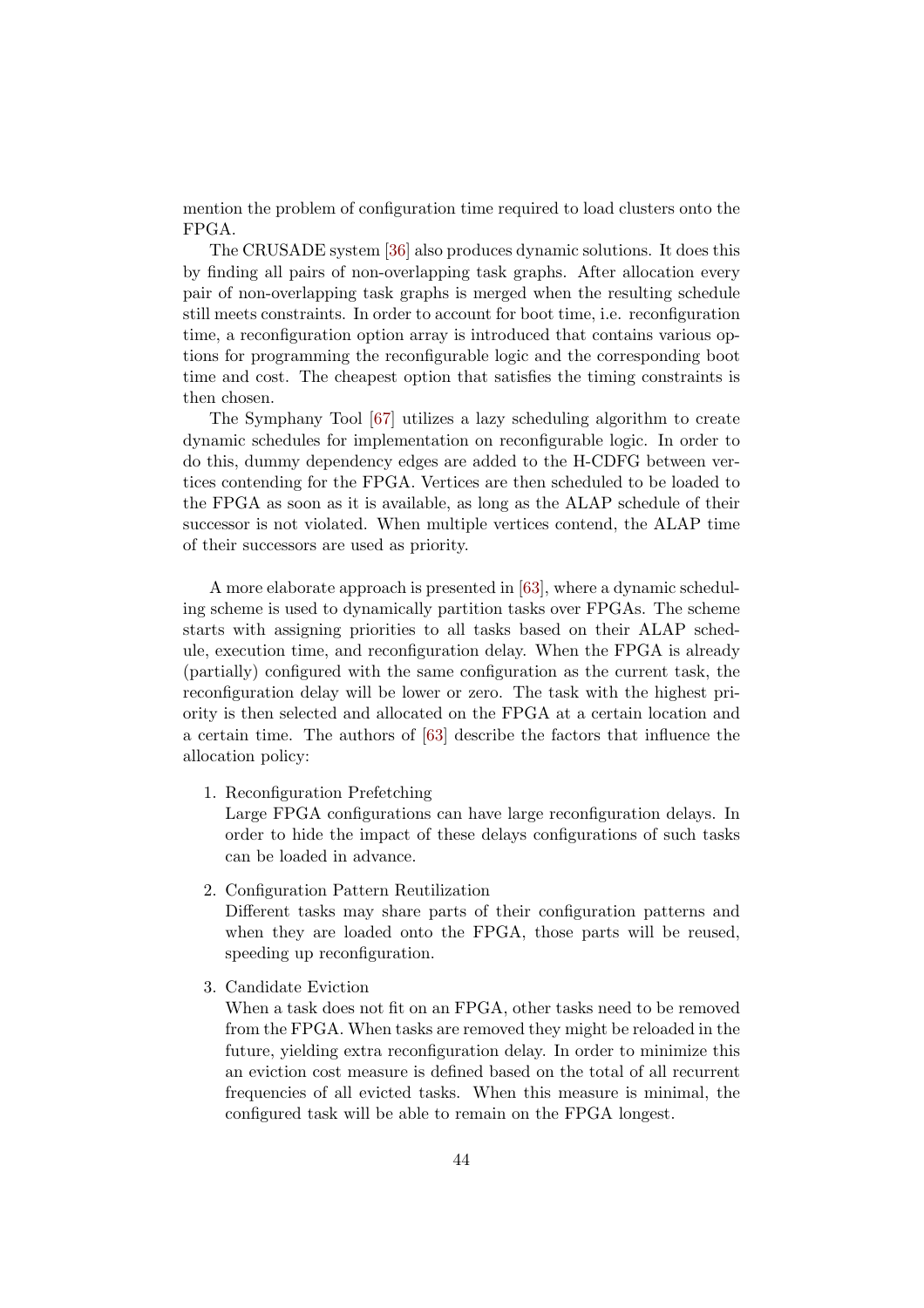4. Fitting policy

When assigning locations on the FPGA to tasks the allocation policy tries to avoid fragmentation.

5. Slack time utilization

When parts of a configuration already exist on the FPGA, assignment to those locations might lower eviction cost, possibly delaying the start time of the task. The slack available can be used to determine whether this delay is tolerable. The maximum slack allowed for the current task is the total slack divided by the number of levels of tasks in the sub-graph rooted at the current task.

When the selected task is allocated, the priorities of the remaining tasks are updated and the allocation repeats, until all tasks are allocated. The worst-case complexity of this algorithm is  $O(n^2 \log n)$  but on average it behaves like an  $O(n \log n)$  algorithm.

#### 3.4 Synthesizability and Partitioning

Many papers in hardware/software partitioning either preselect the tasks that are partitioned or assume the problem is implementable on an FPGA. In any case it is important to factor out any system part that is not synthesizable. For example, in [68], the PRISM-I system, aimed at automatically translating C-code to a hardware and a software image, prohibits a total input or output bit-width of more than 32 bits, global variables, floating point values, etc. A partitioner is often coupled to or integrated in a synthesis tool and therefore should take into account language restrictions for synthesis.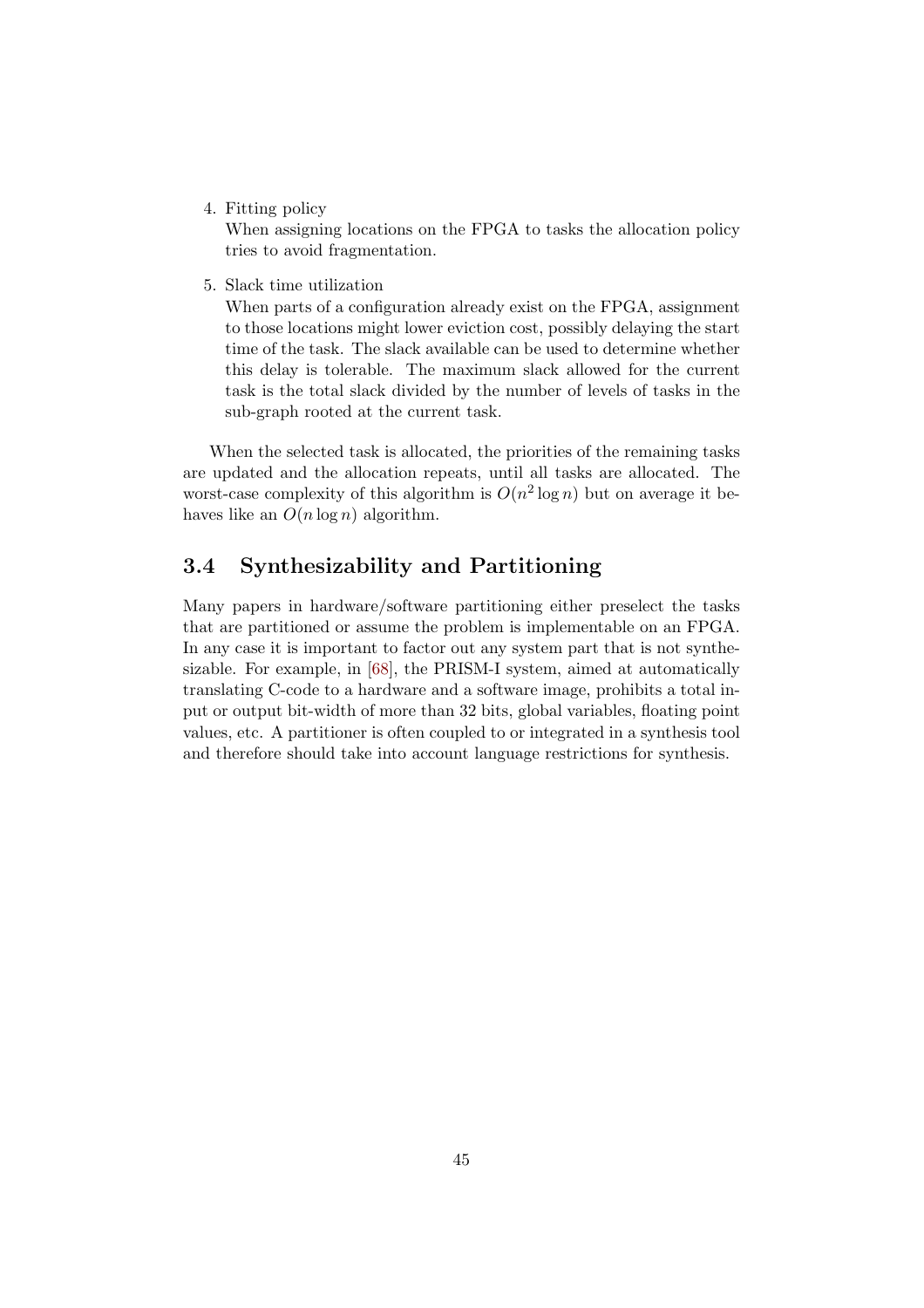### Chapter 4

## Conclusions

In this paper, I have reviewed high level estimation techniques and hardware software partitioning strategies, that might help create a model for hardware candidate selection in the Delft Workbench project. From literature, I found most high level estimation research has focused on area and speed metrics. Because the Delft Workbench tool-flow aims to optimize for speed under area constraints, these metrics may be usable in this project. After classifying the metrics in literature, several conclusions can be made:

• Dynamic versus Static

When looking at high level estimation of hardware characteristics in literature, static estimation proved to be most common. Dynamic estimation is almost only used in speed estimation. When looking at software metrics, however, dynamic estimation is very common.

• Granularity of estimation

Estimation dominantly uses entire graphs as the objects of estimation. However, for dynamic speed estimation functions and loops are also used.

• Datastructures

From the papers discussed in this paper, it is clear that the most commonly used datastructure is the CDFG.

• Lack of error characterization

Almost all metrics reported in this paper, have no quantitative notion of error.

• Memory impact

Almost no paper I found dealed with the impact of memory behavior on hardware performance of candidate functions.

• Software metrics

Papers on hardware estimation mainly focus on directly estimating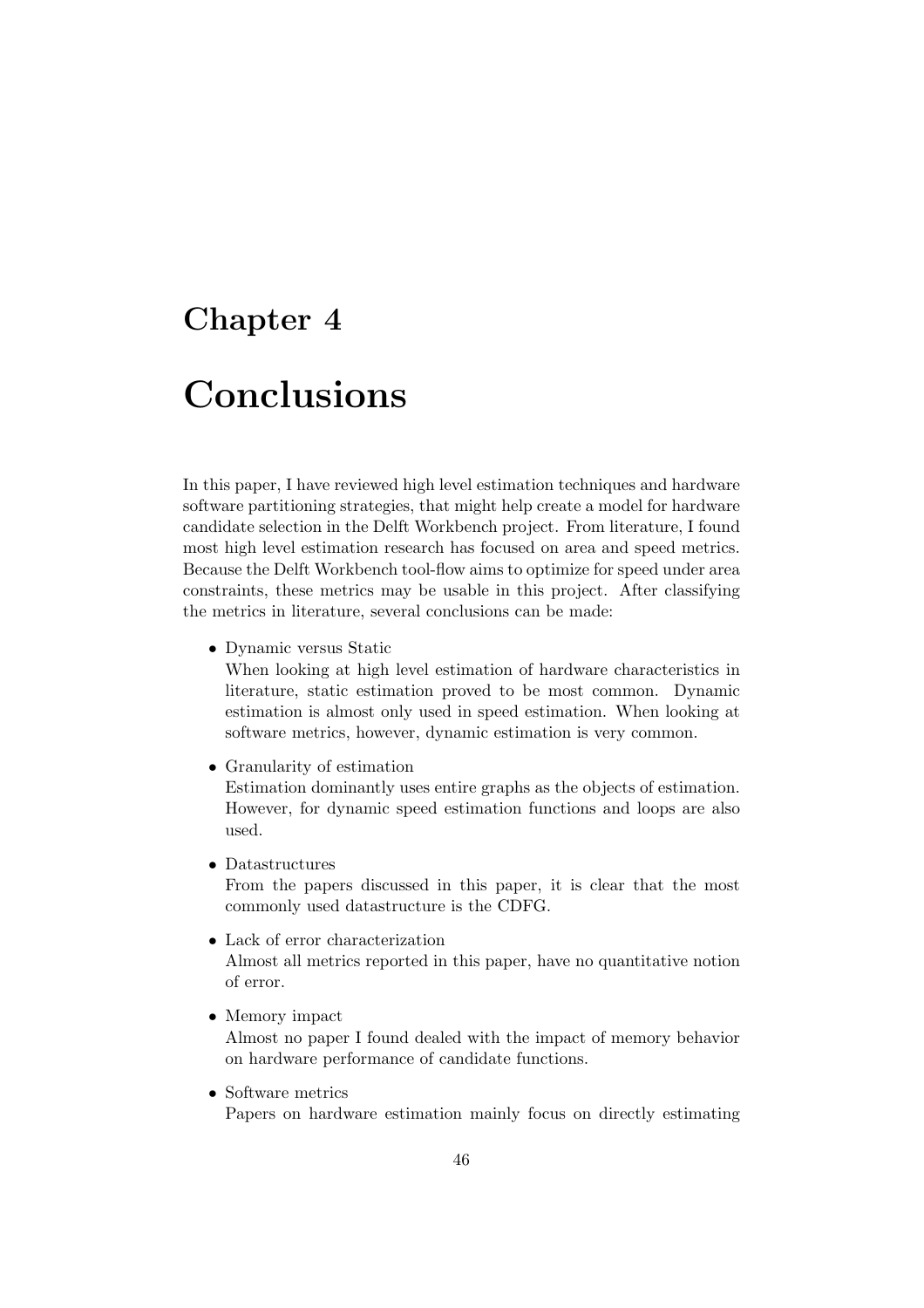speed-up, area, or power. Almost no paper investigates different software metrics, like cyclometric complexity or maintainability.

Apart from estimation this paper has investigated hardware/software partitioning strategies. Concerning partitioning I found that many different aproaches exist (see Figure 3.1). The following conclusions can be made:

• Dynamic versus Static

From the reviewed papers it is clear not much research has been performed in dynamic partitioning, i.e. partitioning different candidate regions on the same area at different intervals.

• Strategies

Three main strategies seem to be used often in the research area: simple greedy approaches, Simulated Annealing, and evolutionary algorithms. The simple approaches mostly aim at generating results fast. The other two approaches try to prevent finding a local optimum by introducing randomness in a controlled fashion.

• Granularity of partitioning

In contrast with estimation, the granularity of the different partitioning strategies is more diverse. In order to partition a program in a software and a hardware part, estimation strategies should work on the same level of granularity.

While this paper is based on a broad number of papers on the subjects of estimation and partitioning, it does have some deficiencies. First, the most recent works in this area have not been included. Because there are several initiatives currently working on similar projects, the knowledge is constantly changing and therefore this paper has limited itself to the research before 2005. In following research, more recent works could be considered as well. Second, because this paper was written within the Delft Workbench project, the focus was on speed and area. However, power, communication, and memory costs, become ever more important and further investigations could be made into these areas.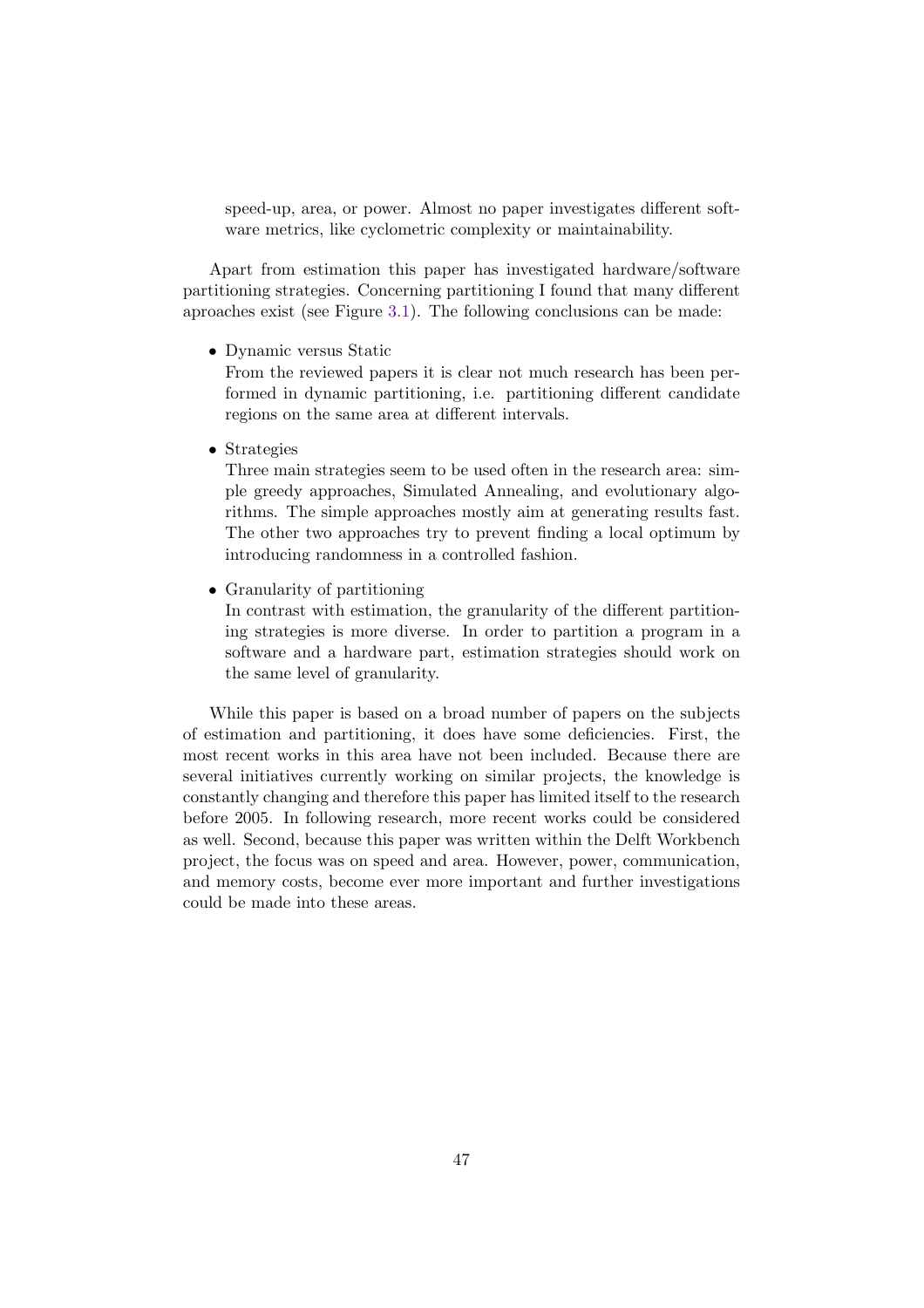## Bibliography

- [1] John von Neumann. First draft of a report on the EDVAC, volume 12 of Charles Babbage Institute Reprint Series for the History of Computing. MIT Press, 1987.
- [2] John Backus. Can programming be liberated from the von neumann style?: a functional style and its algebra of programs. Commun. ACM, 21(8):613–641, 1978.
- [3] William H. Mangione-Smith, Brad Hutchings, David Andrews, André DeHon, Carl Ebeling, Reiner Hartenstein, Oskar Mencer, John Morris, Krishna Palem, Viktor K. Prasanna, and Henk A. E. Spaanenburg. Seeking solutions in configurable computing. Computer,  $30(12):38-43$ , 1997.
- [4] Aravind Dasu and Sethuraman Panchanathan. Reconfigurable media processing. Parallel Comput., 28(7-8):1111–1139, 2002.
- [5] Enrico Buracchini. The software radio concept. IEEE Communications Magazine, 38(9):138–143, September 2000.
- [6] Wayne Wolf. Building the software radio. Computer, 38(3):87–89, 2005.
- [7] M. Cummings and S. Haruyama. Fpga in the software radio. IEEE Communications Magazine, 37(2):108–112, February 1999.
- [8] S. Srikanteswara, M. Hosemann, J. H. Reed, and P.M. Athenas. Design and implementation of a completely reconfigurable soft radio. In RAWCON '00: Proceedings of IEEE Radio and Wireless Conference, pages 7–11, Mobile & Portable Radio Res. Group, Virginia Polytech. Inst. & State Univ., Blacksburg, VA, USA, September 2000. IEEE.
- [9] S. Srikanteswara, R. C. Palat, J. H. Reed, and P. Athanas. An overview of configurable computing machines for software radio handsets. IEEE Communications Magazine, 41(7):134–141, 2003.
- [10] David Andrews, Douglas Niehaus, and Peter Ashenden. Programming models for hybrid cpu/fpga chips. Computer, 37(1):118–120, 2004.
- [11] Miljan Vuletic, Laura Pozzi, and Paolo Ienne. Programming transparency and portable hardware interfacing: Towards general-purpose reconfigurable computing. In ASAP '04: Proceedings of the 15th IEEE International Conference on Application-Specific Systems, Architectures, and Processors, pages 339–351. IEEE Computer Society, September 2004.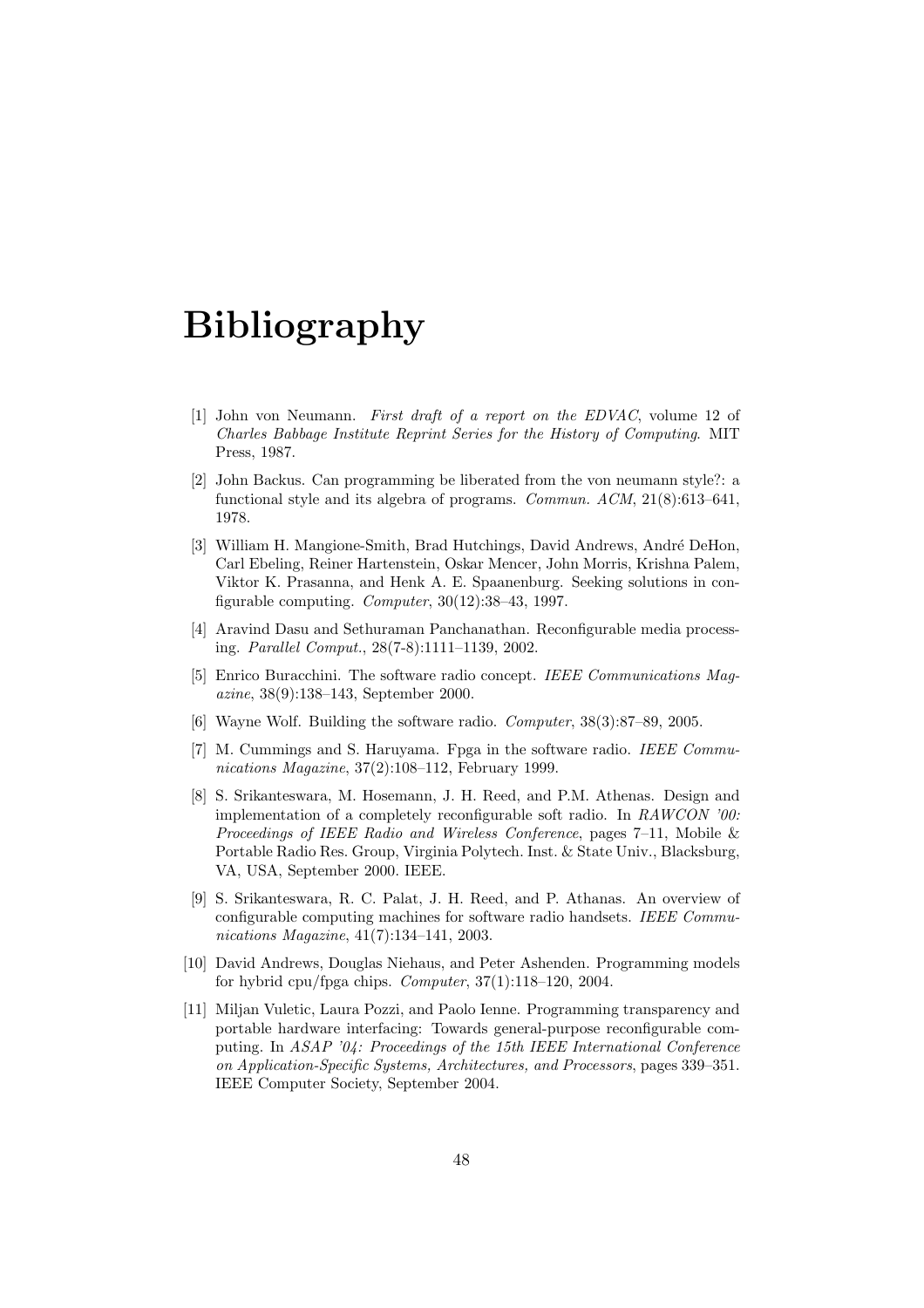- [12] Al Strelzoff. Functional programming for reconfigurable computing. In IPDPS '04: Proceedings of the 18th International Parallel and Distributed Processing Symposium, San Jose, CA, USA, April 2004. IEEE Computer Society.
- [13] M. Cherkaskyy. Theoretical fundamentals software/hardware algorithms. In TCSET '04: Proceedings of the International Conference on Modern Problems of Radio Engineering, Telecommunications and Computer Science, pages 9–13, Lviv, Ukraine, February 2004.
- [14] Stamatis Vassiliadis, Georgi N. Gaydadjiev, Koen Bertels, and Elena Moscu Panainte. The molen programming paradigm. In Proceedings of the Third International Workshop on Systems, Architectures, Modeling, and Simulation, pages 1–10, Delft, Netherlands, July 2003.
- [15] Elena Moscu Panainte. The molen polymorphic processor. IEEE Trans. Comput., 53(11):1363–1375, 2004. Fellow-Stamatis Vassiliadis and Member-Stephan Wong and Member-Georgi Gaydadjiev and Member-Koen Bertels and Student Member-Georgi Kuzmanov.
- [16] Delft workbench.
- [17] Dhananjay Kulkarni, Walid A. Najjar, Robert Rinker, and Fadi J. Kurdahi. Fast area estimation to support compiler optimizations in fpga-based reconfigurable systems. In FCCM '02: Proceedings of the 10th Annual IEEE Symposium on Field-Programmable Custom Computing Machines, page 239, Washington, DC, USA, 2002. IEEE Computer Society.
- [18] Frank Vahid and Daniel D. Gajski. Incremental hardware estimation during hardware/software functional partitioning. In Readings in hardware/software co-design, pages 516–521. Kluwer Academic Publishers, Norwell, MA, USA, 2002.
- [19] P. Ellervee, A. Jantsch, J. Oberg, A. Hemani, and H. Tenhunen. Exploring ¨ asic design space at system level with a neural networkestimator. In ASIC '94: Proceedings of the Seventh Annual IEEE International ASIC Conference and Exhibit, pages 67–70, Campus IT University, Kista, Sweden, September 1994. IEEE.
- [20] A. Nayak, M. Haldar, A. Choudhary, and P. Banerjee. Accurate area and delay estimators for fipgas. In DATE '02: Proceedings of the conference on Design, automation and test in Europe, page 862, Washington, DC, USA, 2002. IEEE Computer Society.
- [21] Yang Qu and J.-P. Soininen. Estimating the utilization of embedded fpga co-processor. In DSD '03: Proceedings of the Euromicro Symposium on Digital System Design, pages 214–221, VTT Electron., Oulu, Finland, September 2003. IEEE Computer Society.
- [22] Mahadevamurty Nemani and Farid N. Najm. High-level area and power estimation for vlsi circuits. In ICCAD '97: Proceedings of the 1997 IEEE/ACM international conference on Computer-aided design, pages 114–119, Washington, DC, USA, 1997. IEEE Computer Society.
- [23] Rolf L. Ernst Jörg Henkel. High-level estimation techniques for usage in hardware/software co-design. In ASPDAC '98: Proceedings of the ASP-DAC'98.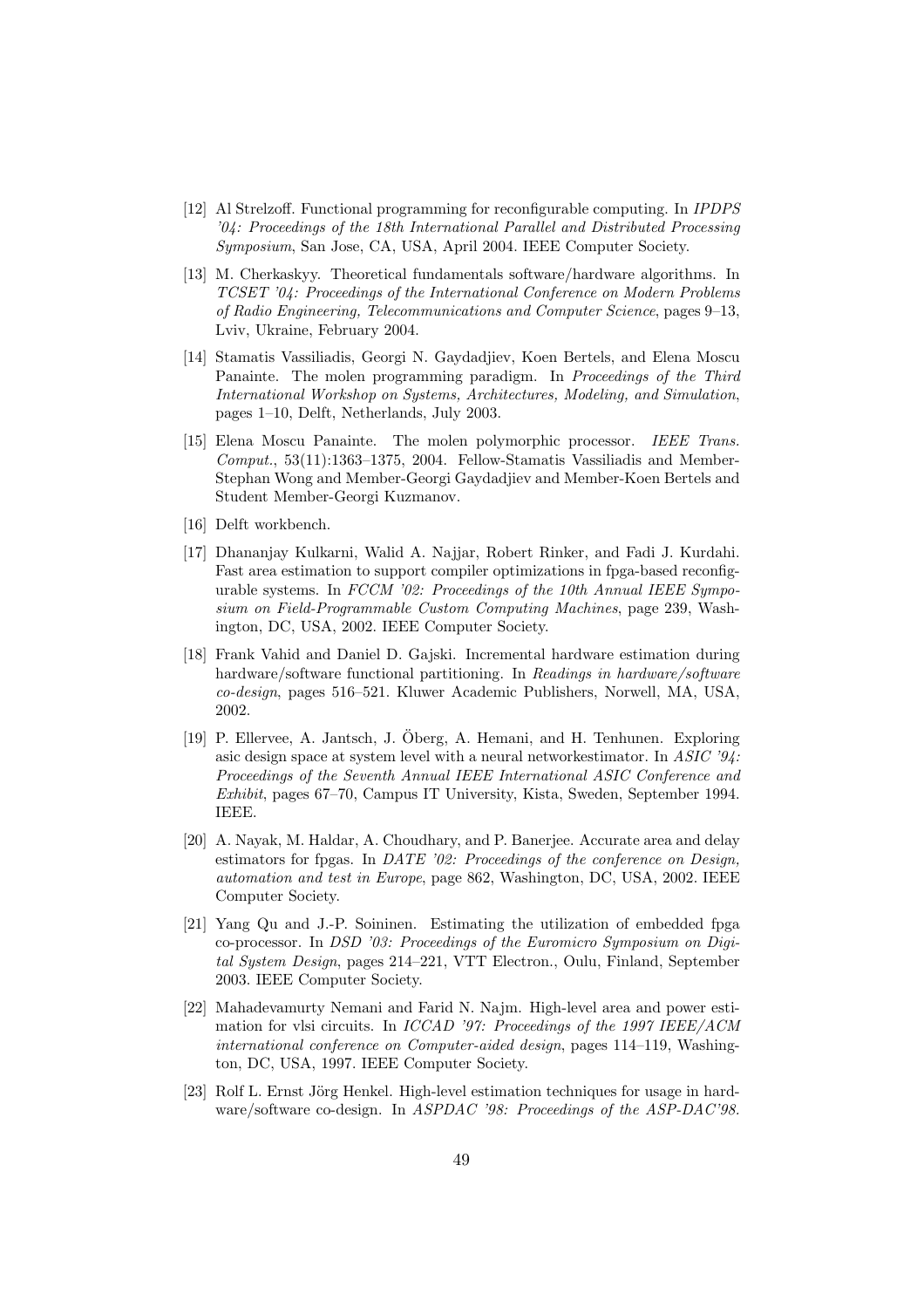Asia and South Pacific Design Automation Conference, pages 353–360, Princeton, NJ, USA, February 1998. IEEE.

- [24] Alok Sharma and Rajiv Jain. Estimating architectural resources and performance for high-level synthesis applications. In DAC '93: Proceedings of the 30th international conference on Design automation, pages 355–360, New York, NY, USA, 1993. ACM Press.
- [25] J. A. Maestro, D. Mozos, and H. Mecha. A macroscopic time and cost estimation model allowing task parallelism and hardware sharing for the codesign partitioning process. In DATE '98: Proceedings of the Design, Automation and Test in Europe Conference, pages 218–225, Madrid, Spain, February 1998. IEEE.
- [26] Tae-Woo Kim and Hyunchul Shin. Hardware cost estimation techniques for clevel description. In ICVC '99: Proceedings of the 6th International Conference on VLSI and CAD, pages 85–88, Ansan-City, Kyunggi-Do, South Korea, 1999. IEEE.
- [27] S. Bilavarn, G. Gogniat, and J. Philippe. Area time power estimation for fpga based designs at a behavioral level. In ICECS'2K, Kaslik, Lebanon, December 2000.
- [28] V. Srinivasan, S. Govindarajan, and R. Vemuri. Fine-grained and coarsegrained behavioral partitioning witheffective utilization of memory and design space exploration formulti-fpga architectures. IEEE Transactions on Very Large Scale Integration (VLSI) Systems, 9(1):140–158, February 2001.
- [29] Per Bjuréus, Mikael Millberg, and Axel Jantsch. Fpga resource and timing estimation from matlab execution traces. In CODES '02: Proceedings of the tenth international symposium on Hardware/software codesign, pages 31–36, New York, NY, USA, 2002. ACM Press.
- [30] Bharat P. Dave, Ganesh Lakshminarayana, and Niraj K. Jha. Cosyn: hardware-software co-synthesis of heterogeneous distributed embedded systems. IEEE Trans. Very Large Scale Integr. Syst.,  $7(1):92-104$ , 1999.
- [31] Jo ao M. P. Cardoso and Pedro C. Diniz. Modeling Loop Unrolling: Approaches and Open Issues, volume 3133/2004 of Lecture Notes in Computer Science, page 224. Springer, July 2004.
- [32] P. Banerjee, N. Shenoy, A. Choudhary, S. Hauck, C. Bachmann, M. Haldar, P. Joisha, A. Jones, A. Kanhare, A. Nayak, S. Periyacheri, M. Walkden, and D. Zaretsky. A matlab compiler for distributed, heterogeneous, reconfigurable computing systems. In FCCM '00: Proceedings of the 2000 IEEE Symposium on Field-Programmable Custom Computing Machines, page 39, Washington, DC, USA, 2000. IEEE Computer Society.
- [33] M.A. Al Faruque, K. Karuri, S. Kowalewski, and R. Leupers. Fine grained application profiling for guiding application specific instruction set processors(asips) design. Master's thesis, Reinisch-Westfälische Hochshule, Aachen, Germany, 2004.
- [34] Axel Jantsch, Peeter Ellervee, Johny Öberg, and Ahmed Hemani. A case study on hardware/software partitioning. In FCCM'94, Proceedings of the Workshop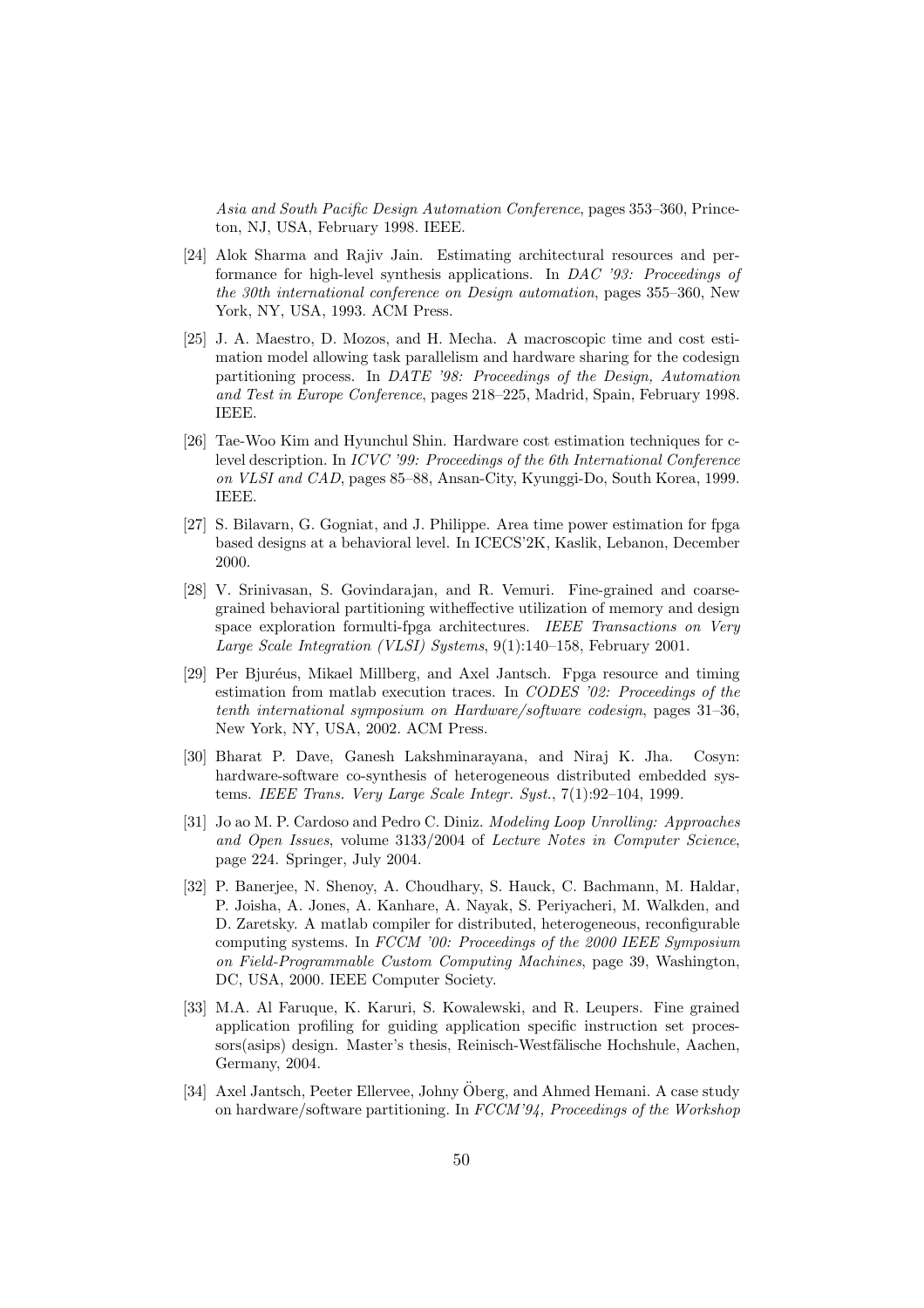on FPGAs for Custom Computing Machines, pages 111–118, Royal Institute of Technology, Stockholm, Sweden, 1994. IEEE Computer Society Press.

- [35] Carlo Brandolese. System-level performance estimation strategy for sw and hw. In ICCD '98: Proceedings of the International Conference on Computer Design, page 48, Washington, DC, USA, 1998. IEEE Computer Society.
- [36] Bharat P. Dave. Crusade: hardware/software co-synthesis of dynamically reconfigurable heterogeneous real-time distributed embedded systems. In DATE '99: Proceedings of the conference on Design, automation and test in Europe, page 22, New York, NY, USA, 1999. ACM Press.
- [37] Dinesh C. Suresh, Walid A. Najjar, Frank Vahid, Jason R. Villarreal, and Greg Stitt. Profiling tools for hardware/software partitioning of embedded applications. SIGPLAN Not., 38(7):189–198, 2003.
- [38] Srivaths Ravi, Ganesh Lakshminarayana, and Niraj K. Jha. Removal of memory access bottlenecks for scheduling control-flow intensive behavioral descriptions. In ICCAD '98: Proceedings of the 1998 IEEE/ACM international conference on Computer-aided design, pages 577–584, New York, NY, USA, 1998. ACM Press.
- [39] W. fornaciari, P. Gubian, D. Sciuto, and C. Silvano. System-level power evaluation metrics. In ICISS '97: Proceedings of the Second Annual IEEE International Conference on Innovative Systems in Silicon, pages 323–330, Milano, Italy, October 1997. IEEE.
- [40] Paul Landman. High-level power estimation. In ISLPED '96: Proceedings of the 1996 international symposium on Low power electronics and design, pages 29–35, Piscataway, NJ, USA, 1996. IEEE Press.
- [41] A. Balboni, W. Fornaciari, and D. Sciuto. Partitioning and exploration strategies in the tosca co-design flow. In CODES '96: Proceedings of the 4th International Workshop on Hardware/Software Co-Design, page 62, Washington, DC, USA, 1996. IEEE Computer Society.
- [42] Adam Kaplan, Philip Brisk, and Ryan Kastner. Data communication estimation and reduction for reconfigurable systems. In DAC '03: Proceedings of the 40th conference on Design automation, pages 616–621, New York, NY, USA, 2003. ACM Press.
- [43] R. Ernst and W. Ye. Embedded program timing analysis based on path clustering and architecture classification. In ICCAD '97: Proceedings of the 1997 IEEE/ACM international conference on Computer-aided design, pages 598– 604, Washington, DC, USA, 1997. IEEE Computer Society.
- [44] M. Hirzel and T. Chilimbi. Bursty tracing: A framework for low-overhead temporal profiling. In 4th ACM Workshop on Feedback-Directed and Dynamic Optimization (FDDO-4), December 2001.
- [45] Trishul M. Chilimbi. Efficient representations and abstractions for quantifying and exploiting data reference locality. In PLDI '01: Proceedings of the ACM SIGPLAN 2001 conference on Programming language design and implementation, pages 191–202, New York, NY, USA, 2001. ACM Press.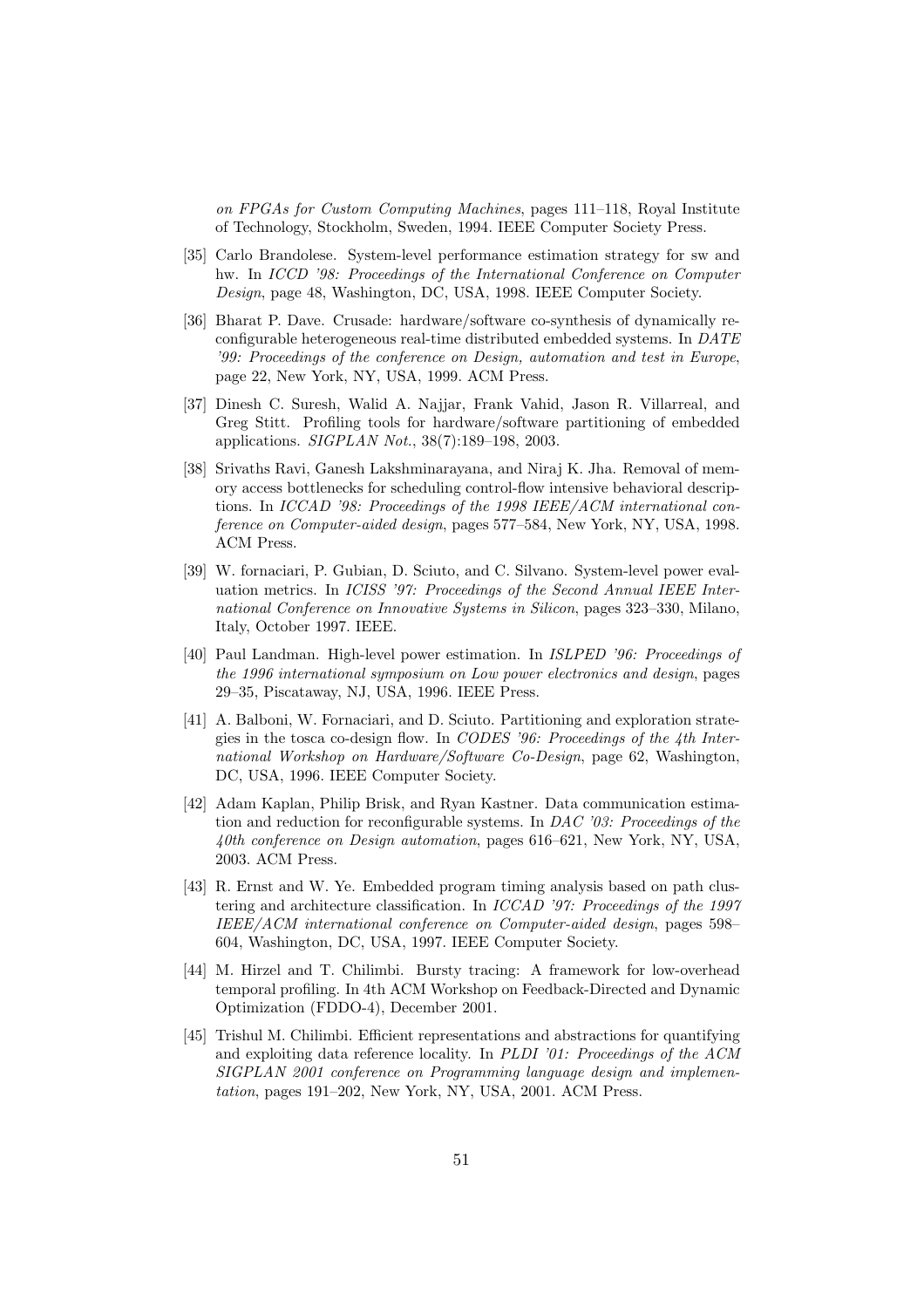- [46] P. G. Kjeldsberg, F. Catthoor, and E. J. Aas. Data dependency size estimation for use in memory optimization. IEEE Transactions on Computer-Aided Design of Integrated Circuits and Systems, 22(7):908–921, 2003.
- [47] Jianwen Zhu and S. Calman. Context sensitive symbolic pointer analysis. IEEE Transactions on Computer-Aided Design of Integrated Circuits and Systems, 24(4):516–531, April 2005.
- [48] Jörg Henkel and Yanbing Li. Energy-conscious hw/sw-partitioning of embedded systems: a case study on an mpeg-2 encoder. In *CODES/CASHE '98*: Proceedings of the 6th international workshop on Hardware/software codesign, pages 23–27, Washington, DC, USA, 1998. IEEE Computer Society.
- [49] Rajesh K. Gupta and Giovanni De Micheli. Hardware-software cosynthesis for digital systems. pages 5–17, 2002.
- [50] Chu-Yi Huang, Yen-Shen Chen, Youn-Long Lin, and Yu-Chin Hsu. Data path allocation based on bipartite weighted matching. In  $DAC$  '90: Proceedings of the 27th ACM/IEEE conference on Design automation, pages 499–504, New York, NY, USA, 1990. ACM Press.
- [51] Luc Séméria and Giovanni De Micheli. Spc: synthesis of pointers in c: application of pointer analysis to the behavioral synthesis from c. In ICCAD '98: Proceedings of the 1998 IEEE/ACM international conference on Computeraided design, pages 340–346, New York, NY, USA, 1998. ACM Press.
- [52] Frank Vahid. Procedure exlining: a transformation for improved system and behavioral synthesis. In ISSS '95: Proceedings of the 8th international symposium on System synthesis, pages 84–89, New York, NY, USA, 1995. ACM Press.
- [53] A. P. Bohm, B. Draper, W. Najjar, J. Hammes, R. rinker, M. Chawathe, and C. Ross. One-step compilation of image processing applications to fpgas. In FCCM '01: Proceedings of the 9th Annual IEEE Symposium on field-Programmable Custom Computing Machines, pages 209–218, Colorado State University, CO, USA, May 2001. IEEE Computer Society.
- [54] S. Kirkpatrick, C. D. Gelatt, and M. P. Vecchi. Optimization by simulated annealing. Science, Number 4598, 13 May 1983, 220, 4598:671–680, 1983.
- [55] R.K. Gupta and Giovanni De Micheli. System-level synthesis using reprogrammable components. In EDAC '92: Proceedings of the Third European Conference on Design Automation, pages 2–7, Center for Integrated Systems, Stanford University, CA, USA, March 1992.
- [56] Zebu Peng and Krzysztof Kuchcinski. An algorithm for partitioning of application specific systems. Technical Report R-94-01, Department of Computer and Information Science, Linköping University, Linköping, Sweden, 1994. Published in Proceedings of the European Conference on Design Automation EDAC'93, Paris, France, February 22-25, 1993.
- [57] Rolf Ernst, Jörg Henkel, and Thomas Benner. Hardware-software cosynthesis for microcontrollers. In Readings in hardware/software co-design, pages 18–29. Kluwer Academic Publishers, Norwell, MA, USA, 2002.